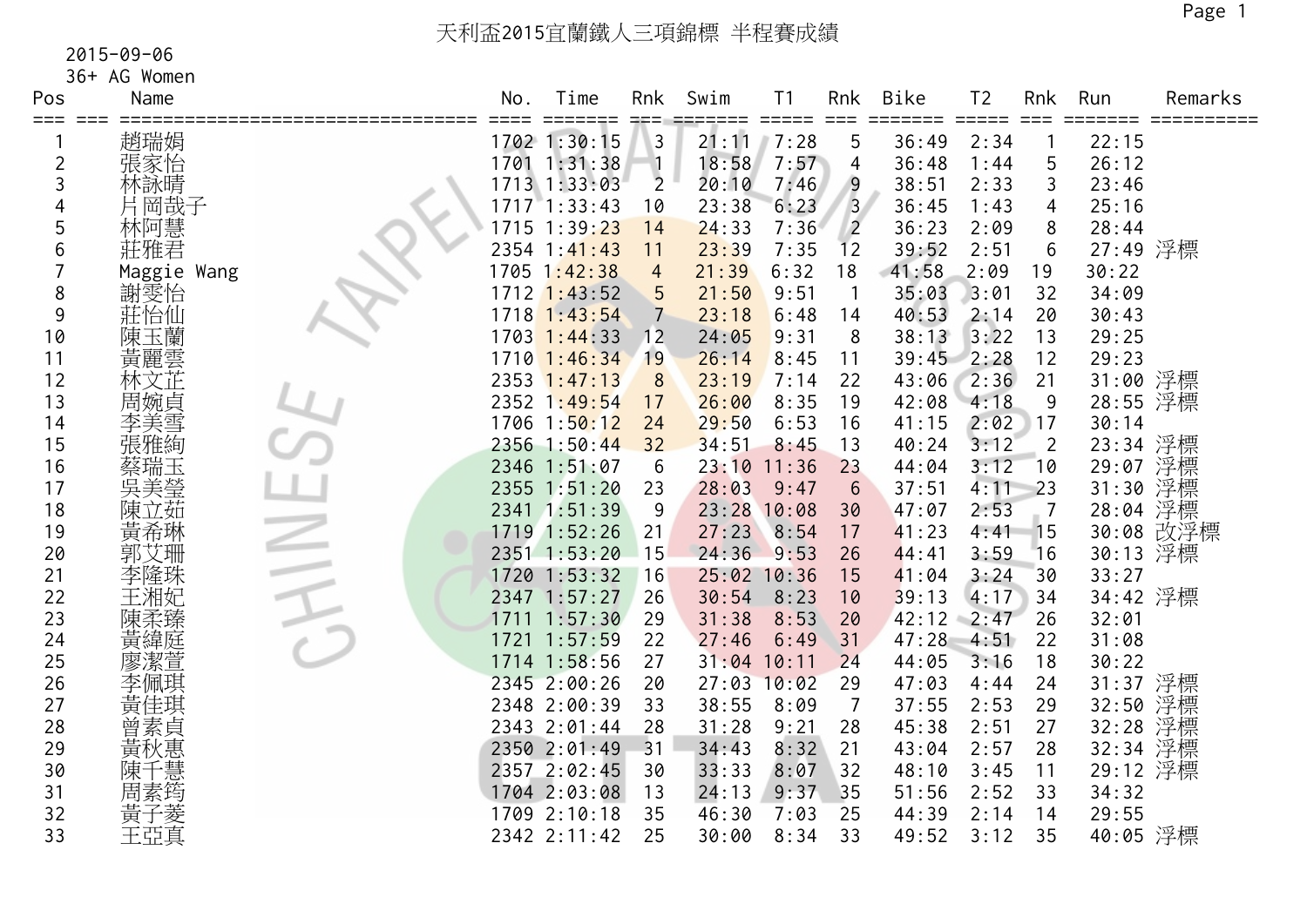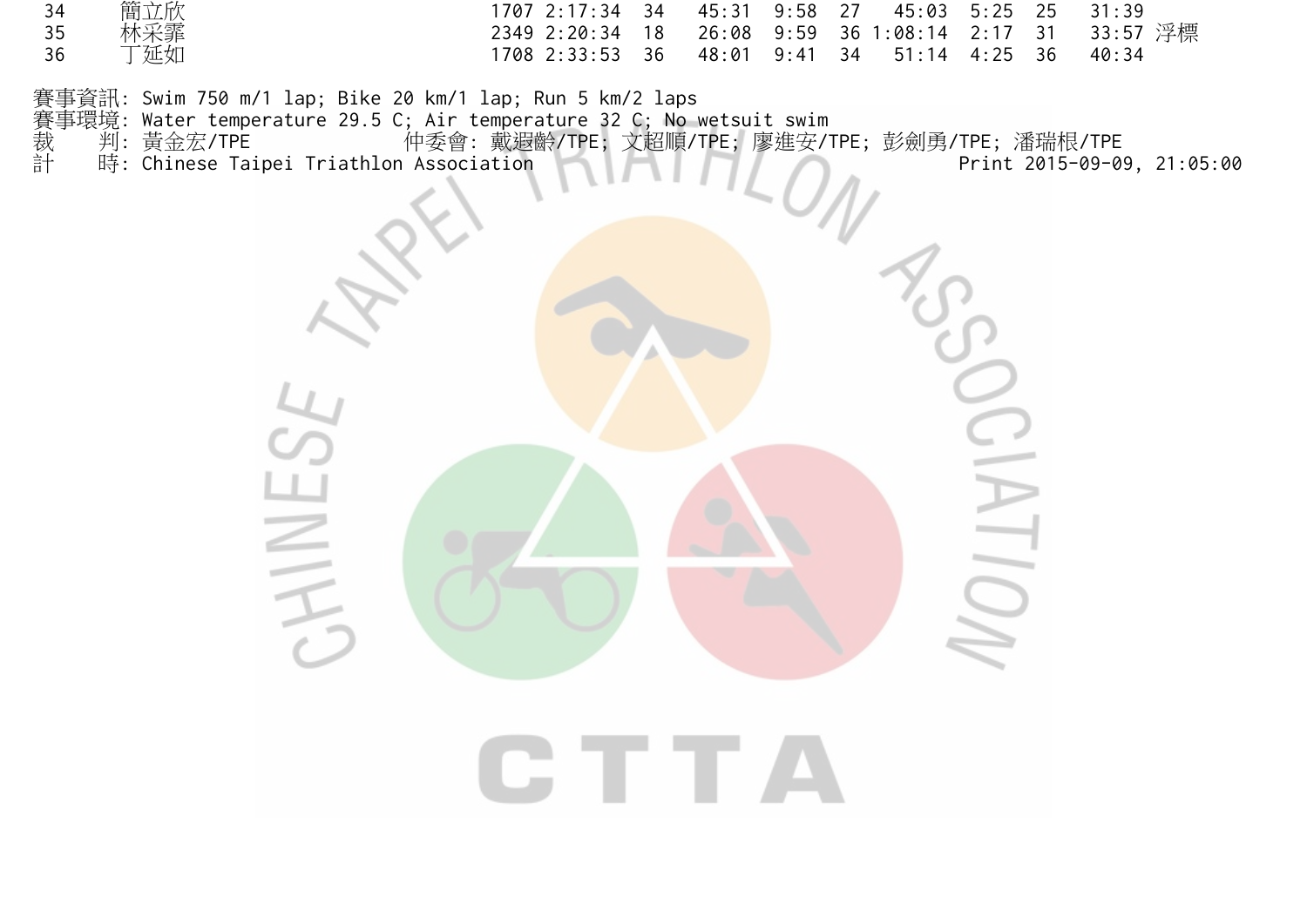| Pos            | Name                  | No. | Time             | Rnk              | Swim  | T <sub>1</sub> | Rnk            | <b>Bike</b> | T <sub>2</sub> | Rnk            | Run      | Remarks |
|----------------|-----------------------|-----|------------------|------------------|-------|----------------|----------------|-------------|----------------|----------------|----------|---------|
|                | 張嘉家                   |     | 1673 1:05:26     |                  | 11:45 | 4:44           |                | 30:00       | 1:15           | $\overline{2}$ | 17:44    |         |
| $\overline{2}$ | 王文君                   |     | 1638 1:18:01     | $\boldsymbol{8}$ | 18:35 | 5:04           | $\overline{2}$ | 32:54       | 1:52           | 3              | 19:38    |         |
| 3              | 薛淳方                   |     | 1679 1:18:46     | $\overline{2}$   | 11:58 | 5:24           | $\overline{7}$ | 36:22       | 1:48           | 6              | 23:17    |         |
|                | 詹郁萱                   |     | 1690 1:22:26     | 3                | 14:18 | 5:47           | 11             | 37:39       | 2:04           | 5              | 22:40    |         |
| 5              |                       |     | 1696 1:24:21     | 5                | 15:27 | 6:49           | 8              | 36:25       | 2:20           | $\overline{7}$ | 23:22    |         |
| 6              | 林怡君<br>陳佩筠            |     | 1699 1:25:40     | $\overline{4}$   | 15:15 | 6:28           | 6              | 36:08       | 1:37           | 13             | 26:14    |         |
|                | 張若凡                   |     | 1639 1:31:19     | 11               | 19:34 | 7:13           | 3              | 34:41       | 3:00           | 16             | 26:53    |         |
| 8              | 高惠慈                   |     | $1695$ $1:33:33$ | 32               | 24:05 | 8:09           | 10             | 37:10       | 2:23           | $\overline{4}$ | 21:48    |         |
| 9              | 李雅涵                   |     | $1700$ $1:35:03$ | 6                | 17:28 | 6:36           | 28             | 42:06       | 1:52           | 17             | 27:03    |         |
| 10             | 王懿萱                   |     | $1656$ $1:36:32$ | 14               | 20:08 | 6:53           | 14             | 39:08       | 0:57           | 33             | 29:28    |         |
| 11             | 洪巧螢                   |     | $1646$ 1:36:53   | 30               | 23:59 | 6:50           | 5              | 35:37       | 2:33           | 24             | 27:56    |         |
| 12             | 盈<br>王                |     | 1688 1:37:42     | 10               | 19:05 | 7:46           | 18             | 40:12       | 2:26           | 27             | 28:14    |         |
| 13             | 胡威羚                   |     | 2324 1:38:11     | 17               | 20:57 | 7:58           | 16             | 39:51       | 2:45           | 15             | 26:43 浮標 |         |
| 14             | Jamie Danae McCaffrey |     | 1644 1:38:24     | $\overline{9}$   | 18:53 | 6:48           | 31             | 42:44       | 2:01           | 25             | 28:01    |         |
| 15             | 熊<br>翎                |     | 1680 1:39:05     | 39               | 24:59 | 6:28           | 29             | 42:35       | 1:15           | 9              | 23:51    |         |
| 16             | 張珮珊                   |     | 1687 1:39:54     | 38               | 24:49 | 8:02           | 22             | 40:40       | 2:16           | 10             | 24:08    |         |
| 17             | 蔡佳真                   |     | 2307 1:41:06     | 56               | 29:53 | 7:33           | $\overline{4}$ | 35:37       | 3:07           | 12             | 24:58 浮標 |         |
| 18             | 邱美玲                   |     | 1671 1:41:15     | 18               | 21:03 | 7:31           | 12             | 38:02       | 3:24           | 44             | 31:17    |         |
| 19             | 陳玟媗                   |     | 1651 1:42:06     | 12               | 19:37 | 8:40           | 23             | 40:57       | 1:42           | 41             | 31:11    |         |
| 20             | 陳琬瑜                   |     | 1640 1:43:02     | 40               | 25:06 | 6:56           | 26             | 41:27       | 2:21           | 19             | 27:14    |         |
| 21             | 吳敬婷                   |     | 1693 1:43:15     | 19               | 21:23 | 7:28           | 25             | 41:22       | 2:19           | 37             | 30:45    |         |
| 22             | 余亞祁                   |     | 2318 1:43:17     | 52               | 28:09 | 7:25           | 9              | 37:08       | 3:06           | 20             | 27:32 浮標 |         |
| 23             | 蕭昕平                   |     | 1683 1:43:41     | 13               | 20:01 | 8:12           | 27             | 41:59       | 2:10           | 45             | 31:21    |         |
| 24             | 戴偵如                   |     | 1676 1:43:57     | 42               | 25:24 | 7:27           | 21             | 40:25       | 2:08           | 28             | 28:35    |         |
| 25             | 陳芝瑜                   |     | 2328 1:44:12     | 41               | 25:21 | 8:22           | 36             | 43:52       | 2:07           | 11             | 24:32 浮標 |         |
| 26             | 曹惠媚                   |     | 1657 1:46:07     | 21               | 22:47 | 9:32           | 30             | 42:36       | 1:51           | 31             | 29:22    |         |
| 27             | 簡筠柔                   |     | 1641 1:46:07     | 23               | 23:08 | 6:52           | 34             | 43:36       | 1:20           | 42             | 31:12    |         |
| 28             | 林邑嫻                   |     | 1685 1:47:43     | 20               | 22:19 | 9:01           | 39             | 44:05       | 5:14           | 18             | 27:05    |         |
| 29             | 靜<br>郭                |     | 1667 1:47:45     | 15               | 20:34 | 8:36           | 33             | 43:17       | 4:06           | 43             | 31:14    |         |
| 30             | 賴思文<br>蔡婴芃            |     | 2317 1:47:48     | 33               | 24:06 | 7:53           | 24             | 41:00       | 2:44           | 50             | 32:07 浮標 |         |
| 31             |                       |     | 1670 1:48:34     | 24               | 23:13 | 7:01           | 17             | 39:59       | 1:16           | 61             | 37:07    |         |
| 32             | 陳琬珍                   |     | 1686 1:49:06     | $\overline{7}$   | 17:41 | 7:05           | 64             | 51:20       | 4:22           | 29             | 28:40    |         |
| 33             | 鍾亞庭                   |     | 1669 1:49:18     | 48               | 26:53 | 8:37           | 45             | 44:35       | 2:40           | 14             | 26:35    |         |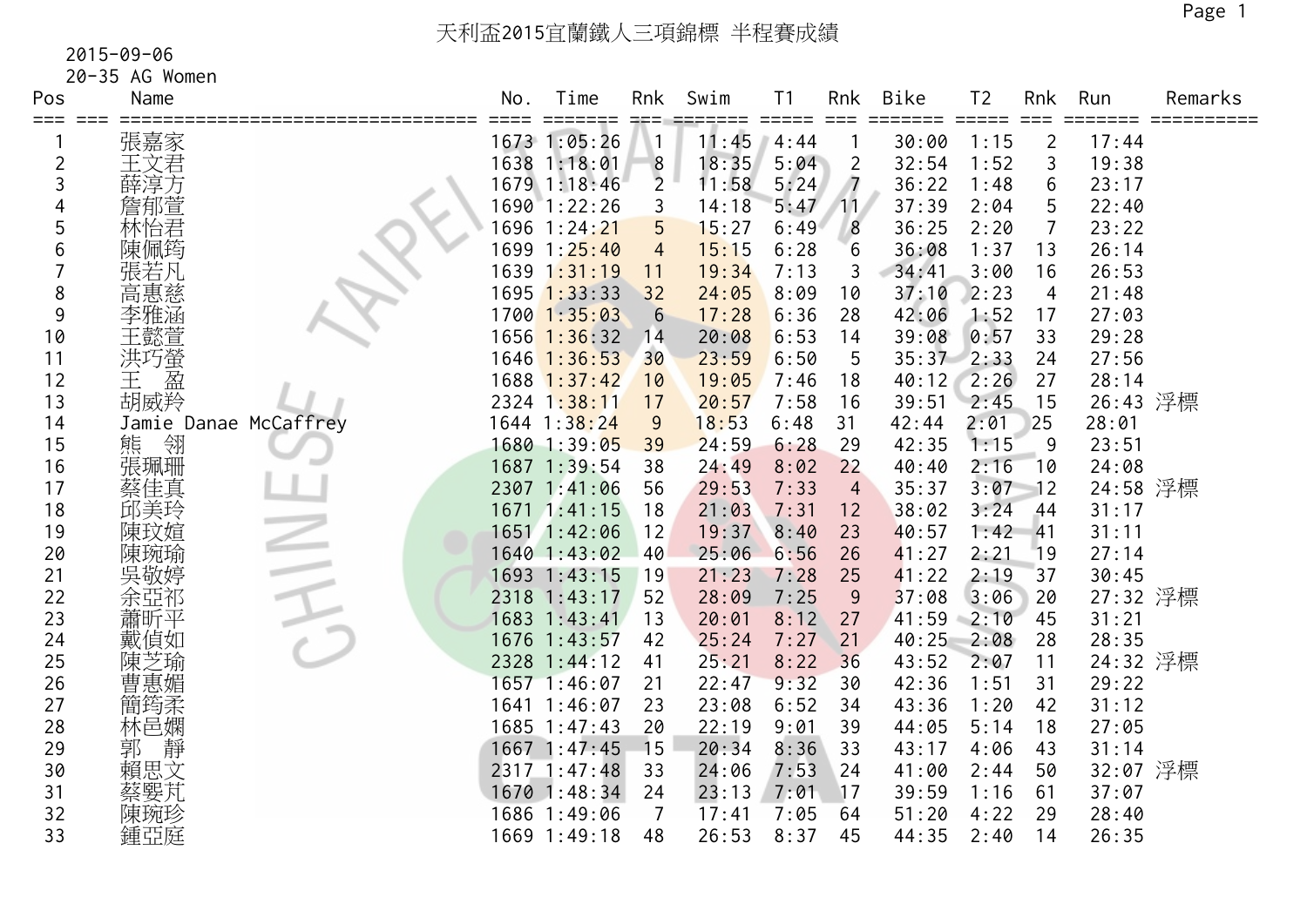| 34 |                                                                                                                  | 1691 1:49:20               | 37  | 24:39 10:24     | 20 | 40:25        | 3:42          | 36          | 30:13       |
|----|------------------------------------------------------------------------------------------------------------------|----------------------------|-----|-----------------|----|--------------|---------------|-------------|-------------|
| 35 |                                                                                                                  | 2337 1:50:46               | 46  | $25:48$ 11:18   | 15 | 39:13        | 6:41          | 23          | 27:47 浮標    |
| 36 | 陳廣音<br>黃旗<br>葉<br>葉<br>葉<br>葉                                                                                    | 2335 1:51:28               | 25  | 23:24<br>9:26   | 47 | 44:44        | 3:56          | 34          | 30:00 浮標    |
| 37 |                                                                                                                  | 1649 1:52:09               | 34  | 24:08<br>9:05   | 43 | 44:26        | 2:30          | 49          | 32:02       |
| 38 |                                                                                                                  | 2309 1:52:48               | 50  | 27:41<br>8:37   | 56 | 46:50        | 2:01          | 22          | 27:41 浮標    |
| 39 | 劉紋蓉                                                                                                              | $1668$ $1:53:13$           | -29 | 23:59<br>8:09   | 35 | 43:43        | 4:06          | 54          | 33:19       |
| 40 | 高玉玲                                                                                                              | 1642 1:53:23               | 35  | 24:21<br>7:05   | 42 | 44:24        | 2:08          | 55          | 35:27       |
| 41 | 陳婉菱                                                                                                              | 2339 1:54:47               | 31  | 24:04<br>9:06   | 40 | 44:06        | 5:37          | 48          | 31:57 浮標    |
| 42 | 許如潁                                                                                                              | 1659 1:55:14               | 16  | 20:42<br>8:17   | 38 | 44:03        | 2:58          | 65          | 39:16       |
| 43 | 徐]                                                                                                               | 2327 1:55:50               | 59  | 31:17<br>9:17   | 58 | 47:38        | 4:04          | 8           | 23:35 浮標    |
| 44 | 李宜                                                                                                               | 2306 1:56:08               | 64  | 34:38<br>7:10   | 44 | 44:30        | 2:13          | 21          | 27:38 浮標    |
| 45 | -菁<br>顏                                                                                                          | 2325 1:57:04               | 61  | 32:08<br>7:13   | 50 | 45:31        | 4:01          | 26          | 浮標<br>28:13 |
| 46 | 羅鳳婷                                                                                                              | 1653 1:57:13               | 44  | 25:36<br>7:42   | 37 | 43:54        | 2:54          | 62          | 37:10       |
| 47 | 蕭詩涵                                                                                                              | 1652 <mark>1:57</mark> :50 | 27  | $23:44$ 10:22   | 48 | 44:58        | 3:12          | 56          | 35:37       |
| 48 | 李偉慈                                                                                                              | 1684 1:57:52               | 22  | 23:03<br>8:05   | 46 | 44:39        | 3:39          | 64          | 38:29       |
| 49 |                                                                                                                  | 1697 1:57:59               | 51  | 27:49<br>7:11   | 57 | 47:07        | 4:47          | 40          | 31:07       |
| 50 |                                                                                                                  | 2313 1:58:24               | 55  | 29:46<br>9:49   | 41 | $44:14$ 2:41 |               | 47          | 31:55 浮標    |
| 51 | 徐璨詰                                                                                                              | $2322$ 1:58:55             | 70  | 39:02<br>8:17   | 13 | 38:58        | 3:41          | 30          | 浮標<br>28:59 |
| 52 | 高于涵                                                                                                              | 2320 2:00:26               | 45  | $25:45$ 11:55   | 55 | 46:40        | 3:21          | 53          | 浮標<br>32:47 |
| 53 | 翁郁雯                                                                                                              | 2305 2:02:04               | 65  | 34:55<br>9:25   | 32 | 43:02        | 3:46          | 39          | 30:58 浮標    |
| 54 | 曾毓庭                                                                                                              | 1689 2:02:17               | 54  | 28:34<br>9:22   | 68 | 52:17        | 1:58          | 35          | 30:08       |
| 55 | 施靜宜                                                                                                              | 2312 2:02:18               | 26  | $23:30$ 10:20   | 67 | 52:00        | 4:10          | 51          | 32:20 浮標    |
| 56 | 石宜軒                                                                                                              | 2338 2:02:19               | 58  | 30:30<br>8:31   | 63 | 50:41        | 3:14<br>$-32$ |             | 浮標<br>29:26 |
| 57 | 郭美芳                                                                                                              | 2333 2:03:03               | 63  | $33:26$ 10:13   | 19 | 40:23        | 3:13          | 57          | 浮標<br>35:50 |
| 58 | 何思瑩                                                                                                              | 2331 2:03:08               | 53  | 28:24<br>8:13   | 62 | 50:30        | 3:37          | 52          | 浮標<br>32:26 |
| 59 | 蔡宛庭                                                                                                              | 2308 2:05:50               | 60  | 31:35<br>8:50   | 51 | 45:32        | 3:03          | 58          | 36:53 浮標    |
| 60 | 盧昱伶                                                                                                              | 1655 2:06:54               | 36  | 24:33<br>9:13   | 65 | 51:24        | 1:50          | 67          | 39:56       |
| 61 | 周函柔                                                                                                              | 1664 2:07:38               | 57  | 30:17 11:33     | 69 | 52:29        | 2:35          | 38          | 30:47       |
| 62 |                                                                                                                  | 1662 2:07:54               | 69  | $38:53$ 11:31   | 73 | 57:00        | 3:08          | $\mathbf 1$ | 17:25       |
| 63 |                                                                                                                  | 2314 2:09:56               | 49  | 27:31<br>7:53   | 71 | 53:57        | 3:31          | 60          | 37:04 浮標    |
| 64 | 吳沛芸                                                                                                              | 1682 2:11:52               | 43  | 25:35<br>9:34   | 59 | 48:54        | 4:11          | 72          | 43:39       |
| 65 | 邱貞燕                                                                                                              | 2311 2:12:14               | 28  | $23:56$ $12:10$ | 61 | 49:56        | 4:00          | 69          | 42:15 浮標    |
| 66 |                                                                                                                  | 2319 2:16:26               | 66  | 35:01<br>8:45   | 60 | 49:49        | 2:44          | 68          | 40:09 浮標    |
| 67 |                                                                                                                  | 1648 2:17:32               | 47  | 26:42 28:45     | 49 | 45:07        | 5:23          | 46          | 31:36       |
| 68 | 許佳<br>葉<br>向<br><br><br><br><br><br><br><br><br><br><br><br><br><br><br><br><br><br><br><br><br><br><br><br><br> | 2321 2:17:58               | 67  | $36:27$ 10:10   | 66 | 51:39        | 2:46          | 59          | 36:57 浮標    |
| 69 | 陳柔涵                                                                                                              | 2315 2:23:06               | 62  | $32:52$ 11:34   | 72 | 55:31        | 3:40          | 66          | 39:30 浮標    |
| 70 |                                                                                                                  | $1678$ 2:35:25             | 73  | 58:56 10:09     | 52 | 46:01        | 3:10          | 63          | 37:11       |
| 71 | 林亞文                                                                                                              | 1661 2:39:24               | 71  | 57:39<br>9:32   | 53 | 46:18        | 3:21          | 71          | 42:37       |
| 72 | 李陳盈如                                                                                                             | 1660 2:39:25               | 72  | 57:39<br>9:29   | 54 | 46:19        | 3:24          | 70          | 42:36       |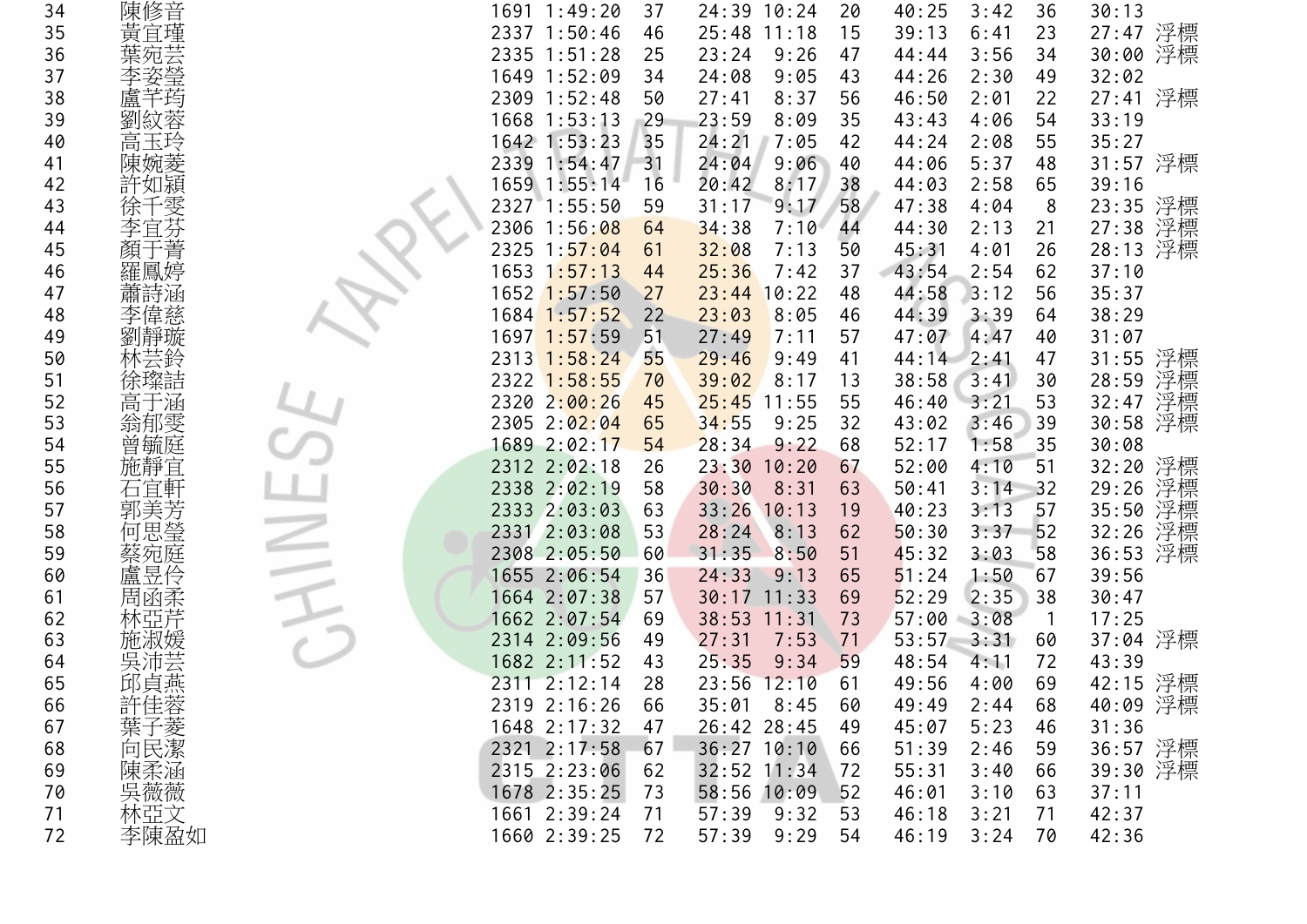| 73       | 林晏如<br>DSQ 吳倩雯   |                                                                       | 1677                                             | 1658 2:42:06                 | 68               | 36:54 15:16 70 | 6:22           |                  | 52:47<br>38:37               | 3:55<br>1:46   | 73                             | 53:16          | 12:22 少信物                  |
|----------|------------------|-----------------------------------------------------------------------|--------------------------------------------------|------------------------------|------------------|----------------|----------------|------------------|------------------------------|----------------|--------------------------------|----------------|----------------------------|
|          | DSQ 陳佩憶          |                                                                       | 1698                                             |                              |                  |                |                |                  |                              |                |                                |                | SWIM DNS                   |
|          | DSQ 林阿角          |                                                                       | 2323                                             |                              |                  |                | 8:15           |                  | 39:14                        | 3:19           |                                |                | 31:14 提早出發                 |
|          | DSQ 吳岱凌          |                                                                       | 2330                                             |                              |                  |                | 7:57           |                  | 54:50                        | 2:19           |                                |                | 13:56 少信物                  |
|          | DSQ 周函璇          |                                                                       | 2316                                             |                              |                  |                | 10:06          |                  | 43:11                        | 3:26           |                                |                | 30:33 少信物                  |
|          |                  | 賽事資訊: Swim 750 m/1 lap; Bike 20 km/1 lap; Run 5 km/2 laps             |                                                  |                              |                  |                |                |                  |                              |                |                                |                |                            |
|          |                  | 賽事環境: Water temperature 29.5 C; Air temperature 32 C; No wetsuit swim |                                                  |                              |                  |                |                |                  |                              |                |                                |                |                            |
|          | 判: 黃金宏/TPE       |                                                                       | 仲委會: 戴遐齡/TPE; 文超順/TPE; 廖進安/TPE; 彭劍勇/TPE; 潘瑞根/TPE |                              |                  |                |                |                  |                              |                |                                |                |                            |
| 裁計       |                  | 時: Chinese Taipei Triathlon Association                               |                                                  |                              |                  |                |                |                  |                              |                |                                |                | Print 2015-09-09, 21:05:00 |
|          |                  |                                                                       |                                                  |                              |                  |                |                |                  |                              |                |                                |                | Page 1                     |
|          |                  |                                                                       | 天利盃2015宜蘭鐵人三項錦標 半程賽成績                            |                              |                  |                |                |                  |                              |                |                                |                |                            |
|          | $2015 - 09 - 06$ |                                                                       |                                                  |                              |                  |                |                |                  |                              |                |                                |                |                            |
|          | 16-19 AG Women   |                                                                       |                                                  |                              |                  |                |                |                  |                              |                |                                |                |                            |
| Pos      | Name             |                                                                       | No.                                              | Time                         | <b>Rnk</b>       | Swim           | T <sub>1</sub> | Rnk              | Bike                         | T <sub>2</sub> | Rnk                            | Run            | Remarks                    |
| ===      |                  |                                                                       |                                                  | $1616$ $1:03:49$             | $=$ $=$ $=$<br>5 |                | 4:48           |                  | $28:00$ 1:13                 |                |                                | 17:51          |                            |
| 2        | 張婷婷<br>于嫣        |                                                                       |                                                  | $1617 \; 1:05:24$            | 3                | 11:59<br>11:26 | 4:38           | 4                | 30:35                        | 1:11           | $\overline{2}$<br>$\mathbf{1}$ | 17:35          |                            |
| 3        |                  |                                                                       |                                                  | 1619 1:06:35                 | 8                | 12:20          | 4:37           | 3                | 30:32                        | 1:10           | 3                              | 17:57          |                            |
| 4        |                  |                                                                       |                                                  | 1626 1:06:49                 | $7^{\circ}$      | 12:11          | 4:43           | $\overline{2}$   | 30:01                        | 1:14           | 4                              | 18:41          |                            |
| 5        |                  |                                                                       |                                                  | 1628 1:07:42                 |                  | 11:02          | 5:16           | 5                | 31:24                        | 1:15           | 5                              | 18:47          |                            |
| 6        |                  |                                                                       |                                                  | 1621 1:08:36                 | $\overline{2}$   | 11:23          | 4:39           | $6 \overline{6}$ | 31:39                        | 1:24           | 6                              | 19:33          |                            |
|          |                  |                                                                       |                                                  | 1622 1:12:38                 | 12               | 14:14          | 4:54           | $\overline{7}$   | 32:25                        | 1:23           | $\overline{7}$                 | 19:44          |                            |
| 8        |                  |                                                                       |                                                  | 1629 1:13:00                 | 13               | 14:23          | 4:57           | 8                | 32:36                        | 1:19           | 8                              | 19:49          |                            |
| 9        | 景喻               |                                                                       |                                                  | 1635 1:16:11                 | 115              | 15:27          | 4:48           | 9                | 33:16                        | 1:24           | 10                             | 21:18          |                            |
| 10       | 瑜                |                                                                       |                                                  | 1634 1:16:31                 | 11               | 14:12          | 5:27           | 14               | 34:27                        | 1:26           | 9                              | 21:01          |                            |
| 11<br>12 |                  |                                                                       |                                                  | 1636 1:16:32<br>1637 1:19:11 | 14               | 15:13          | 4:58           | 10<br>13         | 33:20                        | 1:28           | 12                             | 21:35          |                            |
| 13       | 黃品(吉吉)           |                                                                       |                                                  | $1627$ 1:21:15               | 9<br>6           | 13:11<br>12:03 | 5:05<br>4:54   | 19               | $34:18$ 1:45<br>$41:35$ 1:20 |                | 14<br>11                       | 24:54<br>21:26 |                            |
| $14 *$   | 林耕玫              |                                                                       |                                                  | $1624$ 1:21:23               | 17               | 17:52          | 5:08           | 12               | 33:40                        |                | 19                             |                |                            |
| 15       | 許喬茵              |                                                                       |                                                  | 1623 1:21:57                 | 10               | 14:01          | 5:19           | 16               | 35:56                        | 1:32           | 15                             | 25:11          |                            |
| 16       | 朱珮辰              |                                                                       |                                                  | 1631 1:31:03                 | 20               | 23:19          | 5:28           | 15               | 35:08                        | 1:38           | 16                             | 25:32          |                            |
| 17       |                  |                                                                       |                                                  | 1630 1:34:17                 | 19               | 18:25          | 6:30           | 18               | 39:48                        | 5:50           | 13                             | 23:46          |                            |
| 18       | 章資筠              |                                                                       |                                                  | $1625$ 1:35:17               | 18               | 18:20          | 6:31           | 17               | 36:25                        | 2:32           | 18                             | 31:31          |                            |
| 19       | 薇                |                                                                       |                                                  | 1633 1:46:08                 | 16               | 17:06          | 7:10           | 20               | 52:07                        | 1:02           | 17                             | 28:45          |                            |
|          | 謝汶涓              |                                                                       | 1632                                             |                              | 4                | 11:33          | $4:39$ 11      |                  | 33:39                        | 1:15           |                                |                |                            |

賽事資訊: Swim 750 m/1 lap; Bike 20 km/1 lap; Run 5 km/2 laps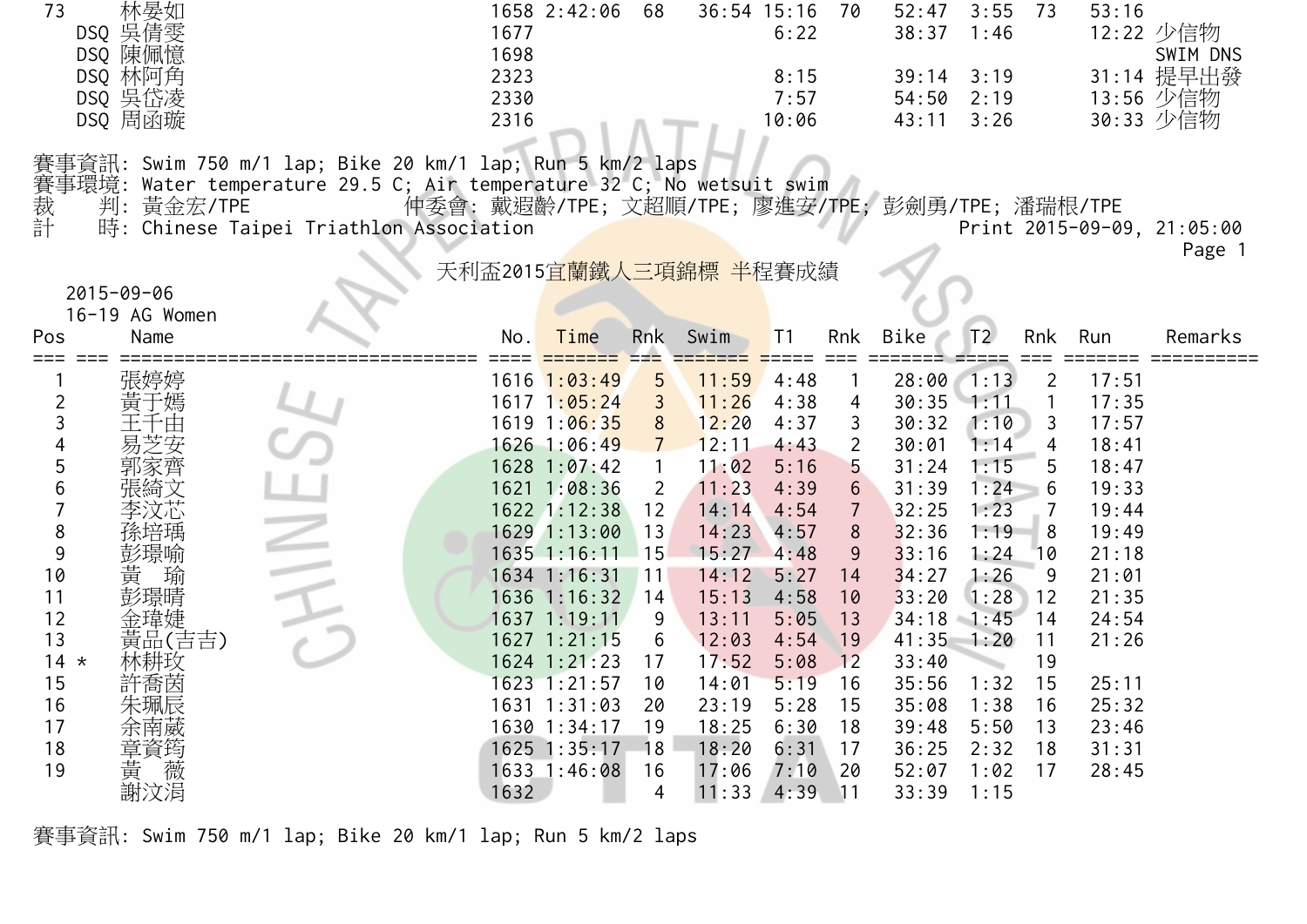| $2015 - 09 - 06$<br>13-15 AG Women |                             |                                                                                                                                                                                                                                     | 天利盃2015宜蘭鐵人三項錦標 半程賽成績                            |                                                                                                |                                                                    |                                           |                                      |                                       |                                           |                                      |                                     |                                           | Page 1                     |
|------------------------------------|-----------------------------|-------------------------------------------------------------------------------------------------------------------------------------------------------------------------------------------------------------------------------------|--------------------------------------------------|------------------------------------------------------------------------------------------------|--------------------------------------------------------------------|-------------------------------------------|--------------------------------------|---------------------------------------|-------------------------------------------|--------------------------------------|-------------------------------------|-------------------------------------------|----------------------------|
| Name<br>Pos                        |                             |                                                                                                                                                                                                                                     | No.                                              | Time                                                                                           | Rnk                                                                | Swim                                      | T1/                                  | Rnk                                   | Bike                                      | T <sub>2</sub>                       |                                     | Rnk Run                                   | Remarks                    |
| $2 *$<br>3                         | 莊蕙名<br>蕭涵(人予)<br>林朝麗        |                                                                                                                                                                                                                                     |                                                  | $1607$ $1:10:10$<br>1614 1:12:22<br>$1601$ $1:17:20$<br>$1610$ $1:18:53$                       | $\mathbf{3}$<br>$\overline{1}$<br>$\overline{2}$<br>$\overline{4}$ | 11:38<br>11:28<br>11:31<br>14:26          | 5:01<br>4:58<br>5:28<br>5:09         | $\overline{2}$<br>$\overline{3}$<br>5 | 31:09<br>34:07<br>34:41<br>37:11          | 1:19<br>1:41<br>1:25                 | 2<br>13<br>4<br>$\mathbf{1}$        | 21:05<br>24:02<br>20:43                   |                            |
| 5<br>6<br>8<br>9                   | 游千又                         |                                                                                                                                                                                                                                     |                                                  | $1605$ $1:24:20$<br>$1603$ $1:30:29$<br>$1609$ 1:30:31<br>$1611$ $1:35:13$<br>$1602$ $1:37:07$ | $\sqrt{7}$<br>9<br>5 <sup>5</sup><br>8<br>6 <sup>1</sup>           | 16:34<br>17:51<br>14:37<br>17:06<br>15:36 | 5:25<br>5:58<br>5:56<br>6:41<br>6:08 | 6<br>4<br>11<br>8<br>9                | 37:21<br>36:03<br>42:03<br>40:29<br>40:51 | 1:27<br>1:38<br>2:03<br>1:52<br>1:34 | 3<br>$\overline{7}$<br>5<br>8<br>10 | 23:36<br>29:01<br>25:54<br>29:07<br>33:01 |                            |
| 10<br>11<br>12<br>13               | 劉珈(文三)<br>武星彤<br>陳以倩<br>莊丞諭 |                                                                                                                                                                                                                                     |                                                  | $1613 \t1:37:27$<br>1615 1:43:08<br>1604 1:45:20<br>1608 2:05:25                               | 11<br>12<br>10<br>13                                               | 20:07<br>22:04<br>$19:05$ 6:55<br>27:34   | 6:18<br>6:39<br>9:39                 | 10<br>7<br>12<br>13                   | 41:51<br>39:31<br>44:43<br>49:17          | 2:10<br>2:05<br>1:03<br>1:32         | 6<br>9<br>$\sqrt{11}$<br>12         | 27:04<br>32:51<br>33:36<br>37:24          |                            |
|                                    |                             | 賽事資訊: Swim 750 m/1 lap; Bike 20 km/1 lap; Run 5 km/2 laps<br>賽事環境: Water temperature 29.5 C; Air temperature 32 C; No wetsuit swim<br>裁  判: 黃金宏/TPE      仲委會: 戴遐齡/TPE; 文超順/TPE; 廖進安/T<br>計  時: Chinese Taipei Triathlon Association | 仲委會: 戴遐齡/TPE; 文超順/TPE; 廖進安/TPE; 彭劍勇/TPE; 潘瑞根/TPE |                                                                                                |                                                                    |                                           |                                      |                                       |                                           |                                      |                                     |                                           | Print 2015-09-09, 21:05:00 |
|                                    |                             |                                                                                                                                                                                                                                     |                                                  |                                                                                                |                                                                    | <b>CTTTA</b>                              |                                      |                                       |                                           |                                      |                                     |                                           |                            |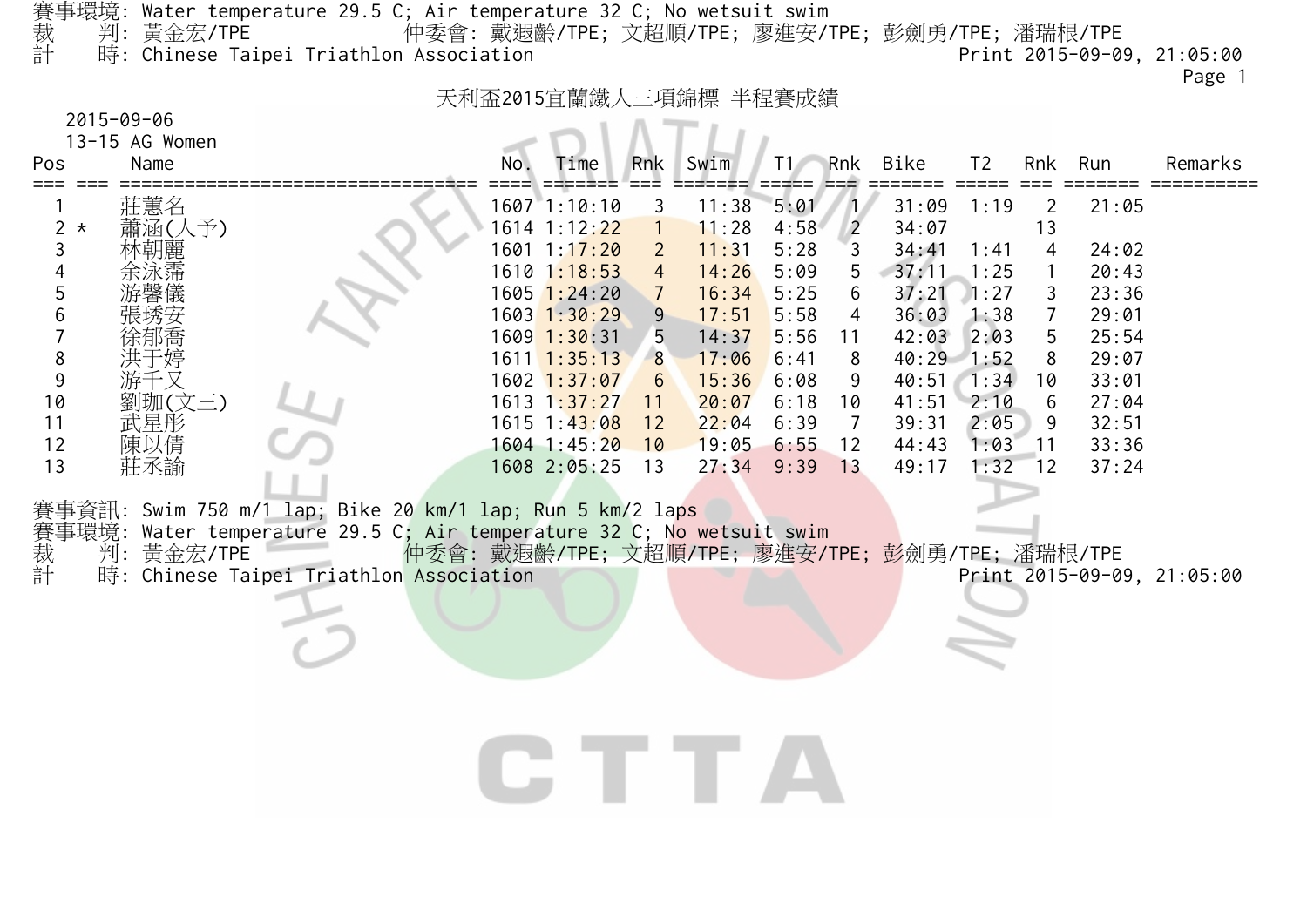40+ AG Men

| Pos            | Name   | No. | Time           | Rnk            | Swim  | T <sub>1</sub>              | Rnk            | <b>Bike</b>  | T <sub>2</sub> | Rnk             | Run      | Remarks |
|----------------|--------|-----|----------------|----------------|-------|-----------------------------|----------------|--------------|----------------|-----------------|----------|---------|
| ===            | 陳智湧    |     | 2234 1:05:40   | 13             | 17:01 | $=$ $=$ $=$ $=$ $=$<br>4:44 | $===$<br>2     | 27:53        | 1:14           |                 | 14:49    |         |
| $\overline{2}$ | 林文國    |     | 2222 1:05:40   |                | 14:19 | 5:01                        | 4              | 28:17        | 1:19           | 3               | 16:46    |         |
| 3              | 莊順發    |     | 2214 1:07:33   | 11             | 16:44 | 4:57                        | $\overline{3}$ | 27:55        | 1:20           | 2               | 16:40    |         |
| 4              | 廖冠至    |     | 2269 1:07:48   | 5              | 15:46 | 4:56                        | $\overline{1}$ | 27:45        | 1:18           | 6               | 18:05    |         |
| 5              | 洪<br>明 |     | 2271 1:10:19   | $\overline{4}$ | 15:28 | 5:21                        | 6              | 29:10        | 1:15           | 9               | 19:06    |         |
| 6              | 吳明忠    |     | $2207$ 1:10:20 | $\overline{2}$ | 15:00 | 5:11                        | 15             | 31:04        | 1:10           | 5               | 17:56    |         |
|                | 陳仁和    |     | 2219 1:11:00   | 17             | 17:48 | 5:11                        | 5              | 28:55        | 1:25           | 4               | 17:43    |         |
| 8              | 呂學翰    |     | $2154$ 1:14:55 | $\overline{3}$ | 15:25 | 6:21                        | 13             | 30:44        | 1:43           | 18              | 20:44    |         |
| 9              | 林昌興    |     | $2259$ 1:15:35 | 9              | 16:42 | 5:42                        | 18             | 31:39        | 1:43           | 10              | 19:50    |         |
| 10             | 鄭清日    |     | $2196$ 1:16:29 | 21             | 18:28 | 7:54                        | 7              | 29:51        | 1:28           | $\overline{7}$  | 18:50    |         |
| 11             | 嚴廣義    |     | $2156$ 1:16:49 | 26             | 18:58 | 5:13                        | 12             | $30:36$ 1:23 |                | 17              | 20:41    |         |
| 12             | 劉柴閏    |     | $2166$ 1:17:01 | 25             | 18:55 | 5:39                        | 11             | 30:16        | 1:59           | 12              | 20:15    |         |
| 13             | 陳文慶    |     | $2237$ 1:17:47 | 12             | 16:58 | 5:53                        | 26             | 32:45        | 1:51           | 13              | 20:22    |         |
| 14             | 曾麟福    |     | 2223 1:18:04   | 24             | 18:47 | 5:14                        | 14             | 30:51        | 1:49           | 22              | 21:25    |         |
| 15             | 許文桐    |     | 2203 1:18:10   | 18             | 18:06 | 6:04                        | 20             | 31:45        | 1:28           | 19              | 20:49    |         |
| 16             | 張哲僑    |     | 2266 1:18:24   | 32             | 19:08 | 6:10                        | 9              | 30:03        | 1:56           | 21              | 21:09    |         |
| 17             | 戴志仁    |     | 2516 1:19:17   | 30             | 19:05 | 7:00                        | 10             | 30:15        | 2:08           | 20              | 20:51 浮標 |         |
| 18             | 蘇育良    |     | 2185 1:19:25   | 51             | 20:10 | 5:23                        | 24             | 32:12        | 1:42           | $\overline{11}$ | 20:00    |         |
| 19             | 蕭德成    |     | 2296 1:21:41   | 56             | 20:36 | 7:37                        | 22             | 31:58        | 2:39           | 8               | 18:53    |         |
| 20             | 洪銘遠    |     | 2159 1:22:29   | 53             | 20:15 | 6:08                        | 33             | 33:40        | 2:04           | 14              | 20:23    |         |
| 21             | 林宜正    |     | 2278 1:22:51   | 37             | 19:25 | 6:22                        | 35             | 33:59        | 2:31           | 15              | 20:36    |         |
| 22             | 許文梧    |     | 2204 1:23:02   | 20             | 18:24 | 6:43                        | 39             | 34:16        | 1:41           | 23              | 22:00    |         |
| 23             | 張譽耀    |     | 2209 1:23:15   | 22             | 18:43 | 6:00                        | 27             | 33:00        | 2:34           | 29              | 23:00    |         |
| 24             | 鄭榮吉    |     | 2167 1:23:28   | 14             | 17:28 | 7:02                        | 38             | 34:08        | 1:56           | 28              | 22:56    |         |
| 25             | 黃定頌    |     | 2206 1:23:32   | 16             | 17:43 | 8:26                        | 19             | 31:40        | 2:10           | 33              | 23:35    |         |
| 26             | 林錫銘    |     | 2146 1:24:18   | 50             | 20:04 | 6:42                        | 25             | 32:32        | 1:30           | 32              | 23:32    |         |
| 27             | 陳國祥    |     | 2282 1:24:39   | 65             | 21:19 | 6:53                        | 8              | 29:57        | 3:52           | 25              | 22:40    |         |
| 28             | 廖又立    |     | 2240 1:25:23   | 42             | 19:34 | 5:35                        | 41             | 34:44        | 1:36           | 37              | 23:55    |         |
| 29             | 何詹姆士   |     | 2140 1:25:55   | $-6$           | 15:46 | 6:53                        | 31             | 33:35        | 2:25           | 73              | 27:19    |         |
| 30             | 覃有新    |     | 2300 1:26:25   | 60             | 20:49 | 9:37                        | 17             | 31:37        | 3:44           | 16              | 20:40    |         |
| 31             | 蔡明祥    |     | 2189 1:27:15   | 48             | 19:54 | 6:59                        | 63             | 36:16        | 1:32           | 24              | 22:36    |         |
| 32             | 白明隆    |     | 2221 1:27:27   | 52             | 20:13 | 8:02                        | 36             | 33:59        | 1:48           | 31              | 23:26    |         |
| 33             | 黃維揚    |     | 2210 1:27:31   | 41             | 19:31 | 6:40                        | 48             | 35:15        | 1:36           | 43              | 24:30    |         |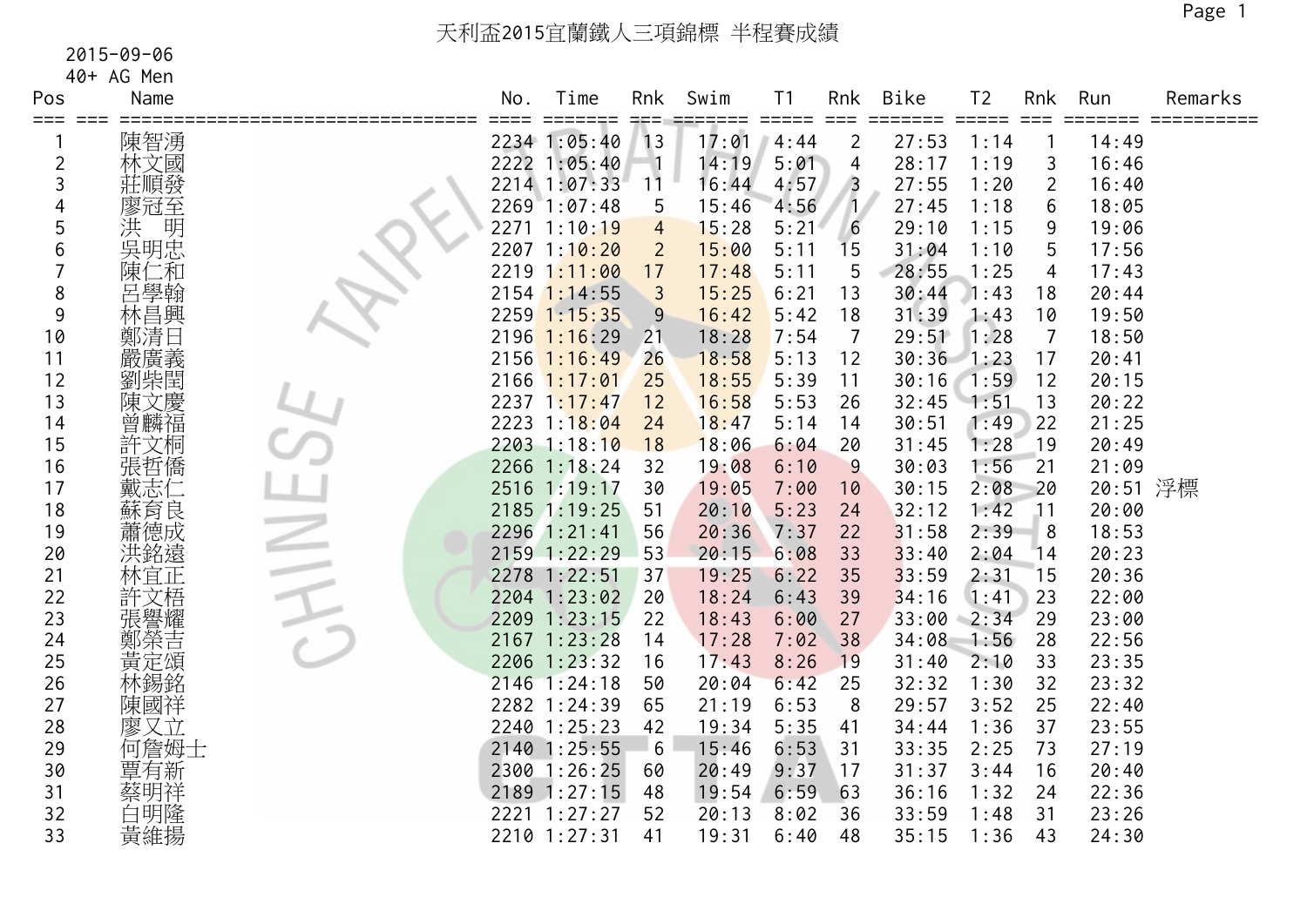| 34 |            | 2281 1:28:01     | 8              | 16:22           | 6:32<br>45  | 35:02 | 1:26<br>98  | 28:41    |
|----|------------|------------------|----------------|-----------------|-------------|-------|-------------|----------|
| 35 | 白雲山<br>沈大逸 | 2265 1:28:26     | 62             | 21:01           | 7:51<br>29  | 33:18 | 3:35<br>26  | 22:43    |
| 36 | 徐錦貴        | 2220 1:29:20     | 104            | 23:41           | 6:53<br>21  | 31:53 | 35<br>3:15  | 23:40    |
| 37 | 林國男        | 2192 1:30:08     | 40             | 19:31           | 7:50<br>62  | 36:09 | 1:46<br>49  | 24:55    |
| 38 | 黃世傑        | 2301 1:30:26     | 15             | 17:35           | 88<br>9:07  | 37:54 | 39<br>1:54  | 23:58    |
| 39 | 黃祖豐        | 2201 1:30:40     | 10             | 16:44           | 9:04<br>66  | 36:24 | 1:58<br>59  | 26:31    |
| 40 | 劉鴻麟        | 2160 1:32:49     | 95             | 23:08           | 6:40<br>46  | 35:12 | 1:17<br>60  | 26:35    |
| 41 | 尤明析        | 2186 1:33:07     | $\overline{7}$ | 15:57           | 6:31<br>78  | 37:27 | 1:53<br>131 | 31:21    |
| 42 | 張專慶        | 2205 1:33:14     | 58             | 20:39           | 7:36<br>30  | 33:35 | 2:55<br>93  | 28:31    |
| 43 | 鄧國隆        | 2287 1:33:50     | 69             | 21:21           | 51<br>8:28  | 35:19 | 5:39<br>30  | 23:04    |
| 44 |            | 2191 1:33:58     | 23             | 18:47           | $7:04$ 118  | 40:00 | 2:19<br>54  | 25:50    |
| 45 | 蔡福泉        | 2239 1:34:10     | 31             | 19:06           | 6:52<br>93  | 38:12 | 2:05<br>85  | 27:57    |
| 46 | 黃豪志        | 2187 1:34:15     | 59             | 20:42           | 7:49<br>53  | 35:22 | 3:12<br>72  | 27:13    |
| 47 | 洪國鈼        | 2245 1:34:20     | 105            | 23:46           | 8:56<br>55  | 35:26 | 2:02<br>40  | 24:12    |
| 48 | 世海<br>翁    | 2284 1:34:24     | 106            | 23:47           | 9:31<br>34  | 33:53 | 3:35<br>34  | 23:39    |
| 49 | 彥成         | 2233 1:34:33     | 28             | 19:02           | 7:50<br>52  | 35:21 | 2:35<br>115 | 29:48    |
| 50 |            | 2195 1:34:39     | 34             | 19:10           | 6:36<br>73  | 37:11 | $2:17$ 109  | 29:28    |
| 51 |            | 2549 1:35:21     | 49             | 19:56           | 6:28<br>80  | 37:31 | 2:53<br>-94 | 28:36 浮標 |
| 52 | 林國順        | 2176 1:35:22     | 78             | 21:54           | 6:46<br>85  | 37:38 | 2:04<br>67  | 27:01    |
| 53 | 陳仕衡        | 2236 1:35:37     | 55             | 20:32           | 8:03<br>75  | 37:13 | 2:01<br>82  | 27:50    |
| 54 | 劉祖誠        | 2169 1:35:38     | 35             | $19:12$ $10:32$ | 28          | 33:09 | 3:05<br>113 | 29:41    |
| 55 | 李承達        | $2162$ 1:35:43   | 54             | 20:27           | 6:51<br>43  | 34:59 | $3:10$ 118  | 30:19    |
| 56 | 張銘志        | 2194 1:36:11     | 84             | 22:12           | 7:14<br>97  | 38:23 | $1:45$ 62   | 26:39    |
| 57 | 李世儒        | $2151$ 1:36:12   | 38             | 19:25           | 8:39<br>61  | 36:00 | $3:12$ 106  | 28:58    |
| 58 | 周紹儒        | 2291 1:36:22 107 |                | 23:52           | 16<br>7:14  | 31:09 | $3:29$ 123  | 30:40    |
| 59 | 蔡明宏        | 2303 1:36:25     | 149            | 27:25           | 6:38<br>67  | 36:29 | 1:38<br>41  | 24:17    |
| 60 | 林朝森        | 2548 1:36:36     | 85             | 22:13           | 7:55<br>60  | 35:59 | 2:51<br>80  | 27:41 浮標 |
| 61 | 林國斌        | 2283 1:36:41     | 94             | 23:04           | 7:54<br>100 | 38:30 | 2:43<br>44  | 24:32    |
| 62 | 申寶順        | 2158 1:36:47     | 47             | 19:53           | 7:06<br>23  | 32:10 | 3:50<br>152 | 33:50    |
| 63 | 池振坤        | 2170 1:36:48     | 73             | 21:44           | 7:38<br>70  | 36:55 | 2:33<br>86  | 27:59    |
| 64 | 莊長憲        | 2299 1:36:51     | 76             | 21:53           | 7:03<br>105 | 38:40 | 2:40<br>61  | 26:37    |
| 65 | 范鍵勇        | 2193 1:36:51     | 86             | 22:14           | 7:18<br>56  | 35:48 | 2:55<br>97  | 28:39    |
| 66 | 楊惇凱<br>張書豪 | 2260 1:37:00 112 |                | 24:17           | 8:21<br>108 | 38:56 | 2:35<br>27  | 22:53    |
| 67 |            | 2161 1:37:04 136 |                | 26:06           | 7:38<br>32  | 33:40 | 2:42<br>66  | 27:00    |
| 68 | 王志明        | 2258 1:37:07 103 |                | 23:41           | 7:34<br>69  | 36:55 | 2:46<br>56  | 26:14    |
| 69 | 張群宜        | 2184 1:37:08     | -39            | 19:29           | 7:40<br>86  | 37:50 | $3:17$ 103  | 28:55    |
| 70 | 江居璋        | 2180 1:37:09     | 57             | 20:39           | 7:31<br>82  | 37:33 | $2:33$ 101  | 28:55    |
| 71 | 鄭俊雄        | $2178$ 1:37:10   | 29             | 19:04           | 8:54<br>87  | 37:51 | $2:28$ 102  | 28:55    |
| 72 | 賴富海        | 2540 1:37:39 100 |                | 23:37           | $7:34$ 103  | 38:34 | 47<br>3:09  | 24:47 浮標 |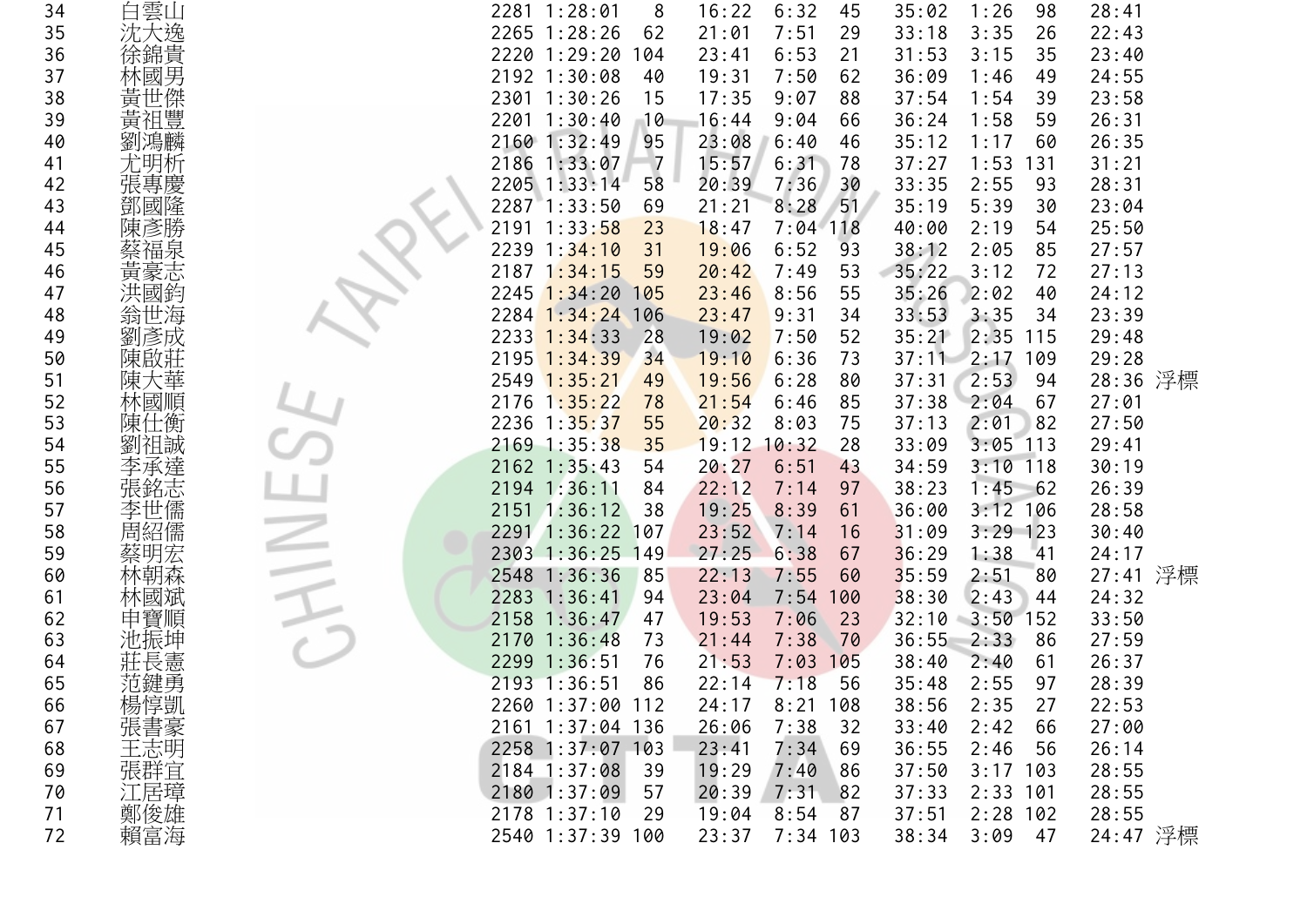| 73  | 盧性亨                    | 2285 1:37:50<br>81     | 7:54<br>22:07<br>117 | 39:59<br>3:07<br>46  | 24:46    |
|-----|------------------------|------------------------|----------------------|----------------------|----------|
| 74  | 周冠宏                    | 2523 1:38:02<br>88     | 22:21<br>7:45<br>37  | 126<br>34:06<br>3:01 | 30:52 浮標 |
| 75  | 經學榮                    | 2227 1:38:15<br>44     | 19:39<br>9:37<br>47  | 35:12<br>132<br>2:27 | 31:22    |
| 76  |                        | 2298 1:38:36<br>114    | 7:19<br>24:25<br>81  | 37:32<br>2:20<br>68  | 27:01    |
| 77  | 孫紹宸                    | 2215 1:38:49<br>80     | 22:04<br>8:11<br>71  | 37:00<br>3:26<br>89  | 28:10    |
| 78  | 莊汝勇                    | 2542 1:38:49<br>139    | 26:16<br>8:04<br>58  | 35:57<br>4:06<br>42  | 24:28 浮標 |
| 79  | 李進隆                    | 2216 1:39:04<br>66     | 21:19<br>8:42<br>42  | 34:50<br>$3:54$ 119  | 30:21    |
| 80  | 簡世倫                    | 2272 1:39:21<br>87     | 22:19<br>8:52<br>65  | 36:24<br>4:09<br>79  | 27:39    |
| 81  | 姚本澄                    | 2248 1:39:52 120       | 24:56<br>6:41<br>76  | 55<br>37:18<br>4:56  | 26:02    |
| 82  | 李國源                    | 1:39:56<br>2525<br>145 | 59<br>27:06<br>7:47  | 35:58<br>2:43<br>57  | 26:25 浮標 |
| 83  | 郭文山                    | 2253 1:40:27<br>99     | 23:33<br>8:43<br>44  | 4:00<br>35:01<br>107 | 29:12    |
| 84  | 游敏材                    | 2302 1:40:31<br>101    | 23:39<br>8:26<br>50  | 35:19<br>3:09<br>117 | 30:01    |
| 85  | 邱創州                    | 2535 1:40:40<br>153    | 28:43<br>7:08<br>74  | 37:11<br>3:42<br>38  | 23:58 浮標 |
| 86  | 周子建                    | 2508 1:40:41<br>113    | 8:28<br>49<br>24:17  | 112<br>35:19<br>3:09 | 29:29 浮標 |
| 87  | 李秩丞                    | 2288 1:40:57<br>33     | 19:09<br>8:42<br>119 | 40:01<br>4:39<br>91  | 28:27    |
| 88  |                        | $2142$ 1:41:00<br>68   | 21:21<br>7:10<br>77  | 37:19<br>4:20<br>125 | 30:51    |
| 89  |                        | $2235$ 1:41:12<br>127  | 25:18<br>10:21<br>40 | $34:26$ $3:40$<br>76 | 27:28    |
| 90  | 陶德天                    | $2257$ 1:41:27<br>74   | 21:45<br>$8:24$ 126  | 41:11<br>3:06<br>70  | 27:03    |
| 91  | 柯俊宏                    | 2277 1:41:27<br>91     | 22:55<br>8:50<br>112 | 52<br>39:24<br>4:55  | 25:25    |
| 92  | 鄭劉銘                    | 2502 1:41:34<br>82     | 22:07<br>10:26<br>57 | 35:56<br>4:10<br>105 | 28:57 浮標 |
| 93  | 王錫銘                    | $2143$ 1:41:40<br>46   | 19:49<br>8:27<br>89  | 2:55<br>37:56<br>143 | 32:36    |
| 94  | 陳建中                    | 2507 1:41:59<br>117    | 24:46<br>7:45<br>115 | 2:37<br>39:51<br>-69 | 27:02 浮標 |
| 95  | 更                      | 2297 1:42:06<br>64     | 7:08<br>123<br>21:11 | $3:30$ 111<br>40:49  | 29:29    |
| 96  |                        | 2533 1:42:13 122       | 25:05<br>8:29<br>120 | 3:32<br>40:04<br>50  | 25:05 浮標 |
| 97  | 陳英杰                    | 2198 1:42:15<br>141    | 26:28<br>8:03<br>64  | 2:50<br>95<br>36:20  | 28:37    |
| 98  | 陳侑志                    | 2217 1:42:33 102       | 23:39<br>7:49<br>139 | 63<br>2:36<br>41:49  | 26:41    |
| 99  | 洪三原                    | 2197 1:42:59<br>128    | 25:29<br>6:58<br>79  | 2:36<br>37:27<br>121 | 30:31    |
| 100 | 詹志文                    | 1:43:02<br>-98<br>2171 | 7:38<br>23:28<br>147 | 43:32<br>3:13<br>51  | 25:13    |
| 101 |                        | 2182 1:43:10<br>146    | 27:09<br>$7:06$ 144  | 42:47<br>1:30<br>45  | 24:39    |
| 102 |                        | 2256 1:43:15<br>97     | 7:56<br>23:23<br>116 | 39:55<br>2:51<br>108 | 29:13    |
| 103 | 黃松楨                    | 2247 1:43:16<br>70     | 21:24<br>8:50<br>72  | 37:00<br>3:04<br>148 | 33:00    |
| 104 | 吳志勇                    | 2168 1:43:23 118       | 24:49<br>7:18<br>113 | 39:45<br>4:08<br>74  | 27:25    |
| 105 |                        | 2157 1:43:28<br>67     | 21:20<br>8:23<br>109 | 38:56<br>1:55<br>146 | 32:55    |
| 106 |                        | 2550 1:43:41<br>124    | 7:33<br>25:12<br>101 | 4:16<br>38:33<br>88  | 28:10 浮標 |
| 107 | 、楊劉陳陳<br>陳子<br>陳朝<br>陳 | 2179 1:43:42 143       | 26:39<br>8:33<br>83  | 37:36<br>2:30<br>90  | 28:25    |
| 108 |                        | $2200$ 1:44:46<br>-89  | 22:22<br>$7:17$ 111  | 2:13<br>151<br>39:24 | 33:32    |
| 109 | 劉自立                    | 2141 1:45:08<br>27     | 19:00<br>$9:22$ 161  | 46:17<br>2:44<br>81  | 27:47    |
| 110 | 劉韋辰                    | 2532 1:45:18<br>96     | 8:33 137<br>23:22    | 2:56<br>99<br>41:41  | 28:48 浮標 |
| 111 | 邱冬盛                    | 2238 1:45:39 129       | 25:31<br>$7:57$ 140  | 41:50<br>2:15<br>87  | 28:09    |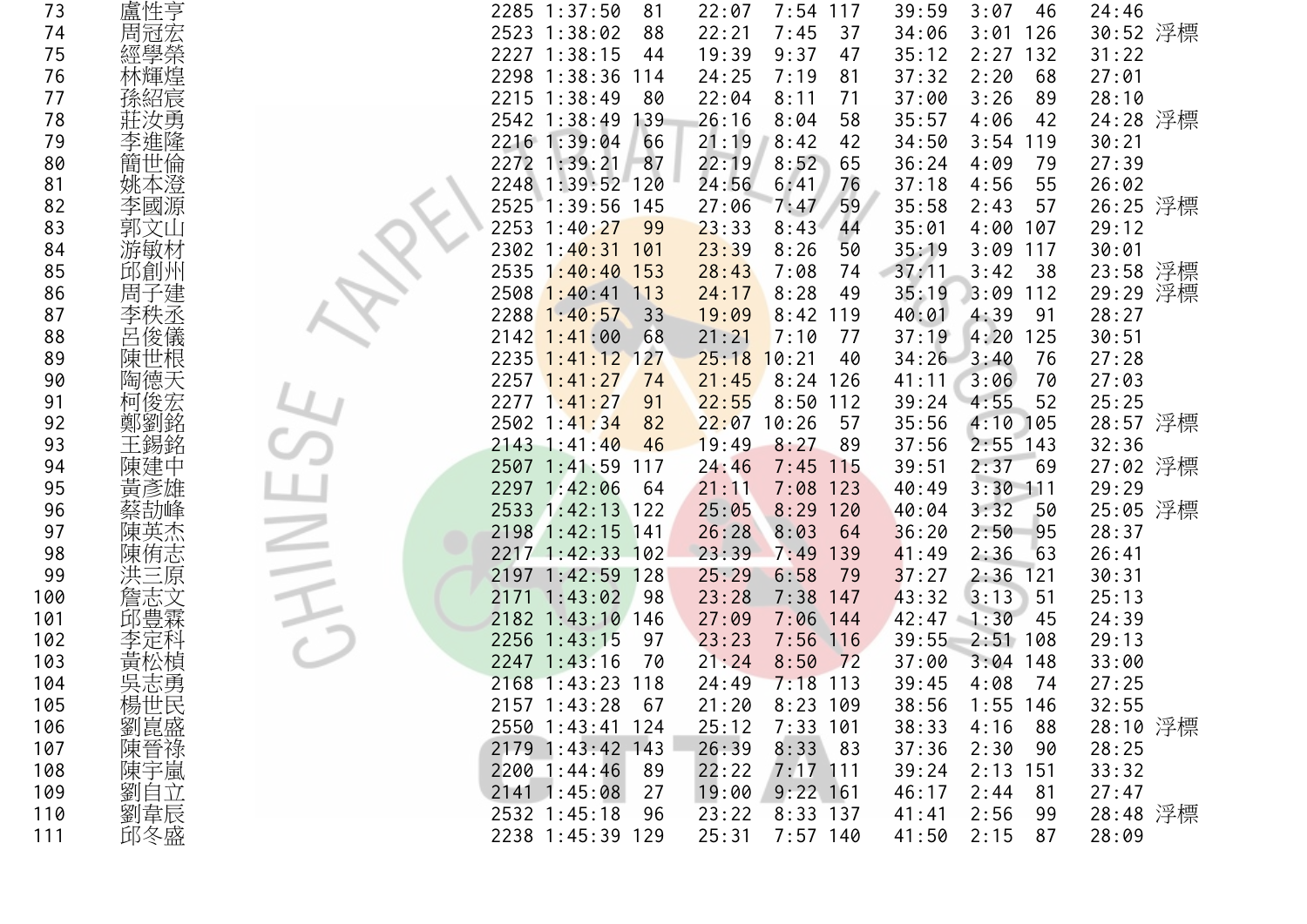| 112 | 陳錫聰         | 2249 1:45:59<br>137   | 26:14<br>7:31<br>124  | 40:54<br>2:44<br>96         | 28:38       |
|-----|-------------|-----------------------|-----------------------|-----------------------------|-------------|
| 113 | 洪國元         | 2511 1:46:09<br>72    | 7:45<br>154<br>21:41  | 2:28<br>104<br>45:22        | 28:56 浮標    |
| 114 | 鄭凱文         | 2242 1:46:19<br>111   | 7:36<br>98<br>24:16   | 38:25<br>3:11<br>145        | 32:52       |
| 115 | 郭文川         | 2252 1:46:33<br>45    | 19:48<br>11:21<br>94  | 38:13<br>4:28<br>144        | 32:45       |
| 116 | 陳文熙         | 2177 1:46:46<br>79    | 92<br>22:03<br>9:34   | $4:48$ 141<br>38:11         | 32:12       |
| 117 | 章時予         | 2505 1:46:58<br>90    | 9:24<br>22:47<br>91   | 38:09<br>2:38 154           | 34:03 浮標    |
| 118 | 吳傳洋         | 2263 1:47:04<br>63    | 21:02<br>7:05<br>158  | $2:19$ 127<br>45:42         | 30:58       |
| 119 | 詹來興         | 2165 1:47:04<br>61    | 20:56<br>8:44<br>84   | 37:36<br>$6:52$ 147         | 32:58       |
| 120 |             | 2163 1:47:13 125      | 25:12<br>8:08 125     | 41:11<br>2:51<br>116        | 29:53       |
| 121 | 盧錦通         | $2145$ 1:47:57<br>152 | 28:26<br>8:22<br>134  | 41:35<br>2:05<br>77         | 27:32       |
| 122 |             | 155<br>2190 1:48:01   | 29:18<br>8:04<br>90   | 1:50<br>124<br>38:03        | 30:49       |
| 123 | 冶           | 2545 1:48:03<br>159   | 54<br>30:25<br>9:56   | 35:22<br>3:53<br>92         | 28:29 浮標    |
| 124 | 黃孟隆         | 2174 1:48:06 134      | 25:50<br>9:06<br>160  | 46:17<br>3:11<br>36         | 23:43       |
| 125 |             | $2503$ 1:48:20<br>93  | 23:03<br>10:26<br>110 | 122<br>39:11<br>5:07        | 30:34 浮標    |
| 126 | 蔣偉善         | 2509 1:48:42 158      | 30:11<br>$8:12$ 132   | 41:32<br>2:22<br>58         | 26:26 浮標    |
| 127 | 李           | $2262$ 1:49:13<br>77  | 21:53<br>$7:54$ 162   | 46:44<br>2:15<br>120        | 30:28       |
| 128 |             | 2514 1:49:40 133      | 25:46<br>$7:34$ 122   | $40:43$ $3:36$<br>138       | 32:03 浮標    |
| 129 | 发宗          | 2218 1:49:55 165      | 32:47<br>8:02<br>-95  | 38:17<br>3:57<br>-64        | 26:54       |
| 130 | 王錫偉         | 2274 1:50:34<br>36    | 19:22<br>10:30<br>167 | 3:58<br>48:53<br>83         | 27:52       |
| 131 | 林國書         | 2208 1:50:45<br>116   | $24:45$ 11:37<br>68   | 3:36<br>155<br>36:46        | 34:03       |
| 132 | 華<br>馮      | $2250$ 1:50:46<br>92  | 22:58<br>9:41<br>114  | 39:46<br>2:56<br>160        | 35:27       |
| 133 | 陳建豪         | 2522 1:50:55<br>140   | 26:28<br>159<br>9:41  | 3:24<br>$-53$<br>45:46      | 25:38 浮標    |
| 134 | 孫皓雲         | 2546 1:50:58<br>162   | 8:00<br>96<br>31:12   | $4:01$ 110<br>38:18         | 29:29 浮標    |
| 135 | 陳國鐘         | 2148 1:51:03<br>19    | 18:10<br>7:01<br>173  | 56:23<br>2:04<br>-75        | 27:27       |
| 136 | 吳俊才         | 2152 1:51:07<br> 71   | $21:32$ 10:59<br>102  | 38:33<br>$1:06$ 170         | 38:59       |
| 137 | 王池璋         | 2149 1:51:16 130      | 25:43<br>7:06<br>128  | 41:25<br>$2:45$ 156         | 34:19       |
| 138 | 劉敦瑞         | 2512 1:51:27 121      | 24:57<br>9:21<br>136  | 41:40<br>4:08<br><b>133</b> | 31:24 浮標    |
| 139 | 曾國嵐         | 2202 1:51:32 148      | 27:20<br>$9:58$ 150   | 2:08<br>84<br>44:13         | 27:55       |
| 140 | 孝望          | 2521<br>$1:52:07$ 138 | 26:14<br>$8:48$ 146   | 43:30<br>$2:29$ 128         | 31:08 浮標    |
| 141 | 翁裕翔         | 2543 1:52:19<br>156   | 29:21<br>$7:01$ 130   | 41:30<br>$3:14$ 130         | 浮標<br>31:16 |
| 142 | 歐陽遠中        | 2527 1:52:21<br>132   | 25:43<br>155<br>7:49  | 45:24<br>1:48<br>135        | 浮標<br>31:39 |
| 143 | 梁智戎         | 2520 1:52:36 164      | 32:37<br>$8:53$ 143   | 42:38<br>48<br>3:41         | 24:49 浮標    |
| 144 |             | 2244 1:53:15 142      | 26:35 10:18 135       | 41:36<br>3:11<br>134        | 31:37       |
| 145 | 朱志平<br>黃秋銘  | 2229 1:53:47 154      | 28:52<br>$7:56$ 133   | 41:33<br>$2:16$ 149         | 33:12       |
| 146 |             | 2506 1:54:16 157      | 30:02<br>$7:01$ 142   | 42:35<br>2:21<br>142        | 32:19 浮標    |
| 147 | 《洪黃勁俊》      | 2541 1:54:21 166      | $8:55$ 127<br>33:55   | 41:15<br>2:42<br>78         | 浮標<br>27:36 |
| 148 |             | 2510 1:54:24 131      | 25:43<br>$9:53$ 151   | 44:17<br>$2:36$ 137         | 31:56 浮標    |
| 149 |             | 2183 1:54:49 150      | 27:26<br>$7:56$ 152   | 44:48<br>$3:31$ 129         | 31:10       |
| 150 | 林俊賢<br> 蕭名志 | 2275 1:55:08<br>75    | 21:51<br>$8:45$ 164   | 47:49<br>4:35 139           | 32:10       |
|     |             |                       |                       |                             |             |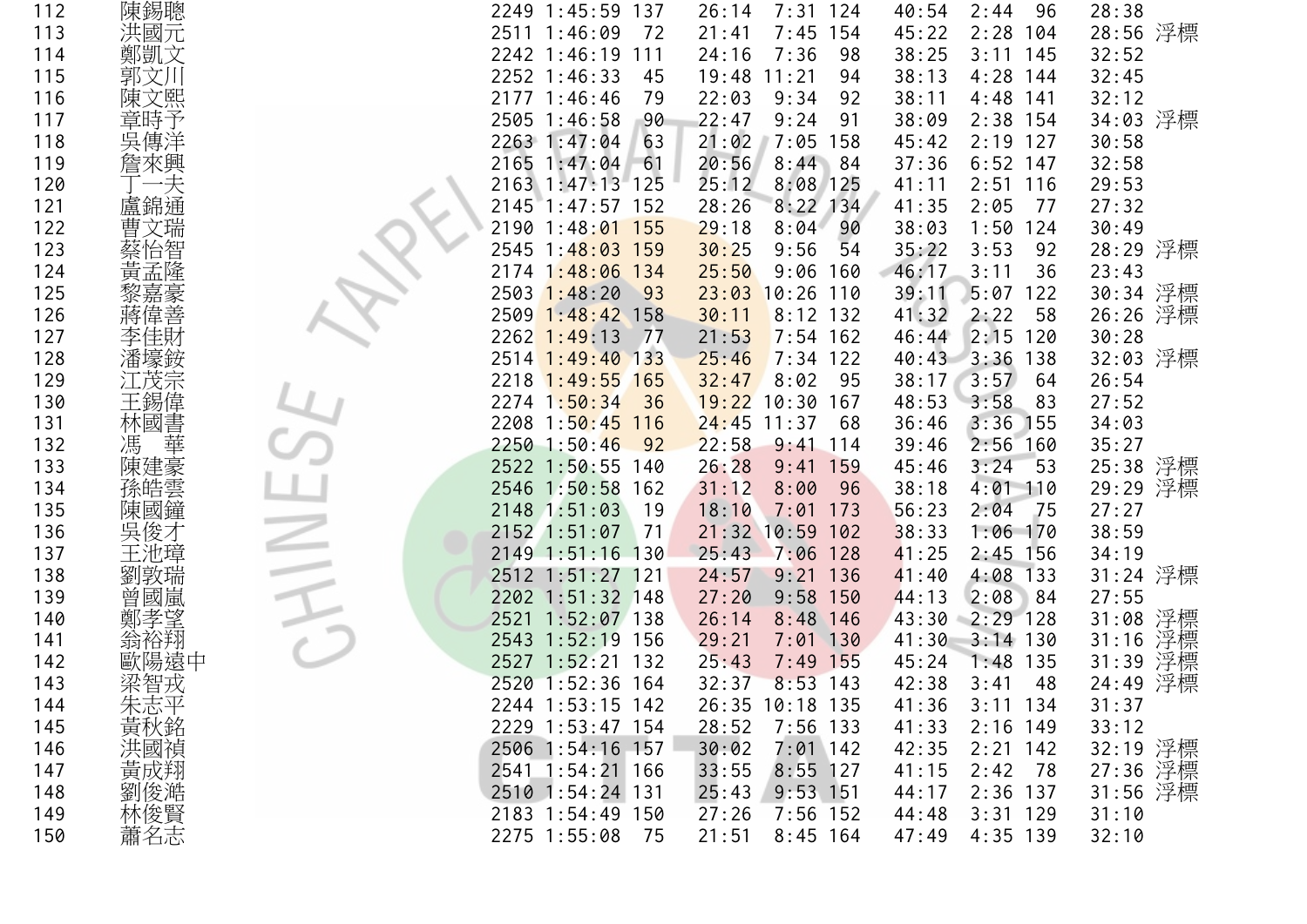| 林泰發<br>151     |                                                                                                                                                                         | 2255 1:55:44 161                                 | $7:54$ 163<br>30:37          | 2:31<br>47:48<br>65   | 26:56                      |
|----------------|-------------------------------------------------------------------------------------------------------------------------------------------------------------------------|--------------------------------------------------|------------------------------|-----------------------|----------------------------|
| 152<br>一方<br>陸 |                                                                                                                                                                         | 2232 1:56:07 126                                 | $7:18$ 131<br>25:13          | 41:32<br>$3:20$ 168   | 38:46                      |
| 李海洲<br>153     |                                                                                                                                                                         | 2292 1:56:10 147                                 | 27:13<br>$9:46$ 138          | $3:35$ 153<br>41:43   | 33:54                      |
| 王亭凱<br>154     |                                                                                                                                                                         | 2518 1:56:42 135                                 | 26:02<br>$9:19$ 166          | $3:43$ 100<br>48:45   | 28:54 浮標                   |
| 林義和<br>155     |                                                                                                                                                                         | 2261 1:56:56 163                                 | 31:38<br>$7:48$ 129          | 41:29<br>$3:51$ 140   | 32:10                      |
| 156<br>尹惠平     |                                                                                                                                                                         | 2228 1:57:23 108                                 | 23:59<br>$10:15$ 141         | $3:35$ 164<br>41:56   | 37:40                      |
| 林勇宏<br>157     |                                                                                                                                                                         | 2270 1:57:30 123                                 | 25:07<br>$9:43$ 149          | $3:54$ 159<br>43:51   | 34:57                      |
| 158            |                                                                                                                                                                         | 2273 1:58:18 144                                 | 26:46<br>$9:29$ 99           | 38:27<br>4:50 169     | 38:48                      |
| 159<br>林炯棋     |                                                                                                                                                                         | 2539 1:58:33 168                                 | $8:49$ 104<br>34:51          | 38:36<br>$2:49$ 150   | 33:31 浮標                   |
| 廖釗谷<br>160     |                                                                                                                                                                         | 2243 1:59:09 109                                 | $7:52$ 165<br>24:03          | $2:38$ 162<br>48:19   | 36:19                      |
| 翔<br>程<br>161  |                                                                                                                                                                         | 2534 2:00:45 110                                 | 24:12 10:21 156              | $2:55$ 165<br>45:25   | 37:56 浮標                   |
| 蕭忠祐<br>162     |                                                                                                                                                                         | 2515 2:04:18<br>43                               | $19:35$ 32:03 107            | 38:51<br>$4:04$ 114   | 29:47 浮標                   |
| 163            |                                                                                                                                                                         | 2537 2:05:23 119                                 | 24:51<br>$9:54$ 168          | 49:18<br>$3:22$ 167   | 浮標<br>38:01                |
| 164            |                                                                                                                                                                         | 2181 2:07:11 173                                 | $7:31$ 106<br>48:20          | 5:25<br>38:49<br>71   | 27:09                      |
| 黃添宗<br>165     |                                                                                                                                                                         | $2164$ $2:07:28$<br>83                           | 22:08<br>$8:26$ 148          | $3:23$ 172<br>43:50   | 49:43                      |
| 166            |                                                                                                                                                                         | 2276 2:07:34 172                                 | 43:44<br>$9:16$ 121          | 40:12<br>$2:32$ 136   | 31:52                      |
| 呂學尚<br>167     |                                                                                                                                                                         | 2155 2:07:55 115                                 | 24:42<br>$10:48$ 169         | 51:52 2:38 166        | 37:57                      |
| 陳惟良<br>168     |                                                                                                                                                                         | 2531 2:09:53 171                                 | 40:52<br>$8:33$ 145          | $3:10$ 157<br>42:54   | 34:26 浮標                   |
| 沈琮勳<br>169     |                                                                                                                                                                         | 2264 2:11:01 151                                 | 27:43<br>$9:38$ 171          | 52:52<br>$3:30$ 163   | 37:21                      |
| 吳炎輝<br>170     |                                                                                                                                                                         | 2199 2:11:09 167                                 | $7:49$ 153<br>34:47          | 45:18<br>$2:45$ 171   | 40:32                      |
| 周益弘<br>171     |                                                                                                                                                                         | 2513 2:19:25 170                                 | 39:03<br>$8:42$ 172          | $1:53$ 161<br>53:36   | 36:13 浮標                   |
| 楊晉昱<br>172     |                                                                                                                                                                         | 2538 2:21:03 160                                 | 30:31<br>18:18 170           | $4:51$ 158<br>52:35   | 34:50 浮標                   |
| DSQ 林岳志        |                                                                                                                                                                         | 2547                                             | 8:06                         | 2:51<br>37:14         | 10:46 RUN異常                |
| DSQ 施滿榮        |                                                                                                                                                                         | 2254                                             | 9:24                         | 3:32<br>40:36         | 15:26 少信物                  |
| DSQ 詹勳文        |                                                                                                                                                                         | 2280                                             | 8:03                         | 3:10<br>37:58         | 31:56 少信物                  |
| DSQ 林志浩        |                                                                                                                                                                         | 2544                                             | 10:54                        | 36:10<br>2:45         | 11:13 RUN異常                |
| DSQ 朱瑾祐        |                                                                                                                                                                         | 2519                                             | 7:40                         | 38:20<br>2:10<br>4:47 | 23:33 提早出發                 |
| DSQ 吳毓川        |                                                                                                                                                                         | 2517<br>2530<br>169                              | 10:26<br>$9:13$ 157<br>37:52 | 47:00                 | 提早出發<br>31:41              |
| 張弘東            |                                                                                                                                                                         |                                                  |                              | 45:28 6:40            | 浮標                         |
|                | 事資訊: Swim 750 m/1 lap; Bike 20 km/1 lap; Run 5 km/2 laps                                                                                                                |                                                  |                              |                       |                            |
|                |                                                                                                                                                                         |                                                  |                              |                       |                            |
|                | 賽事環境: Water temperature 29.5 C; Air temperature 32 C; No wetsuit swim<br>裁  判: 黃金宏/TPE       仲委會: 戴遐齡/TPE; 文超順/TPE; 廖進安/T<br>計  時: Chinese Taipei Triathlon Association | 仲委會: 戴遐齡/TPE; 文超順/TPE; 廖進安/TPE; 彭劍勇/TPE; 潘瑞根/TPE |                              |                       |                            |
|                |                                                                                                                                                                         |                                                  |                              |                       | Print 2015-09-09, 21:05:00 |
|                |                                                                                                                                                                         |                                                  |                              |                       |                            |
|                |                                                                                                                                                                         |                                                  |                              |                       |                            |
|                |                                                                                                                                                                         |                                                  |                              |                       |                            |
|                |                                                                                                                                                                         |                                                  |                              |                       |                            |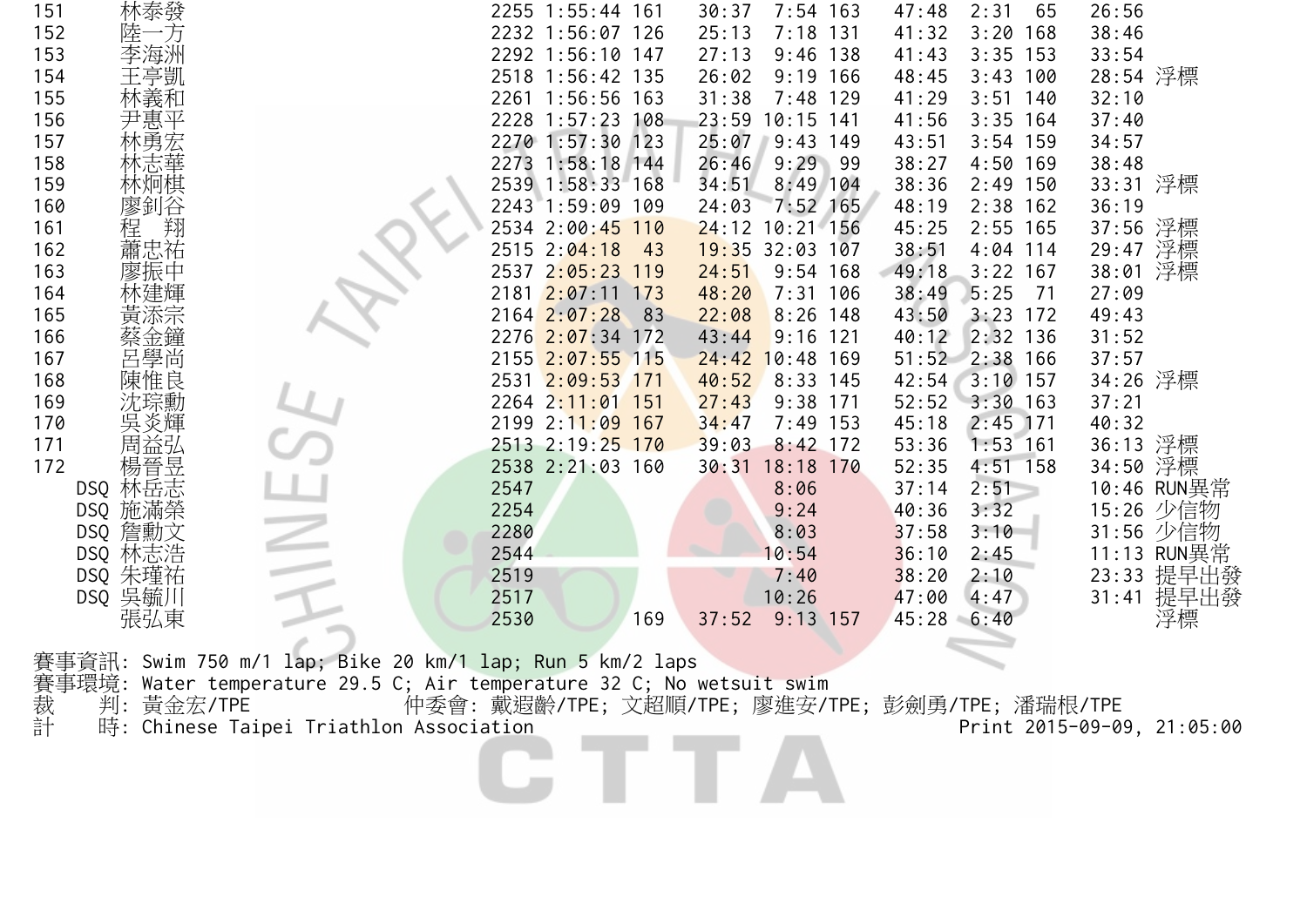30-39 AG Men

| Pos            |            | Name                                                                                                        | No. | Time                  | Rnk            | Swim  | T <sub>1</sub>              | Rnk            | Bike         | T <sub>2</sub>              | Rnk            | Run   | Remarks     |
|----------------|------------|-------------------------------------------------------------------------------------------------------------|-----|-----------------------|----------------|-------|-----------------------------|----------------|--------------|-----------------------------|----------------|-------|-------------|
| === ===        |            | 陳弘偉                                                                                                         |     | =====<br>1976 1:03:37 | 3              | 14:48 | $=$ $=$ $=$ $=$ $=$<br>4:37 | $==$           | 26:08        | $=$ $=$ $=$ $=$ $=$<br>1:13 | $\overline{2}$ | 16:53 |             |
| $\overline{2}$ |            | 李興宗                                                                                                         |     | 1949 1:03:57          |                | 13:55 | 4:49                        | $\overline{2}$ | 27:03        | 1:26                        | $\mathbf{1}$   | 16:47 |             |
| 3              |            | 王裕閔                                                                                                         |     | 1946 1:08:48          | $\overline{4}$ | 15:24 | 4:47                        | 6              | 29:19        | 1:44                        | 4              | 17:36 |             |
| 4              | <b>WAN</b> | 季馬修<br>- Mat                                                                                                |     | 1962 1:12:28          | 6              | 15:42 | 5:31                        | 12             | 30:20        | 1:34                        | $\overline{7}$ |       | 19:24 戴全程晶片 |
| 5              |            | 樂廷峰<br>Corentin<br>$\qquad \qquad -$                                                                        |     | 1961 1:13:22          | 8              | 16:35 | 5:53                        | 18             | 31:36        | 1:44                        | 3              | 17:35 |             |
| 6              |            |                                                                                                             |     | 1997 1:14:33          | $\overline{2}$ | 14:08 | 5:08                        | 36             | 33:37        | 1:20                        | 14             | 20:22 |             |
|                |            | 深面,<br><br><br><br><br><br><br><br><br><br><br><br><br><br><br><br><br><br><br><br><br><br><br><br><br><br> |     | 1947 1:14:58          | 67             | 21:12 | 5:19                        | 3              | 27:54        | 1:42                        | 5              | 18:53 |             |
| 8              |            |                                                                                                             |     | $2101$ 1:16:43        | 44             | 19:58 | 5:49                        | 5              | 29:16        | 1:32                        | 10             | 20:10 |             |
| 9              |            | 久杰<br>GI.JOE                                                                                                |     | 1963 1:18:08          | 45             | 20:01 | 6:47                        | 4              | 29:03        | 1:47                        | 15             | 20:32 |             |
| 10             |            | 賴承諺                                                                                                         |     | $2046$ 1:18:46        | 15             | 17:40 | 6:06                        | 15             | 30:47        | 2:17                        | 28             | 21:58 |             |
| 11             |            | 林澤龍                                                                                                         |     | 2087 1:19:05          | 40             | 19:50 | 6:03                        | 8              | $29:24$ 2:18 |                             | 25             | 21:33 |             |
| 12             |            | 林程文                                                                                                         |     | 2099 1:19:15          | 23             | 18:48 | 6:37                        | 16             | 31:11        | 1:59                        | 17             | 20:42 |             |
| 13             |            | 鐘俊聲                                                                                                         |     | 1979 1:19:32          | 11             | 16:47 | 7:04                        | 23             | 32:11        | 1:58                        | 26             | 21:34 |             |
| 14             |            | 王慶銓                                                                                                         |     | 1999 1:19:46          | 9              | 16:42 | 5:47                        | 31             | 33:08        | 1:31                        | 36             | 22:39 |             |
| 15             |            | 陳建達                                                                                                         |     | 1965 1:20:05          | 30             | 19:15 | 6:04                        | 9              | 29:50        | 3:01                        | 27             | 21:57 |             |
| $16 *$         |            | 許綜顯                                                                                                         |     | 2132 1:20:23          | 104            | 22:31 | 6:15                        | 13             | 30:35        |                             | 232            |       |             |
| 17             |            | 林吉祥                                                                                                         |     | 1948 1:22:01          | 32             | 19:30 | 6:16                        | 10             | 30:13        | 1:42                        | 65             | 24:22 |             |
| 18             |            | Bryan Dunn                                                                                                  |     | 1954 1:22:38          | 33             | 19:30 | 8:17                        | 26             | 32:49        | 1:56                        | $\overline{9}$ | 20:09 |             |
| 19             |            | 黃立昇                                                                                                         |     | 1957 1:22:40          | 53             | 20:24 | 7:27                        | 7              | 29:22        | 1:51                        | 52             | 23:39 |             |
| 20             |            | 王志豪                                                                                                         |     | 2063 1:23:14          | 65             | 21:06 | 7:27                        | 17             | 31:31        | 1:49                        | 23             | 21:22 |             |
| 21             |            | 黃炤方                                                                                                         |     | 1951 1:23:15          | 68             | 21:15 | 6:25                        | 30             | 32:57        | 1:53                        | 19             | 20:47 |             |
| 22             |            | 張偉政                                                                                                         |     | 2071 1:23:29          | 19             | 18:08 | 6:06                        | 27             | 32:53        | 1:50                        | 68             | 24:34 |             |
| 23             |            | 博<br>魏<br>Benoit                                                                                            |     | 2127 1:23:54          | 12             | 17:02 | 6:33                        | 62             | 35:29        | 1:47                        | 46             | 23:05 |             |
| 24             |            | 李育庭                                                                                                         |     | 2123 1:25:17          | 59             | 20:46 | 8:16                        | 11             | 30:16        | 1:16                        | 71             | 24:46 |             |
| 25             |            | 陳弘宇                                                                                                         |     | 2102 1:25:56          |                | 16:13 | 7:08                        | 155            | 40:17        | 2:04                        | 11             | 20:15 |             |
| 26             |            | 陳曜志                                                                                                         |     | 2085 1:26:27 100      |                | 22:25 | 7:10                        | 24             | 32:22        | 1:55                        | 35             | 22:38 |             |
| 27             |            | 何家寧                                                                                                         |     | 2076 1:26:45          | 107            | 22:35 | 7:31                        | 39             | 33:51        | 2:29                        | 12             | 20:20 |             |
| 28             |            | 陳建民                                                                                                         |     | 2013 1:27:01          | 54             | 20:30 | 6:49                        | 57             | 34:58        | 1:48                        | 44             | 22:59 |             |
| 29             |            | 斯蒂芬<br>- Stephane                                                                                           |     | 1964 1:27:13          | 73             | 21:30 | 7:40                        | 48             | 34:28        | 2:16                        | 22             | 21:20 |             |
| 30             |            | 楊智淵                                                                                                         |     | 2097 1:27:13 137      |                | 23:57 | 6:49                        | 50             | 34:40        | 2:01                        | 8              | 19:48 |             |
| 31             |            | 李皇翰仁                                                                                                        |     | 1956 1:27:41          | 47             | 20:05 | 6:17                        | 58             | 35:02        | 1:07                        | 78             | 25:10 |             |
| 32             |            |                                                                                                             |     | 2107 1:27:57          | 60             | 20:53 | 6:21                        | 21             | 31:57        | 3:03                        | 86             | 25:44 |             |
| 33             |            | 黃鈺霖                                                                                                         |     | 1972 1:27:59          | 57             | 20:37 | 8:57                        | 20             | 31:45        | 3:00                        | 53             | 23:42 |             |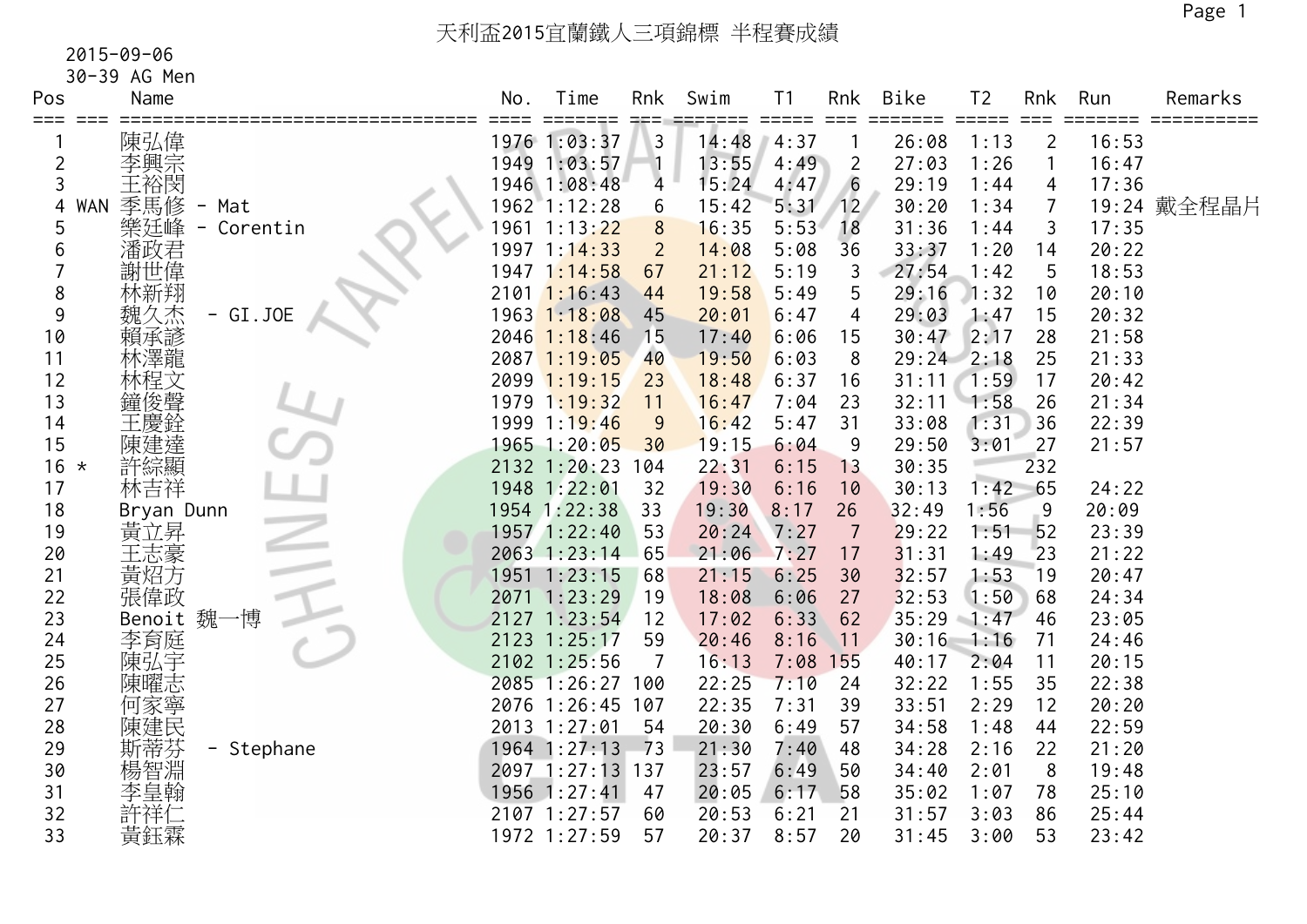| 34 | 王秉中            | 5<br>1943 1:28:26                | $15:29$ $11:07$<br>71 | 35:58<br>2:35<br>47    | 23:19    |
|----|----------------|----------------------------------|-----------------------|------------------------|----------|
| 35 | 顏丞彥            | 1958 1:28:43<br>16               | 17:40<br>8:02<br>65   | 35:38<br>2:27<br>74    | 24:58    |
| 36 | 馬俊傑            | 2003 1:28:46<br>52               | 20:20<br>9:38<br>89   | 6<br>36:48<br>2:45     | 19:17    |
| 37 | 謝志宏            | 1942 1:28:50<br>42               | 19:53<br>6:28<br>83   | 36:34<br>2:31<br>50    | 23:26    |
| 38 | 李毓鵬            | 2066 1:28:51<br>144              | 24:25<br>7:42<br>14   | 40<br>30:44<br>3:10    | 22:52    |
| 39 | 賴叡泓            | 2047 1:28:55<br>18               | 18:02<br>7:02<br>72   | 35:59<br>1:47<br>93    | 26:07    |
| 40 | 葉聰哲            | 2000 1:29:12<br>74               | 21:33<br>7:31<br>100  | 37:15<br>1:42<br>21    | 21:12    |
| 41 | 張原銘            | 2112 1:29:25<br>41               | 19:53<br>35<br>6:43   | 33:32<br>2:08<br>117   | 27:10    |
| 42 | 陳俊彰            | 1941 1:29:38<br>58               | 20:40<br>8:41<br>73   | 36:00<br>29<br>2:21    | 21:59    |
| 43 | 李昆霖            | 1992 1:29:45<br>85               | 60<br>22:01<br>6:56   | 35:15<br>1:45<br>57    | 23:50    |
| 44 |                | 2068 1:29:51<br>164              | 25:38<br>6:31<br>19   | 2:13<br>58<br>31:41    | 23:51    |
| 45 |                | 2006 1:29:53<br>37               | 52<br>7:07<br>19:42   | 34:44<br>2:44<br>84    | 25:39    |
| 46 | 賴慶忠            | $2452$ 1:30:06<br>150            | 24:55<br>7:16<br>53   | 34:45<br>2:30<br>18    | 20:42 浮標 |
| 47 |                | 1950 <mark>1:30</mark> :18<br>61 | $6:58$ 119<br>20:54   | 38:08<br>2:56<br>24    | 21:23    |
| 48 | 林建宏            | $2412$ 1:30:24<br>25             | 18:54<br>$6:45$ 114   | 37:57<br>2:41<br>63    | 24:09 浮標 |
| 49 |                | 34<br>$2128$ 1:30:25             | 19:32<br>$8:03$ 128   | 38:49<br>1:59<br>31    | 22:04    |
| 50 |                | $2062$ 1:30:30<br>94             | 22:14<br>8:07<br>45   | $34:19$ $2:50$<br>45   | 23:02    |
| 51 | 莊學康            | 1998 1:30:31<br>133              | 23:47<br>5:44<br>77   | 36:10<br>1:57<br>41    | 22:55    |
| 52 | 唐翊棋            | $2016$ 1:31:06<br>39             | 19:49<br>37<br>8:41   | 33:40<br>89<br>3:04    | 25:55    |
| 53 | 張國暉            | $2448$ 1:31:24<br>177            | 26:42<br>8:28<br>34   | 33:28<br>2:07<br>16    | 20:41 浮標 |
| 54 | 李明昌            | 1993 1:31:26<br>20               | 18:25<br>8:51<br>68   | 2:45<br>85<br>35:48    | 25:39    |
| 55 | 劉軒宇            | $2130$ $1:31:35$<br>63           | 20:56<br>8:33<br>55   | 34:55<br>2:08<br>76    | 25:06    |
| 56 | 黃              | 2100 1:31:38<br>55               | 20:32<br>7:41<br>96   | 1:52<br>66<br>37:06    | 24:29    |
| 57 |                | 2421 1:31:38 140                 | 24:11<br>8:21<br>44   | 2:43<br>34:19<br>32    | 22:07 浮標 |
| 58 | 胡志興            | 2035 1:31:49<br>76               | 7:23<br>21:45<br>29   | 32:56<br>$-73$<br>4:54 | 24:53    |
| 59 |                | 2131 1:31:54<br>36               | 19:35<br>8:26<br>56   | 34:57<br>2:56<br>91    | 26:02    |
| 60 |                | 2423 1:31:56<br>151              | 24:58<br>7:53<br>25   | 3:04<br>32:37<br>'49   | 23:25 浮標 |
| 61 | 吳崇聖<br>陳賜典     | 2017 1:32:07<br>26               | 38<br>18:57<br>9:34   | $2:57$ 112<br>33:44    | 26:57    |
| 62 |                | 2018 1:32:07<br>50               | 40<br>20:15<br>8:19   | 33:55<br>$-2:47$ 109   | 26:54    |
| 63 |                | 2027 1:32:14 114                 | 22:53<br>7:15<br>59   | 35:10<br>2:22<br>69    | 24:35    |
| 64 | 曾哲男            | 1971 1:32:31<br>77               | 21:47<br>7:17<br>67   | 35:45<br>3:46<br>60    | 23:58    |
| 65 | 黃耕跡            | 2415 1:32:33<br>78               | 21:47<br>7:39<br>91   | 56<br>36:54<br>2:29    | 23:45 浮標 |
| 66 |                | 2129 1:32:42<br>79               | 21:50<br>8:10<br>79   | 36:18<br>1:46<br>70    | 24:41    |
| 67 |                | 1996 1:32:53 103                 | 22:30<br>7:38<br>81   | 36:27<br>2:41<br>51    | 23:38    |
| 68 | 田陳王楊。<br>宏亮世釗書 | 1985 1:33:21 157                 | 25:12<br>6:37<br>99   | 1:37<br>37:11<br>39    | 22:46    |
| 69 |                | 2422 1:34:07<br>88               | 22:05<br>8:32<br> 22  | 32:03<br>1:34<br>160   | 29:55 浮標 |
| 70 | 邱嘉盈            | 2429 1:34:08<br>35               | 19:33<br>$8:18$ 116   | 37:59<br>2:07<br>95    | 26:13 浮標 |
| 71 | 張瑞禾            | 2036 1:34:20<br>28               | $7:32$ 102<br>19:02   | 37:16<br>$1:55$ 138    | 28:36    |
| 72 | 馮文聲            | 1940 1:34:28 105                 | $7:13$ 141<br>22:32   | 1:38<br>55<br>39:25    | 23:42    |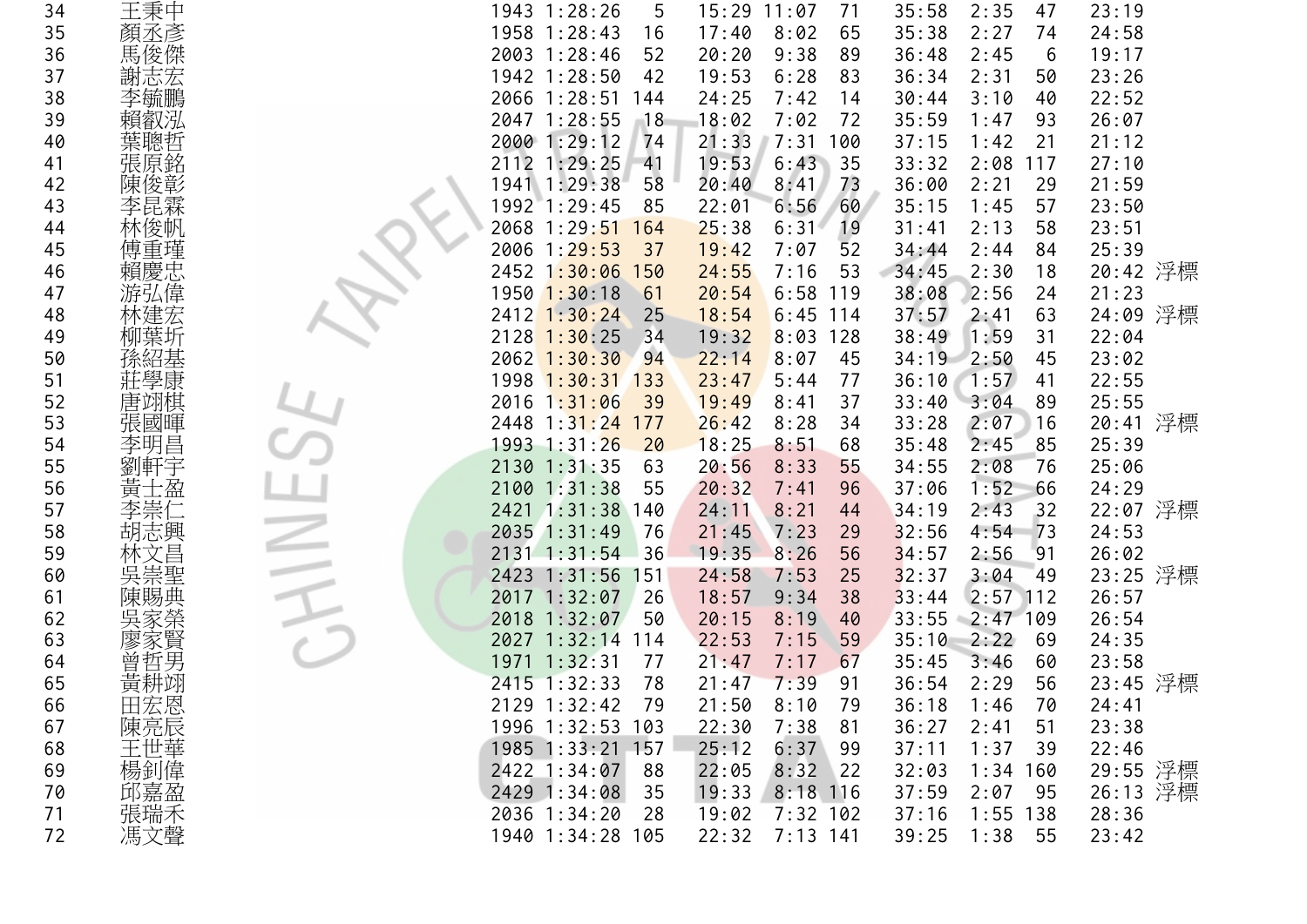| 73      | 蔡彥文        | 2115 1:34:39<br>21                          | 7:15<br>101<br>18:46 | 37:16<br>$4:24$ 113    | 27:00      |
|---------|------------|---------------------------------------------|----------------------|------------------------|------------|
| 74      | 陳克銘        | 2002 1:34:56 156                            | 25:10<br>8:46<br>54  | 34:54<br>2:10<br>59    | 23:58      |
| 75      | 林定豐        | 1984 1:35:07 121                            | 23:16<br>7:21<br>33  | 33:21<br>$3:07$ 131    | 28:05      |
| 76      | 徐同廣        | 2458 1:35:09 159                            | 25:14<br>6:58<br>86  | 2:20<br>36:37<br>61    | 24:03 浮標   |
| 77      | 何建良        | 2489 1:35:18 122                            | 7:36<br>23:18<br>41  | 33:57<br>2:59<br>122   | 27:31 浮標   |
| 78      | 徐福君        | 1970 1:35:21<br>$-97$                       | 22:21<br>8:11<br>106 | 37:22<br>4:07<br>48    | 23:21      |
| 79      | 柯耿裕        | 2499 1:35:21<br>127                         | 23:34<br>$8:03$ 120  | 38:22<br>2:27<br>43    | 22:57 浮標   |
| 80      | 顏明宏        | 2456 1:35:23<br>96                          | 22:20<br>$8:05$ 122  | 38:25<br>2:20<br>64    | 24:15 浮標   |
| 81      | 陳俊友        | 2015 1:35:36 149                            | 24:52<br>$6:31$ 151  | 40:05<br>2:01<br>33    | 22:09      |
| 82      | 黃俊家        | 1:35:49<br>2426<br>200                      | 29:17<br>6:46<br>61  | 35:17<br>1:48<br>38    | 22:43 浮標   |
| 83      |            | 2038 1:36:16<br>56                          | 20:35<br>98<br>8:44  | 2:17<br>37:09<br>123   | 27:33      |
| 84      | 張許家<br>吳國誠 | 2139 1: <mark>36:32 120</mark>              | 9:24<br>23:15<br>78  | 2:27<br>36:15<br>79    | 25:13      |
| 85      | 陳冠穎        | 1:36:40<br>2043<br>98                       | 22:23<br>8:42<br>28  | 32:54<br>$3:30$ 148    | 29:13      |
| 86      | 林仲軒        | $2471$ 1:37:04<br>111                       | 22:43<br>7:38<br>108 | 37:26<br>$2:13$ 115    | 27:06 浮標   |
| 87      | 張耿嘉        | $1968$ $1:37:04$<br>119                     | 23:07<br>70<br>8:17  | 35:52<br>$2:27$ 121    | 27:23      |
| 88      | 沈峻德        | $2105$ 1:37:05<br>71                        | $7:25$ 142<br>21:21  | 39:30<br>$1:41$ 118    | 27:11      |
| 89      | 施宥麒        | 2024 1:37:15<br>84                          | 21:56<br>$8:15$ 124  | 38:34<br>2:42<br>88    | 25:49      |
| 90      | 葉 宗維       | 1980 1:37:47<br>17                          | 17:48<br>136<br>6:01 | $2:37$ 182<br>39:03    | 32:20      |
| 91      | 王毅堅        | 1994 1:38:01<br>10                          | 8:59<br>16:45<br>76  | $2:49$ 194<br>36:04    | 33:27      |
| 92      | 徐世威        | $2051$ 1:38:10<br>14                        | 17:20<br>8:12<br>135 | $3:30$ 162<br>39:02    | 30:07      |
| 93      | 蔡鴻州        | 2050 1:38:10 138                            | 23:59<br>10:03<br>42 | 33:59<br>$2:11$ 130    | 28:00      |
| 94      | 王祥俊        | 1988 1:38:29<br>38                          | 19:47<br>8:38<br>103 | $2:21$ 165<br>37:17    | 30:28      |
| 95      | 王鉞升        | 2133 1:38:38<br>106                         | 22:35<br>9:40<br>137 | 4:33<br>39:11<br>$-37$ | 22:41      |
| 96      | 陳文雄        | 2482 1:38:40 165                            | 25:51<br>7:44<br>94  | 1:53<br>36:59<br>-96   | 26:14 浮標   |
| 97      | 蔡柏堅        | 2061 1:38:47 123                            | 23:22<br>$8:40$ 107  | 37:24<br>$2:34$ 108    | 26:48      |
| 98      | 毛博申        | 2019 1:38:57<br>$\overline{\phantom{0}}$ 29 | 19:12<br>$9:24$ 140  | 39:18<br>$3:10$ 128    | 27:55      |
| 99      | 許金城        | 2124 1:39:13 206                            | $7:25$ 132<br>30:14  | 1:35<br>38:54<br>20    | 21:07 改浮標  |
| 100     | 游淳名        | 2037 1:39:16 172                            | 26:15<br>7:22<br>69  | 35:52<br>$2:41$ 116    | 27:08      |
| 101     | 楊晉誠        | 2103 1:39:26<br>92                          | 22:10<br>8:02<br>85  | 36:36<br>$-4:48$ 127   | 27:53      |
| 102     | 陳韋綸        | 2104 1:39:28 124                            | 23:31<br>$7:06$ 159  | 40:31 1:36 106         | 26:46      |
| 103     | 洪子恆        | 2479 1:39:28<br>141                         | 24:17<br>8:18<br>117 | 38:06<br>$2:06$ 104    | 26:42 浮標   |
| 104     | 劉怡昇        | 2414 1:39:29<br>62                          | 20:55<br>9:20<br>90  | 36:53<br>$2:33$ 159    | 29:49 浮標   |
| 105     | 梁國瑞        | 1959 1:39:33 108                            | 22:39<br>$8:17$ 138  | 39:12<br>$2:44$ 105    | 26:44      |
| 106 WAN | 范哲耀        | 1981 1:39:40<br>- 43                        | $7:28$ 184<br>19:54  | 42:46<br>$1:59$ 125    | 27:34 帶錯晶片 |
| 107     | 林金中        | 2070 1:39:58 125                            | 23:31<br>10:03<br>88 | 36:46<br>4:05<br>82    | 25:34      |
| 108     | 林錫輝<br>徐開祥 | 1945 1:40:06 134                            | 23:51<br>7:58<br> 43 | $3:21$ 170<br>34:13    | 30:46      |
| 109     |            | 2122 1:40:08<br>- 80                        | $11:25$ 133<br>21:50 | 38:59<br>3:06<br>72    | 24:49      |
| 110     | 葉雲森<br>廖元志 | 2438 1:40:10 101                            | $6:50$ 145<br>22:27  | 39:42<br>$2:12$ 144    | 29:01 浮標   |
| 111     |            | 2481 1:40:12 188                            | 27:57<br>$6:13$ 126  | 38:38<br>1:59<br>80    | 25:28 浮標   |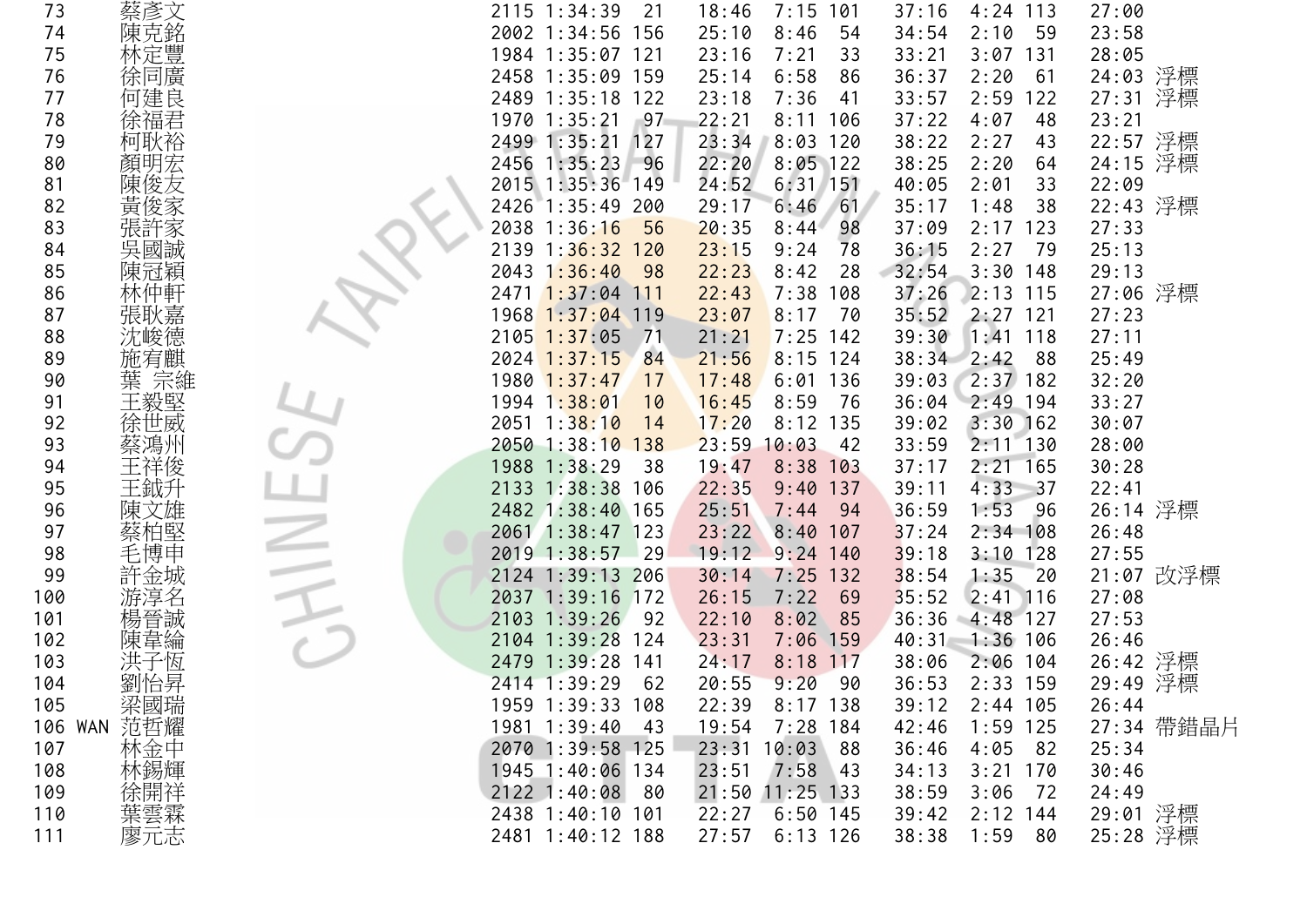| 112 | 李政書                   |                         | 2083 1:40:16     | 110<br>22:41 | $9:23$ 139          | 39:15 | $2:05$ 110  | 26:54       |  |
|-----|-----------------------|-------------------------|------------------|--------------|---------------------|-------|-------------|-------------|--|
| 113 | 陳俊瑋                   |                         | 2010 1:40:17     | 19:27<br>31  | $6:57$ 174          | 41:56 | $2:30$ 153  | 29:30       |  |
| 114 | 賴家宏                   |                         | 2089 1:40:27     | 22:12<br>93  | 75<br>8:46          | 36:03 | $4:22$ 146  | 29:06       |  |
| 115 | 孫晏晞                   |                         | 2108 1:40:28     | 21:56<br>83  | $9:12$ 148          | 39:54 | $2:40$ 107  | 26:48       |  |
|     | 鄭偉威<br><b>116 WAN</b> |                         | 2431 1:40:37 167 | 26:02        | $6:52$ 143          | 39:39 | 1:49<br>98  | 26:17 少圈補跑  |  |
| 117 | 田章輝                   |                         | 2475 1:40:37 169 | 26:04        | $7:59$ 131          | 38:52 | 4:02<br>54  | 23:42 浮標    |  |
| 118 | 李維宸                   |                         | 2114 1:41:19 194 | 28:43        | 8:30<br>32          | 33:14 | $2:42$ 134  | 28:12       |  |
| 119 | 陳福維                   |                         | 2034 1:41:22     | 24           | $18:54$ 10:14<br>47 | 34:22 | 4:26 195    | 33:28       |  |
| 120 | 劉亦修                   |                         | 2040 1:41:27     | 20:03<br>46  | $9:28$ 152          | 40:08 | $2:49$ 143  | 29:01       |  |
| 121 |                       | Stephane Arkai Crichton | 2136<br>1:41:29  | 29:35<br>201 | $7:46$ 181          | 42:26 | 1:23<br>13  | 20:21       |  |
| 122 | 曾治緯                   |                         | 1995 1:41:55     | 72<br>21:26  | $7:35$ 171          | 41:51 | $2:11$ 141  | 28:54       |  |
| 123 | 楊明哲                   |                         | 2110 1:42:01 116 | 23:00        | $9:00$ 104          | 37:19 | $2:03$ 167  | 30:42       |  |
| 124 | 陳浩瑋                   |                         | 2473 1:42:22 170 | 26:08        | $8:02$ 118          | 38:06 | $2:21$ 126  | 27:47 浮標    |  |
| 125 |                       |                         | 2056 1:42:28 135 | 23:52        | $8:07$ 186          | 42:51 | 2:36<br>75  | 25:03       |  |
| 126 | 黃勁文                   |                         | 2469 1:42:29 186 | 27:43        | $7:08$ 154          | 40:13 | 1:51<br>83  | 25:35 浮標    |  |
| 127 |                       |                         | 2113 1:42:30 130 | 23:40        | $7:14$ 130          | 38:51 | $2:30$ 164  | 30:17       |  |
| 128 |                       |                         | 2074 1:42:30 192 | 28:29        | $8:31$ 109          | 37:26 | 2:03<br>92  | 26:04       |  |
| 129 | 余政洪                   |                         | 1973 1:42:34     | 22:10<br>91  | $8:15$ 112          | 37:54 | $3:29$ 172  | 30:49       |  |
| 130 | 唐志豪                   |                         | 2449 1:42:38 136 | 23:56        | 9:04<br>92          | 36:58 | $2:43$ 161  | 29:59 浮標    |  |
| 131 | 蕭凱文                   |                         | 2117 1:42:42 205 | 30:09        | 7:20<br>87          | 36:43 | 3:00<br>81  | 25:31       |  |
| 132 | 吳文聖                   |                         | 2032 1:42:50     | 75<br>21:39  | $7:30$ 111          | 37:53 | $2:34$ 191  | 33:17       |  |
| 133 | 劉冠佑                   |                         | 2082 1:43:01     | 22:30<br>102 | 10:53<br>80         | 36:21 | $3:08$ 163  | 30:11       |  |
| 134 | 邱伊仁                   |                         | 2005 1:43:13     | 69<br>21:19  | $8:22$ 156          | 40:20 | $2:25$ 171  | 30:48       |  |
| 135 | 詹傑淳                   |                         | 2044 1:43:33     | 22:24<br>-99 | $8:33$ 121          | 38:22 | $2:42$ 177  | 31:34       |  |
| 136 | 陳榆強                   |                         | 2425 1:43:42 207 | 30:32        | 7:37<br>93          | 36:59 | $2:19$ 99   | 26:17 浮標    |  |
| 137 | 黃鐙摑                   |                         | 2404 1:43:54 208 | 30:38        | 9:23<br>74          | 36:01 | 2:46<br>77  | 浮標<br>25:08 |  |
| 138 | 呂弘鈞                   |                         | 2436 1:43:57 142 | 24:18        | 7:22<br>192         | 43:26 | 2:34<br>100 | 26:19 浮標    |  |
| 139 | 胡智仁                   |                         | 2470 1:43:58 220 | 34:46        | 6:33<br>51          | 34:44 | $3:27$ 67   | 24:30 浮標    |  |
| 140 | 葉鴻志                   |                         | 2060 1:43:59 163 | 25:36        | $7:50$ 144          | 39:41 | $3:21$ 124  | 27:34       |  |
| 141 | 陳佳駿                   |                         | 1974 1:44:09 189 | 28:09        | 7:16<br>49          | 34:28 | $2:15$ 178  | 32:03       |  |
| 142 | 劉                     |                         | 2445 1:44:15 184 | 27:25        | $7:42$ 169          | 41:37 | 1:35<br>-90 | 25:57 浮標    |  |
| 143 | 李慶雄                   |                         | 2053 1:44:53     | 27<br>19:01  | $6:33$ 195          | 44:07 | $2:21$ 187  | 32:54       |  |
| 144 |                       |                         | 2111 1:45:01 129 | 23:36        | 8:00<br>172         | 41:51 | $3:31$ 132  | 28:06       |  |
| 145 |                       |                         | 2405 1:45:05 173 | 26:18        | 12:49<br>- 63       | 35:29 | $3:11$ 119  | 27:19 浮標    |  |
| 146 | 沈徐張張張                 |                         | 2011 1:45:06 160 | 25:28        | $8:24$ 173          | 41:51 | $2:46$ 103  | 26:38       |  |
| 147 |                       |                         | 2428 1:45:06 147 | 24:33        | 8:12<br>84          | 36:35 | $2:55$ 186  | 32:53 浮標    |  |
| 148 | 連弘博                   |                         | 2033 1:45:13 139 | 24:03        | 6:49<br>97          | 37:07 | $3:51$ 193  | 33:24       |  |
| 149 | 楊曜宇                   |                         | 2478 1:45:16     | 20:15<br>-51 | $7:40$ 217          | 48:11 | $2:45$ 101  | 26:28 浮標    |  |
| 150 | 黃文辰                   |                         | 2440 1:45:37 190 | 28:21        | $7:18$ 207          | 45:52 | 2:04<br>30  | 22:03 浮標    |  |
|     |                       |                         |                  |              |                     |       |             |             |  |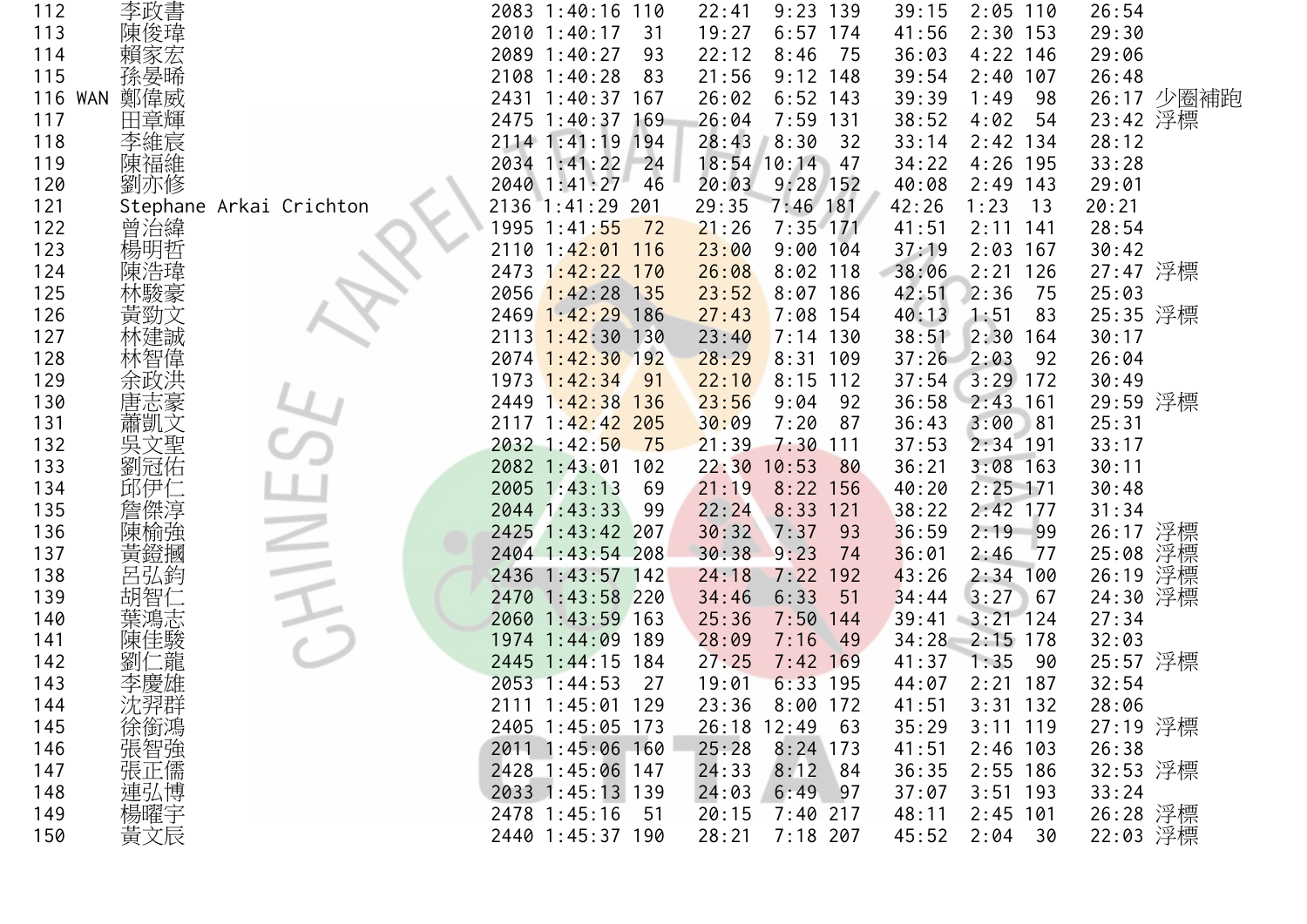| 戴銘泉<br>151            | 1991 1:45:38 162      | $25:36$ 10:15<br>95 | 4:18 137<br>37:01     | 28:30       |
|-----------------------|-----------------------|---------------------|-----------------------|-------------|
| 李世川<br>152            | 2093 1:45:47<br>64    | $9:13$ 180<br>21:00 | 4:28 139<br>42:24     | 28:44       |
| 楊哲源<br>153            | 2437 1:45:48 143      | 24:18<br>$8:12$ 125 | 38:38<br>$2:35$ 180   | 32:07 浮標    |
| 林志昌<br>154            | 1952 1:45:55 228      | 7:31<br>37:48<br>64 | 35:34<br>2:47<br>- 34 | 22:17       |
| 陳冠維<br>155            | 1960 1:45:57<br>13    | $9:01$ 176<br>17:10 | 41:58<br>$3:18$ 201   | 34:32       |
| 葉宗鑫<br>156            | 2406 1:46:06<br>132   | 23:47<br>$9:54$ 134 | 38:59<br>$2:39$ 173   | 30:49 浮標    |
| 徐偉倫<br>157            | 2028 1:46:32<br>95    | 22:19 11:51 158     | 40:24<br>$3:49$ 133   | 28:11       |
| 余心凱<br>158            | 2088 1:46:33<br>90    | $22:07$ 10:20<br>46 | 34:20<br>$5:01$ 202   | 34:47       |
| 江建宗<br>159            | 2443 1:47:19<br>82    | $7:48$ 150<br>21:54 | 40:03<br>$3:28$ 198   | 34:08 浮標    |
| 謝林晏<br>160            | 2463 1:47:27 152      | $8:56$ 157<br>25:03 | $2:03$ 174<br>40:24   | 31:03 浮標    |
| 江緯倫<br>161            | 2078 1:47:34 180      | 27:06<br>$7:57$ 153 | 40:13<br>$3:14$ 147   | 29:06       |
| 王信翔<br><b>162 WAN</b> | 1982 1:47:39<br>49    | $7:23$ 182<br>20:11 | 42:32<br>$2:30$ 209   | 35:05 帶錯晶片  |
| 李德威<br>163            | 2433 1:47:48 182      | 27:15<br>$7:56$ 187 | 42:52<br>$2:45$ 114   | 27:01 浮標    |
| 張建風<br>164            | 1969 1:48:08<br>81    | 21:53<br>$8:11$ 163 | 40:45<br>$2:10$ 211   | 35:11       |
| 毛新智<br>165            | 1944 1:48:29 118      | 23:05<br>$9:04$ 198 | 44:32<br>$2:19$ 156   | 29:31       |
| 黃榮輝<br>166            | 2030 1:48:30 154      | 25:07<br>$8:28$ 167 | 2:23 175<br>41:19     | 31:15 浮標    |
| 167                   | 1987 1:48:34 166      | 25:54<br>$7:56$ 113 | 37:55 2:31 199        | 34:19       |
| 吳佳倫<br>168            | 2444 1:48:58 202      | 29:42<br>$7:33$ 185 | 42:47<br>2:43<br>97   | 26:15 浮標    |
| 紀世培<br>169            | 2442 1:49:12 219      | 34:45<br>$9:30$ 147 | 2:18<br>39:48<br>42   | 22:55 浮標    |
| 劉軒禕<br>170            | 1983 1:49:15<br>48    | 20:09<br>$6:29$ 183 | $2:54$ 220<br>42:35   | 37:10       |
| 李昱愷<br>171            | 2480 1:49:31 197      | 28:58<br>$8:36$ 168 | 41:30<br>$2:32$ 129   | 27:57 浮標    |
| 張文碩<br>172            | 2488 1:49:47 178      | 26:49<br>$9:30$ 149 | 4:17 149<br>39:56     | 29:18 浮標    |
| 洪敏堯<br>173            | 2468 1:50:18 175      | 26:36<br>$8:13$ 202 | $2:03$ 135<br>45:09   | 28:18 浮標    |
| 黃威翰<br>174            | 2029 1:50:18<br>- 86  | 22:02 10:51 222     | 3:21<br>62<br>49:57   | 浮標<br>24:08 |
| 方厚傑<br>175            | 2413 1:50:28 199      | 29:04<br>$7:52$ 110 | 37:47<br>$2:47$ 189   | 浮標<br>33:01 |
| 176<br>張哲源            | 2451 1:50:33 218      | 9:43<br>66<br>34:41 | $3:10$ 120<br>35:41   | 浮標<br>27:21 |
| 陳俊偉<br>177            | 2417 1:50:39 148      | $8:05$ 206<br>24:48 | $2:20$ 158<br>45:50   | 29:39 浮標    |
| 許書豪<br>178            | 1989 1:50:48 131      | 23:42 10:14 164     | 40:57<br>4:37 176     | 31:21       |
| 黃翔瑜<br>179            | 2081<br>$1:50:56$ 145 | 24:28<br>$8:27$ 175 | 41:58<br>$2:57$ 190   | 33:09       |
| 林宏彦<br>180            | 2096 1:51:44 196      | 28:53<br>$8:17$ 188 | 42:55<br>$2:39$ 145   | 29:02       |
| 蘇國豪<br>181            | 2116 1:51:59 109      | 22:40<br>10:06 201  | 45:08<br>$3:24$ 168   | 30:44       |
| 陳建倫<br>182            | 2014 1:52:52 117      | 23:03<br>$7:23$ 205 | 45:35<br>$1:59$ 205   | 34:54       |
| $183 *$               | 2023 1:53:00 171      | 26:12<br>232        | $1:13$ 226            | 41:06 掉晶片   |
| 184                   | 2026 1:53:08 187      | 27:49<br>$8:30$ 194 | $4:14$ 140<br>43:48   | 28:48       |
| 潘盧蔡沈堂<br>185          | 1955 1:53:41<br>$-22$ | 18:48<br>$7:50$ 123 | 38:28<br>$2:53$ 230   | 45:45       |
| $186 *$               | 2109 1:54:00 213      | 32:16<br>233        | 233                   | 掉晶片         |
| 陳昱夫<br>187            | 2501 1:54:04 158      | $8:32$ 161<br>25:13 | $4:31$ 212<br>40:38   | 35:12 浮標    |
| 石宗鵬<br>188            | 2447 1:54:09 146      | 24:32<br>7:05 204   | 45:34<br>$1:54$ 210   | 35:05 浮標    |
| 謝文龍<br>189            | 2045 1:54:10 227      | 37:32 10:16 105     | 37:19 2:58 94         | 26:07       |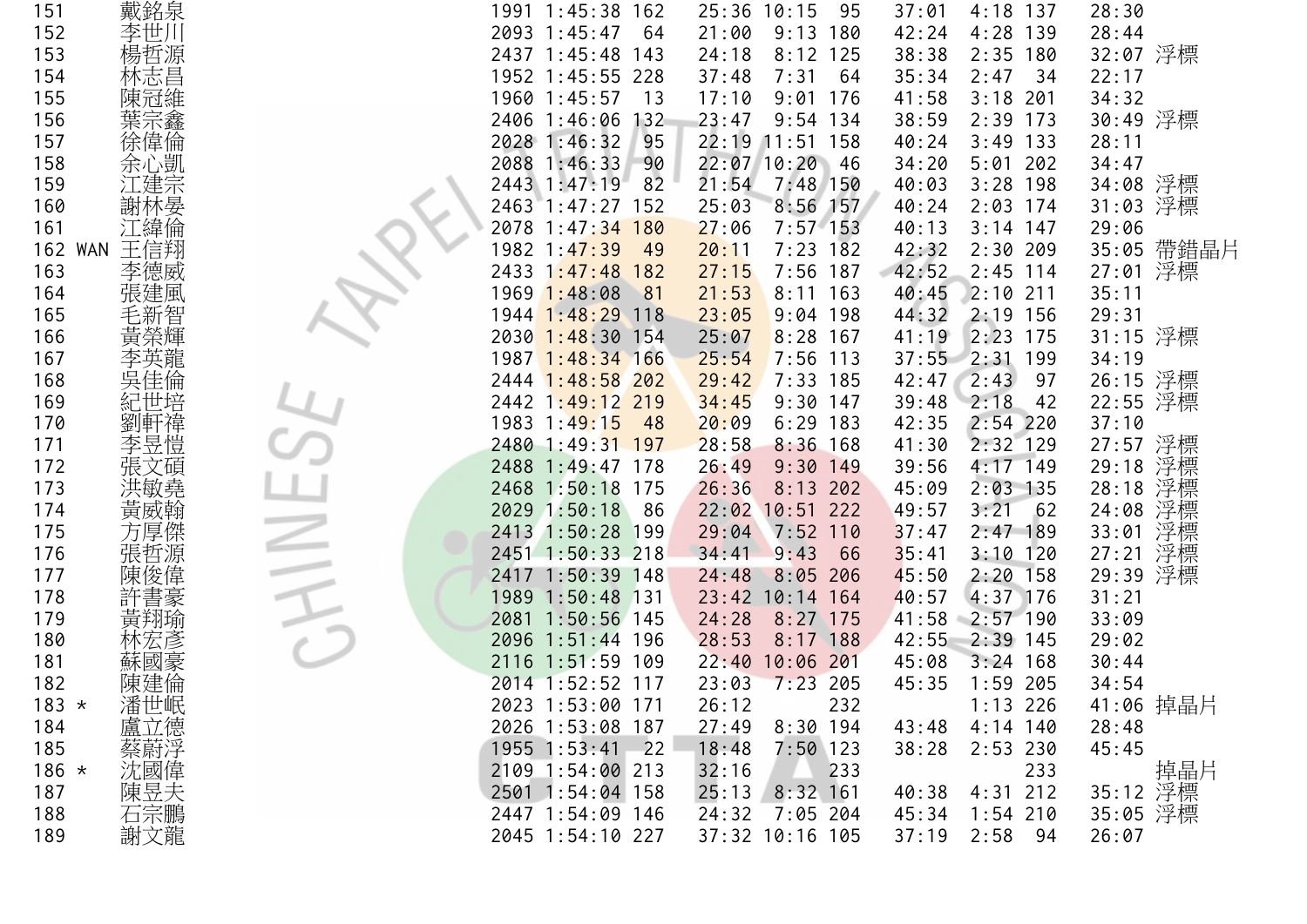| 190     | 葉佳威                   | 2472 1:54:36 203      | 29:56<br>209<br>9:07  | 45:58<br>3:03<br>102 | 26:33 浮標  |
|---------|-----------------------|-----------------------|-----------------------|----------------------|-----------|
| 191     | 林政霖                   | 2064 1:54:40 185      | 9:07<br>129<br>27:43  | 4:00<br>208<br>38:49 | 35:03     |
| 192     | 余家禎                   | 2059 1:54:44 153      | 25:04<br>$7:48$ 191   | 206<br>43:17<br>3:41 | 34:56     |
| 193     | 廖益進                   | 2049 1:54:52 168      | 26:03<br>$8:30$ 165   | $2:36$ 218<br>41:03  | 36:41     |
| 194     |                       | 2459 1:54:58<br>191   | 28:26<br>9:44<br>213  | $2:53$ 111<br>47:01  | 26:56 浮標  |
| 195     | 連晉緯                   | 2403 1:55:38 230      | 40:55<br>6:39<br>82   | $2:36$ 142<br>36:30  | 29:00 浮標  |
| $196 *$ | Benjamin John Jeffery | 2500 1:55:40 215      | 234<br>33:40          | $2:32$ 181           | 32:14 掉晶片 |
| 197     | 張柏鈞                   | 2008 1:55:41 128      | $8:36$ 127<br>23:35   | $2:26$ 229<br>38:43  | 42:23     |
| 198     | 陳昀志                   | 2021 1:55:42 179      | 26:55 10:47 211       | 46:46<br>$2:46$ 136  | 28:30     |
| 199     | 柯佑峰                   | 2120 1:56:10 155      | 10:08 170<br>25:09    | 41:37<br>$2:54$ 216  | 36:24     |
| 200     | 范峻維                   | 2121<br>1:56:23<br>70 | 21:21<br>$9:19$ 214   | $3:23$ 207<br>47:21  | 35:00     |
| 201     | 陳延竹                   | 1975 1:56:41 214      | 32:28<br>$9:15$ 190   | $2:36$ 150<br>43:05  | 29:19     |
| 202     | 賴奕男                   | 2041 1:56:56<br>87    | $22:03$ 13:19 212     | 47:01<br>$2:29$ 179  | 32:07     |
| 203     | 郭俊佑                   | 2474 1:57:00 198      | $29:00$ 11:34 146     | 192<br>39:42<br>3:27 | 33:19 浮標  |
| 204     | 林國源                   | 1977 1:57:37 229      | 39:23<br>$9:32$ 162   | 40:43<br>2:13<br>87  | 25:47     |
| 205     | 王國松                   | 2090 1:58:01 113      | 22:46<br>$9:17$ 177   | 225<br>41:59<br>3:01 | 40:59     |
| 206     |                       | 2095 1:58:28 209      | 30:54<br>$8:09$ 166   | 41:10<br>2:59 213    | 35:17     |
| 207     |                       | 2434 1:59:28 211      | 31:36<br>$9:38$ 210   | $2:28$ 152<br>46:20  | 29:28 浮標  |
| 208     | 李亮嶢                   | 2461 2:00:26 222      | 35:33<br>$10:10$ 178  | 42:20<br>2:54 154    | 29:30 浮標  |
| 209     |                       | 2106 2:00:42 126      | 23:33<br>8:21<br>197  | $3:05$ 227<br>44:26  | 41:20     |
| 210     | 鄭育                    | 2491 2:01:31 210      | 31:23 10:39 216       | $2:22$ 151<br>47:43  | 29:26 浮標  |
| 211     | 黃宗基                   | 2058 2:01:34 112      | 22:45<br>$9:05$ 218   | 48:39<br>$2:57$ 223  | 38:10     |
| 212     | 又新                    | 2446 2:01:39 176      | 26:37<br>$8:36$ 223   | $3:23$ 188<br>50:08  | 32:58 浮標  |
| 213     | 金鼎鈞                   | 2432 2:01:53 195      | $7:36$ 229<br>28:46   | $2:45$ 157<br>53:17  | 29:31 浮標  |
| 214     | 阮怡昌                   | 2042 2:03:00<br>89    | 22:07<br>$7:25$ 227   | 51:49<br>$2:29$ 224  | 39:12     |
| 215     | 吳耿偉                   | 1990 2:03:02 174      | 26:21<br>10:14<br>208 | 3:21<br>221<br>45:54 | 37:13     |
| 216     | 尚濂                    | 2453 2:03:47 212      | 31:53<br>$8:18$ 203   | 3:31<br>203<br>45:20 | 34:47 浮標  |
| 217     | 林詣傑                   | 2039 2:04:02 226      | 37:13 11:36 115       | 37:58<br>$3:22$ 196  | 33:56     |
| 218     | 潘義憲                   | 2408 2:04:11 225      | $9:27$ 160<br>36:21   | $2:25$ 214<br>40:32  | 35:28 浮標  |
| 219     | 林子翔                   | 2012 2:04:33 115      | 22:53 10:59 226       | 51:47<br>$2:40$ 215  | 36:16     |
| 220     | 張錦瑞                   | 2494 2:04:42 161      | 25:32 13:10 196       | $3:54$ 222<br>44:19  | 37:50 浮標  |
| 221     | 風文明                   | 2084 2:05:59 216      | 34:14<br>$8:15$ 220   | $2:00$ 185<br>48:44  | 32:48     |
| 222     |                       | 2424 2:06:49 183      | 27:18 11:32 221       | 49:50<br>$3:18$ 204  | 34:52 浮標  |
| 223     | 鄭宇儒<br>張耀錦            | 2495 2:06:57 204      | 30:01 12:23 193       | 43:32<br>4:16 219    | 36:46 浮標  |
| 224     | 廖泰翔<br>黄子             | 2427 2:08:50 221      | $8:39$ 200<br>35:24   | 44:54<br>$3:28$ 217  | 36:26 浮標  |
| 225     |                       | 2418 2:09:15 217      | $10:35$ 224<br>34:18  | 50:55<br>$2:44$ 169  | 30:45 浮標  |
| 226     | 劉宥麟                   | 2092 2:10:34 235      | 45:59<br>$6:53$ 179   | 42:23<br>$2:40$ 184  | 32:43     |
| 227     | 沈詩國                   | 2462 2:10:43 224      | $9:39$ 225<br>36:07   | 50:58<br>$1:39$ 183  | 32:23 浮標  |
| 228     | 林偉泰                   | 1978 2:13:21 234      | 45:25<br>$9:15$ 199   | 44:52<br>$3:13$ 166  | 30:39     |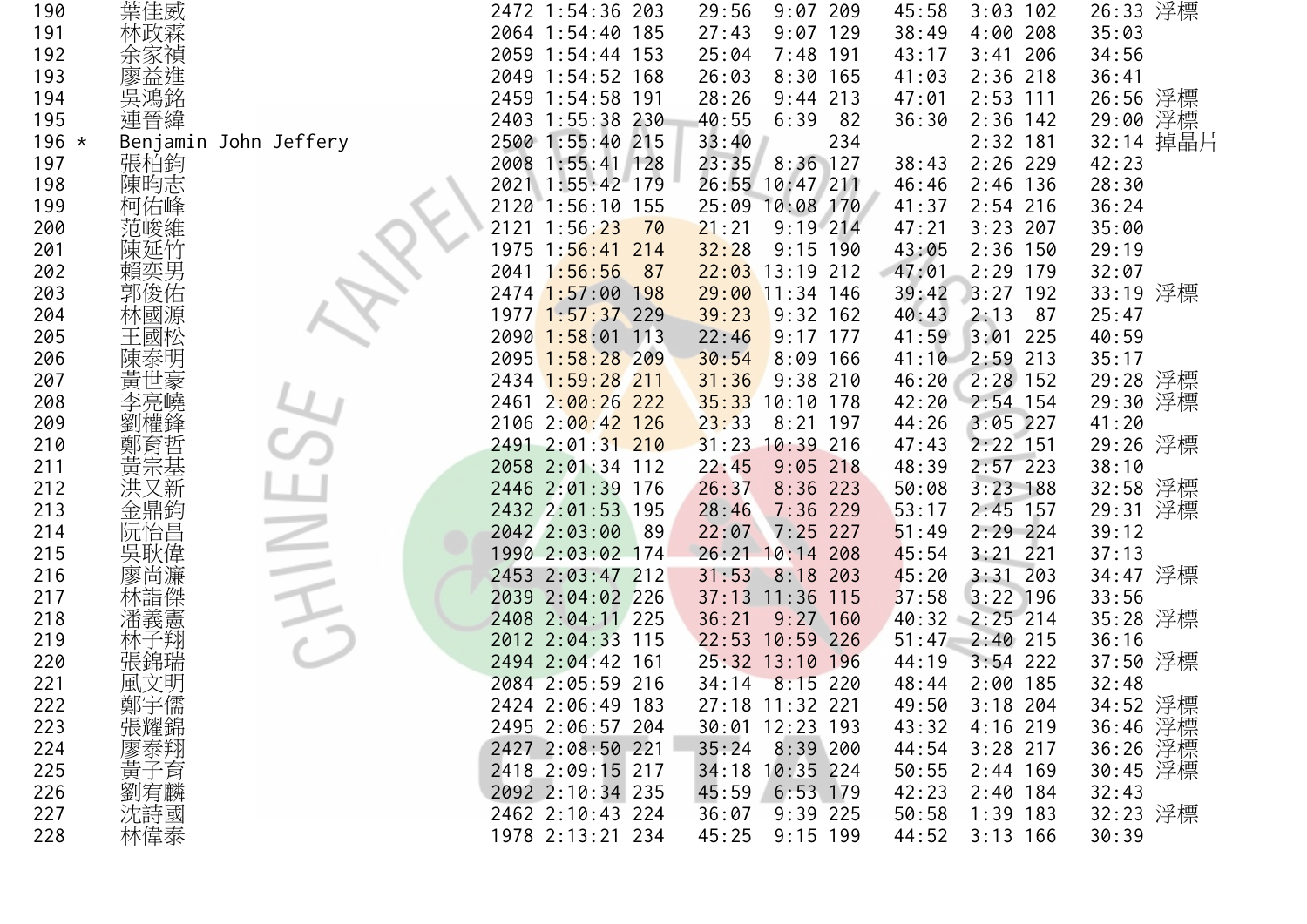| 林潤青<br>229<br>230<br>231<br>232                                                                                                                                                                                       | 2054 2:20:26 223<br>2072 2:20:43 233<br>2126 2:21:47 193<br>2052 2:23:46 231 | 52:11<br>36:00 14:07 228<br>48:42<br>44:57 12:41 219<br>1:08:41<br>28:40<br>$7:50$ 230<br>41:11<br>$9:11$ 215<br>47:29 | $4:12$ 197<br>33:58<br>29:31<br>$4:54$ 155<br>$2:19$ 200<br>34:19<br>$4:24$ 228<br>41:33                   |
|-----------------------------------------------------------------------------------------------------------------------------------------------------------------------------------------------------------------------|------------------------------------------------------------------------------|------------------------------------------------------------------------------------------------------------------------|------------------------------------------------------------------------------------------------------------|
| 233<br>DSQ 黃聖凱<br>DSQ 楊榮庭<br>DSQ 高鴻文<br>DSQ 許育章                                                                                                                                                                       | 2025 2:32:05 181<br>2077<br>2439<br>2457<br>2411                             | 27:06<br>$9:21$ 189<br>42:55<br>8:55<br>39:43<br>7:19<br>37:02<br>7:54<br>39:12<br>7:54<br>38:23                       | $4:57$ 231<br>1:07:48<br>2:10<br>24:52 少信物<br>2:57<br>12:04 少信物<br>32:39 提早出發<br>2:14<br>2:12<br>11:23 少信物 |
| DNS 吳獻益<br>DSQ 李正皓<br>DSQ 謝秉孝<br>DSQ 賴均豪<br>DSQ JOSE MARTINEZ                                                                                                                                                         | 2464<br>2465<br>2485<br>2416<br>2137                                         | 7:37<br>38:18<br>9:05<br>44:27<br>8:12<br>48:01                                                                        | <b>DNS</b><br>提早出發<br>32:13<br>2:52<br>27:36 提早出發<br>3:24<br>提早出發<br>2:39<br>34:31<br>少信物<br>5:00          |
| 秦舒凡<br>DNF 黃志龍                                                                                                                                                                                                        | 2419<br>232<br>2134<br>2135<br>2007<br>66                                    | 231<br>41:58<br>21:08                                                                                                  | 浮標<br>SWIM DNF                                                                                             |
| 資訊: Swim 750 m/1 lap; Bike 20 km/1 lap; Run <mark>5 km/2 laps</mark><br>Water temperature 29.5 C; Air temperature 32 C; No wetsuit swim<br>事環境:<br>賽裁計<br>黃金宏/TPE<br>判:<br>Chinese Taipei Triathlon Association<br>時: |                                                                              | 仲委會: 戴遐齡/TPE; 文超順/TPE; 廖進安/TPE; 彭劍勇/TPE; 潘瑞根/TPE                                                                       | Print 2015-09-09, 21:05:00                                                                                 |
|                                                                                                                                                                                                                       |                                                                              |                                                                                                                        |                                                                                                            |
|                                                                                                                                                                                                                       |                                                                              |                                                                                                                        |                                                                                                            |
|                                                                                                                                                                                                                       | CITTA                                                                        |                                                                                                                        |                                                                                                            |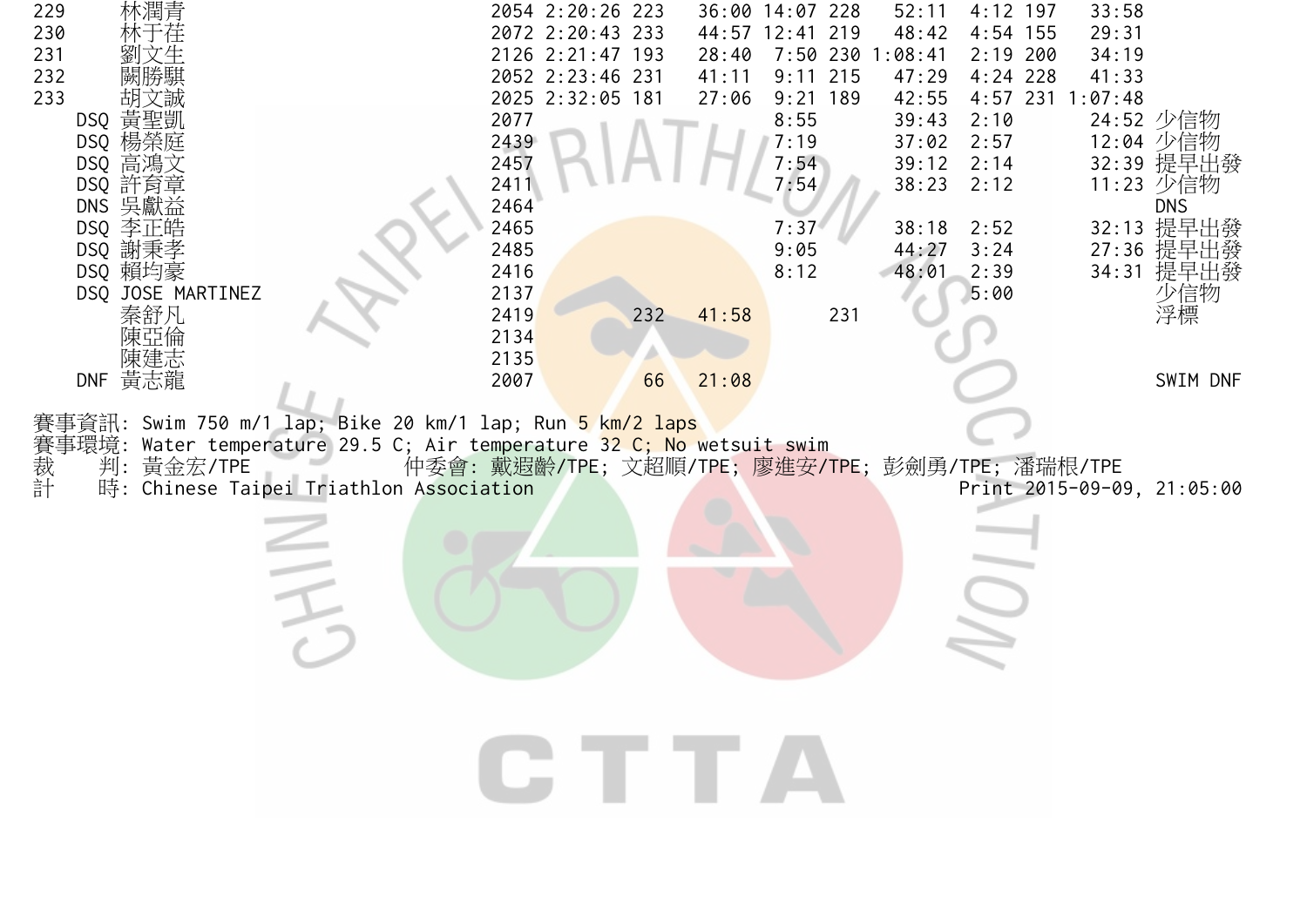| Pos            | Name       | No.  | Time                                | Rnk             | Swim         | T <sub>1</sub>              | Rnk            | Bike           | T <sub>2</sub>              | Rnk            | Run            | Remarks    |
|----------------|------------|------|-------------------------------------|-----------------|--------------|-----------------------------|----------------|----------------|-----------------------------|----------------|----------------|------------|
| === ===        |            |      | $=$ $=$ $=$ $=$ $=$<br>1829 1:04:10 |                 | ===<br>11:29 | $=$ $=$ $=$ $=$ $=$<br>4:33 | $==$           | =====<br>29:28 | $=$ $=$ $=$ $=$ $=$<br>1:12 | $=$ $=$ $=$    | =====<br>17:31 | ========== |
| $\overline{2}$ | 邱韋強<br>楊晁青 |      | 1852 1:05:26                        | $\overline{7}$  | 13:47        | 4:30                        | 2<br>4         | 29:43          | 1:14                        | 4<br>2         | 16:15          |            |
| 3              | 沈聖傑        |      | 1886 1:08:02                        | 5               | 13:15        | 5:07                        | $\overline{3}$ | 29:36          | 1:37                        | 6              | 18:28          |            |
|                | 劉勝傑        |      | 1876 1:09:34                        | $\overline{2}$  | 11:38        | 5:05                        | 12             | 31:08          | 1:28                        | 10             | 20:16          |            |
| 5              | 許昭宇        |      | 1933 1:10:28                        | 11              | 16:04        | 4:57                        | $\overline{7}$ | 30:35          | 1:33                        | $\mathfrak{Z}$ | 17:21          |            |
| 6              | 李承峰        |      | 1900 1:10:33                        | 3               | 12:27        | 4:49                        | 11             | 31:00          | 1:31                        | 13             | 20:48          |            |
|                | 林俊儀        | 1871 | 1:10:54                             | 16              | 17:36        | 6:07                        | 5              | 30:04          | 0:59                        |                | 16:10          |            |
| 8              |            |      | 1899 1:13:02                        | 13              | 17:28        | 5:25                        | 8              | 30:41          | 1:23                        | 5              | 18:07          |            |
| 9              |            |      | 1847 1:14:42                        | $6\phantom{1}6$ | 13:17        | 5:17                        | 14             | 31:20          | 1:43                        | 30             | 23:08          |            |
| 10             | 紀志新        |      | $1820$ $1:15:39$                    | 18              | 18:05        | 4:52                        | 9              | 30:48          | 1:25                        | 12             | 20:31 改組       |            |
| 11             | 王宣堯        |      | 1842 1:17:11                        | $\overline{9}$  | 15:29        | 5:33                        | 6              | 30:31          | 1:50                        | 33             | 23:50          |            |
| 12             | 林哲宇        |      | 1858 1:17:29                        | 8               | 15:03        | 6:51                        | 13             | 31:19          | 2:21                        | 20             | 21:57          |            |
| 13             | 吳小龍        |      | 1841 1:17:50                        | 23              | 18:31        | 6:03                        | 18             | 32:31          | 1:27                        | 8              | 19:20          |            |
| 14             | 劉振傑        |      | 1860 1:19:24                        | 17              | 18:03        | 6:19                        | 17             | 32:25          | 1:40                        | 15             | 21:00          |            |
| 15             | 賴元德        |      | 1856 1:21:13                        | 21              | 18:19        | 6:59                        | 39             | 35:36          | 1:49                        | $\overline{7}$ | 18:31          |            |
| 16             | 游世傑        |      | 1859 1:21:15                        | 14              | 17:34        | 5:28                        | 26             | 33:53          | 2:12                        | 22             | 22:11          |            |
| 17             | 吳祐任        |      | 1848 1:21:42                        | 10              | 15:48        | 6:55                        | 19             | 32:34          | 2:35                        | 37             | 23:52          |            |
| 18             | 林育葦        |      | 1939 1:21:55                        | 46              | 21:17        | 7:23                        | $\overline{1}$ | 29:18          | 1:44                        | 24             | 22:16          |            |
| 19             | 陳佑男        |      | 1937 1:23:42                        | 29              | 19:13        | 9:01                        | 10             | 30:54          | 2:09                        | 26             | 22:26          |            |
| 20             | 邱義信        |      | 1921 1:25:49                        | 66              | 23:37        | 6:31                        | 25             | 33:33          | 2:05                        | 9              | 20:05          |            |
| 21             | 陳瑞宏        |      | 1927 1:26:48                        | 15              | 17:36        | 7:16                        | 34             | 34:54          | 2:38                        | 43             | 24:26          |            |
| 22             | 王建翔        |      | 1924 1:26:53                        | 33              | 19:27        | 7:24                        | 24             | 33:27          | 2:27                        | 39             | 24:10          |            |
| 23             | 劉光祐        |      | 2387 1:26:54                        | 42              | 20:47        | 6:34                        | 32             | 34:51          | $-2:21$                     | 25             | 22:23 浮標       |            |
| 24             | 劉家源        |      | 1849 1:27:02                        | 4               | 12:47        | 6:33                        | 22             | 33:19          | 3:36                        | 84             | 30:50          |            |
| 25             | 陳弘哲        |      | 1909 1:28:07                        | 52              | 21:59        | 8:30                        | 21             | 33:13          |                             | 109            |                |            |
| 26             | (吉吉)<br>鄭  |      | 1888 1:28:16                        | 69              | 24:10        | 6:34                        | 23             | 33:23          | 2:29                        | 19             | 21:43          |            |
| 27             | 高靖閔        |      | 1889 1:29:04                        | 20              | 18:14        | 9:01                        | 33             | 34:51          | 1:52                        | 48             | 25:08          |            |
| 28             | 林佑達        |      | 1925 1:29:20                        | 45              | 21:10        | 8:35                        | 46             | 36:37          | 2:04                        | 14             | 20:55          |            |
| 29             | 萬哲睿        |      | 1920 1:29:34                        | 43              | 20:54        | 8:17                        | 31             | 34:50          | 1:44                        | 35             | 23:51          |            |
| 30             | 盧宥昇        |      | 1863 1:29:36                        | 25              | 18:44        | 7:46                        | 50             | 37:05          | 1:17                        | 44             | 24:46          |            |
| 31             | 陳暉迪        |      | 1878 1:29:38                        | 24              | 18:41        | 7:10                        | 61             | 38:33          | 1:59                        | 32             | 23:16          |            |
| 32             | 林哲宏        |      | 1877 1:29:45                        | 19              | 18:11        | 7:47                        | 35             | 35:17          | 2:28                        | 52             | 26:05          |            |
| 33             | 陳永憲        |      | 1867 1:30:12                        | 28              | 18:55        | 7:55                        | 36             | 35:25          | 1:38                        | 54             | 26:21          |            |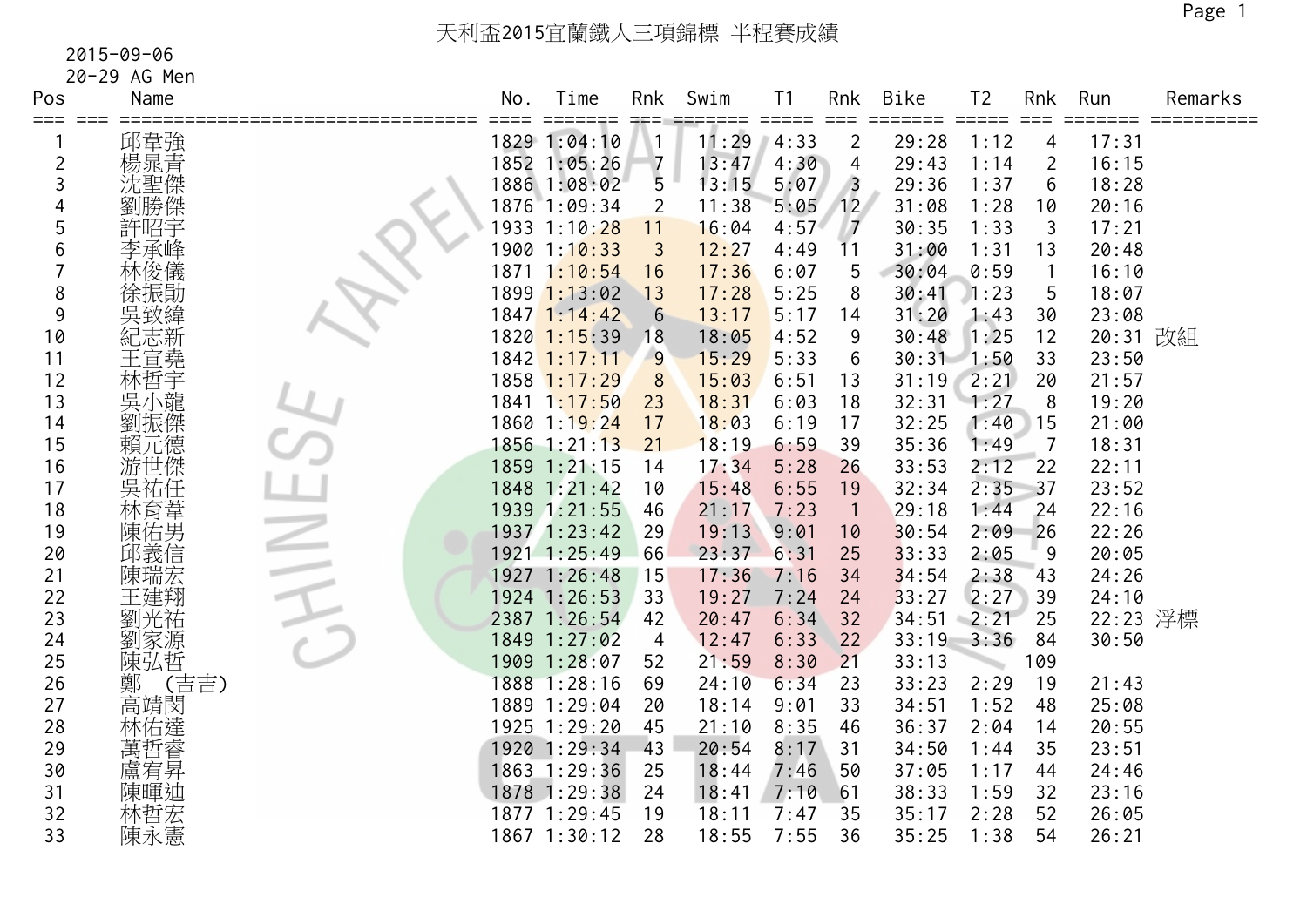| 34         | 林建宏                           | 1922 1:30:55<br>44     | 7:34<br>20:58<br>20  | 33:12<br>2:40<br>57    | 26:34       |
|------------|-------------------------------|------------------------|----------------------|------------------------|-------------|
| 35         | 林登欽                           | 1853 1:31:44<br>58     | 22:26<br>7:37<br>28  | 34:08<br>2:20<br>49    | 25:16       |
| 36         | 林義峰                           | 1857 1:31:57<br>26     | 18:50<br>7:20<br>38  | 35:30<br>2:01<br>64    | 28:18       |
| 37         | 林冠儒                           | 2385 1:32:06<br>73     | 24:54<br>6:00<br>62  | 38:35<br>2:16<br>11    | 20:23 浮標    |
| 38         | 陳郁松                           | 1868 1:32:30<br>27     | 18:54<br>7:40<br>27  | 63<br>34:04<br>3:40    | 28:14       |
| 39         | 張仕頡                           | 1916 1:32:55<br>75     | 25:02<br>7:02<br>42  | 35:55<br>2:15<br>27    | 22:43       |
| 40         | 曾能意                           | 1928 1:33:53<br>89     | 28:24<br>7:14<br>15  | 32:10<br>2:17<br>36    | 23:51       |
| 41         | 林裕峰                           | 1912 1:34:50<br>40     | 20:04<br>$9:33$ 41   | 35:46<br>2:36<br>59    | 26:53       |
| 42         | 王致凱                           | 1930 1:35:37<br>41     | 20:19<br>51<br>7:44  | 37:29<br>1:59<br>62    | 28:09       |
| 43         | 李宥德                           | 1832 1:35:40<br>64     | 8:24<br>23:08<br>60  | 38:23<br>2:45<br>28    | 23:02       |
| 44         | 蕭智宇                           | 1903 1:35:51<br>34     | 19:31<br>8:10<br>79  | 41<br>41:41<br>2:11    | 24:21       |
| 45         | 蕭智文                           | 2386 1:36:19<br>60     | 22:36<br>7:37<br>70  | 34<br>40:00<br>2:17    | 23:50 浮標    |
| 46         | 羅尉賢                           | 1880 1:36:29<br>53     | 22:03<br>8:16<br>45  | 36:26<br>2:58<br>58    | 26:48       |
| 47         | 李凱翔                           | 1926 1:37:17<br>90     | 28:26<br>7:15<br>29  | 45<br>34:16<br>2:30    | 24:51       |
| 48         | 林臻宥                           | $1932$ $1:37:27$<br>36 | 19:39<br>9:48<br>74  | 40:45<br>2:18<br>46    | 24:59       |
| 49         | 二余)建宏                         | 1910 1:37:32<br>48     | 21:37<br>7:24<br>16  | 3:37<br>32:12<br>94    | 32:45       |
| 50         | 邱建豪                           | 1901 1:37:33<br>95     | 30:04<br>9:29<br>30  | $34:18$ 1:32<br>23     | 22:12       |
| $51 *$     | 謝益正                           | 1855 1:38:00<br>76     | 25:11<br>6:57<br>66  | 110<br>39:18           |             |
| 52         | 詹乃儒                           | 2394 1:38:08<br>56     | 22:18<br>7:38<br>67  | 39:22 2:31<br>55       | 26:22 浮標    |
| 53         | Terry Lin                     | 2399 1:38:11<br>65     | 23:16<br>8:33<br>77  | 3:46<br>41:21<br>18    | 21:18 浮標    |
| 54 $\star$ | 何俊億                           | 1875 1:38:30<br>70     | 24:40                | 69                     | 28:50 沒晶片浮標 |
| 55         | 胡哲瑋                           | 1911 1:38:53<br>32     | 19:19<br>8:43<br>59  | 3:50<br>38:19<br>68    | 28:44       |
| 56         | 林祐丞                           | 1913 1:39:01<br>81     | 25:33<br>7:58<br>75  | 3:35<br>40:52<br>16    | 21:05       |
| 57         | 林明熠                           | 2376 1:39:07<br>55     | 22:17<br>6:37<br>65  | 38:50<br>2:07<br>72    | 29:17       |
| 58         | 周義棠                           | 1891 1:39:12<br>51     | 21:57<br>6:29<br>63  | 38:36<br>2:33<br>76    | 29:39       |
| 59         | 黃信中                           | 1864 1:39:40<br>30     | 19:15<br>7:49<br>57  | 1:52<br>38:04<br>92    | 32:42       |
| 60         | Chris Yen                     | 1836 1:40:08<br>38     | 19:50<br>11:04<br>48 | 36:51<br>2:54<br>75    | 29:30       |
| 61         | 章書慎                           | 1918 1:40:13<br>78     | 25:27<br>6:35<br>82  | 1:39<br>42:26<br>38    | 24:08       |
| 62         | 梁峻嘉                           | 1938 1:41:11<br>31     | 19:18<br>7:05<br>103 | 51:10<br>$-2:24$<br>17 | 21:15       |
| 63         | 曾俊榮                           | 1865 1:41:14<br>79     | 25:28<br>8:18<br>80  | 41:59<br>2:23<br>31    | 23:08       |
| 64         | 簡兆炫                           | 1866 1:41:21<br>92     | 28:59<br>6:13<br>37  | 35:28<br>3:32<br>61    | 27:12       |
| 65         | 宋立文                           | 1936 1:41:26<br>72     | 24:50<br>6:26<br>71  | 4:22<br>50<br>40:08    | 25:42       |
| 66         | Magnus Bjoerklund Gjermundnes | 1837 1:41:29<br>88     | 28:04<br>6:12<br>43  | 36:02<br>2:39<br>66    | 28:32       |
| 67         | 邱豐茂                           | 1923 1:41:35<br>85     | 26:23<br>8:19<br>52  | 37:41<br>2:41<br>56    | 26:33       |
| 68         | 李彥岑                           | 1905 1:41:48<br>82     | 25:47<br>7:23<br>44  | 2:51<br>36:23<br>74    | 29:25       |
| 69         | 陳玠言                           | $1850$ $1:43:18$<br>77 | 25:16<br>7:28<br>64  | 38:46<br>2:00<br>78    | 29:49       |
| 70         | 黃思齊<br>林奐廷                    | 1908 1:44:23<br>61     | 22:41<br>7:14<br>54  | 37:52<br>2:20<br>98    | 34:19       |
| 71         |                               | 1935 1:44:53<br>47     | 21:31<br>8:23<br>47  | 36:41<br>$2:02$ 102    | 36:19       |
| 72         | 陳守山                           | 1897 1:45:14<br>94     | 29:58<br>7:26<br>58  | 38:16<br>2:33<br>60    | 27:04       |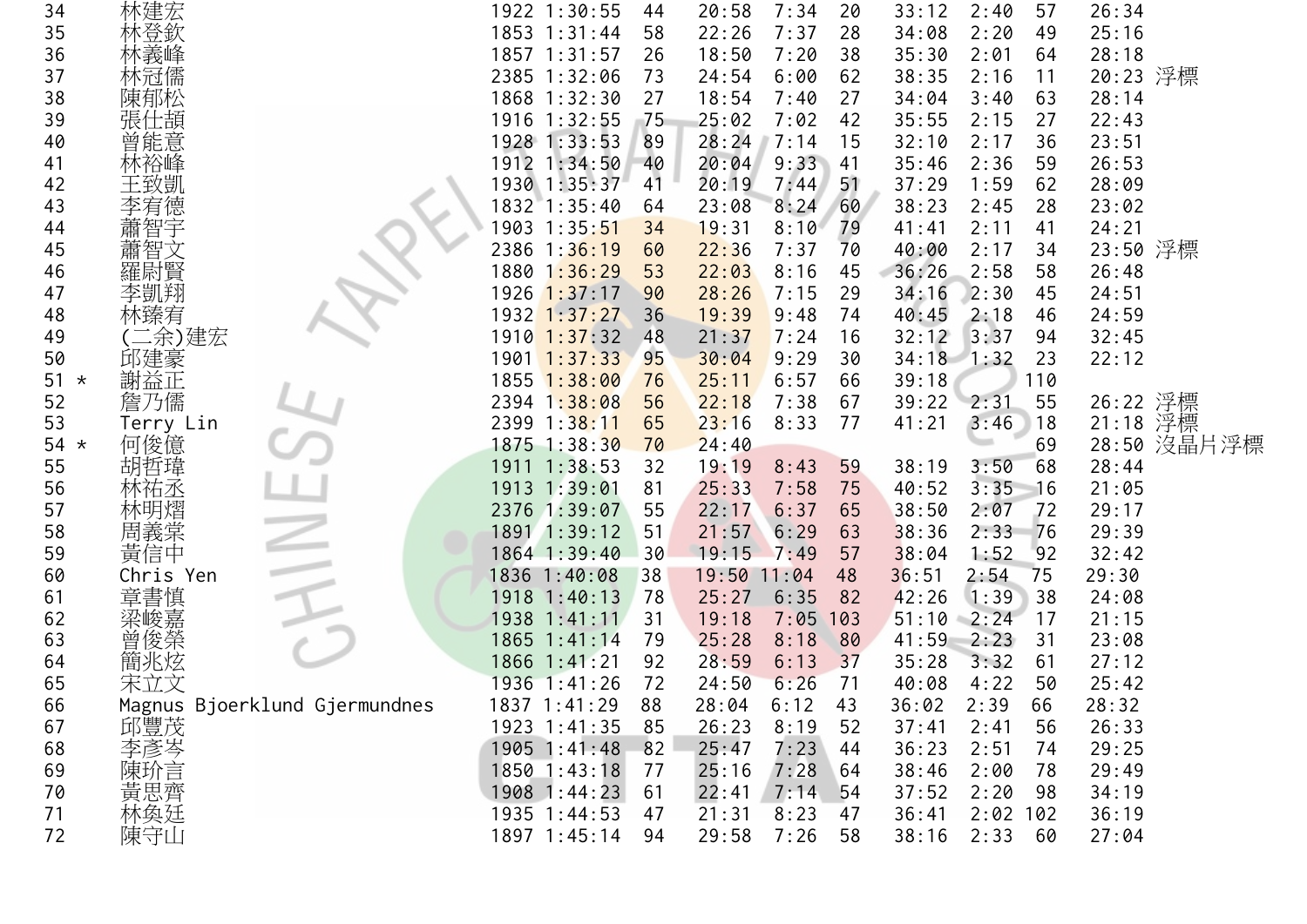|         |                         |                                                                                                                                                                                                                                                                 |  |      | 74                                                                                                                                                                                                                                                                                                                                                                                                                                                                                                                                   | 25:01                                                                                                                                                                                                                   | 7:33                                                                                                                                         | 69                                                                                                                                                                                | 39:46                                                                                                                                        | 3:40                                                                                                                                                               | 77                                                                                                                           | 29:44 浮標                                                                                                                                          |                                                                                                                                                                                                                                                 |
|---------|-------------------------|-----------------------------------------------------------------------------------------------------------------------------------------------------------------------------------------------------------------------------------------------------------------|--|------|--------------------------------------------------------------------------------------------------------------------------------------------------------------------------------------------------------------------------------------------------------------------------------------------------------------------------------------------------------------------------------------------------------------------------------------------------------------------------------------------------------------------------------------|-------------------------------------------------------------------------------------------------------------------------------------------------------------------------------------------------------------------------|----------------------------------------------------------------------------------------------------------------------------------------------|-----------------------------------------------------------------------------------------------------------------------------------------------------------------------------------|----------------------------------------------------------------------------------------------------------------------------------------------|--------------------------------------------------------------------------------------------------------------------------------------------------------------------|------------------------------------------------------------------------------------------------------------------------------|---------------------------------------------------------------------------------------------------------------------------------------------------|-------------------------------------------------------------------------------------------------------------------------------------------------------------------------------------------------------------------------------------------------|
|         |                         |                                                                                                                                                                                                                                                                 |  |      | 50                                                                                                                                                                                                                                                                                                                                                                                                                                                                                                                                   | 21:51                                                                                                                                                                                                                   | 7:45                                                                                                                                         | 76                                                                                                                                                                                | 41:09                                                                                                                                        | 2:49                                                                                                                                                               | 89                                                                                                                           | 32:13                                                                                                                                             |                                                                                                                                                                                                                                                 |
|         |                         |                                                                                                                                                                                                                                                                 |  |      | 54                                                                                                                                                                                                                                                                                                                                                                                                                                                                                                                                   | 22:16                                                                                                                                                                                                                   | 11:31                                                                                                                                        | 85                                                                                                                                                                                | 43:22                                                                                                                                        | 2:57                                                                                                                                                               | 53                                                                                                                           | 26:09                                                                                                                                             |                                                                                                                                                                                                                                                 |
|         |                         |                                                                                                                                                                                                                                                                 |  |      | 62                                                                                                                                                                                                                                                                                                                                                                                                                                                                                                                                   |                                                                                                                                                                                                                         |                                                                                                                                              | 73                                                                                                                                                                                |                                                                                                                                              |                                                                                                                                                                    | 87                                                                                                                           |                                                                                                                                                   |                                                                                                                                                                                                                                                 |
|         |                         |                                                                                                                                                                                                                                                                 |  |      |                                                                                                                                                                                                                                                                                                                                                                                                                                                                                                                                      |                                                                                                                                                                                                                         |                                                                                                                                              | 78                                                                                                                                                                                |                                                                                                                                              |                                                                                                                                                                    | 93                                                                                                                           |                                                                                                                                                   |                                                                                                                                                                                                                                                 |
|         |                         |                                                                                                                                                                                                                                                                 |  |      |                                                                                                                                                                                                                                                                                                                                                                                                                                                                                                                                      |                                                                                                                                                                                                                         |                                                                                                                                              |                                                                                                                                                                                   |                                                                                                                                              |                                                                                                                                                                    |                                                                                                                              |                                                                                                                                                   |                                                                                                                                                                                                                                                 |
|         |                         |                                                                                                                                                                                                                                                                 |  |      |                                                                                                                                                                                                                                                                                                                                                                                                                                                                                                                                      |                                                                                                                                                                                                                         |                                                                                                                                              |                                                                                                                                                                                   |                                                                                                                                              |                                                                                                                                                                    |                                                                                                                              |                                                                                                                                                   |                                                                                                                                                                                                                                                 |
|         |                         |                                                                                                                                                                                                                                                                 |  |      |                                                                                                                                                                                                                                                                                                                                                                                                                                                                                                                                      |                                                                                                                                                                                                                         |                                                                                                                                              |                                                                                                                                                                                   |                                                                                                                                              |                                                                                                                                                                    |                                                                                                                              |                                                                                                                                                   |                                                                                                                                                                                                                                                 |
|         |                         |                                                                                                                                                                                                                                                                 |  |      |                                                                                                                                                                                                                                                                                                                                                                                                                                                                                                                                      |                                                                                                                                                                                                                         |                                                                                                                                              |                                                                                                                                                                                   |                                                                                                                                              |                                                                                                                                                                    |                                                                                                                              |                                                                                                                                                   |                                                                                                                                                                                                                                                 |
|         |                         |                                                                                                                                                                                                                                                                 |  |      |                                                                                                                                                                                                                                                                                                                                                                                                                                                                                                                                      |                                                                                                                                                                                                                         |                                                                                                                                              |                                                                                                                                                                                   |                                                                                                                                              |                                                                                                                                                                    |                                                                                                                              |                                                                                                                                                   |                                                                                                                                                                                                                                                 |
|         |                         |                                                                                                                                                                                                                                                                 |  |      |                                                                                                                                                                                                                                                                                                                                                                                                                                                                                                                                      |                                                                                                                                                                                                                         |                                                                                                                                              |                                                                                                                                                                                   |                                                                                                                                              |                                                                                                                                                                    |                                                                                                                              |                                                                                                                                                   |                                                                                                                                                                                                                                                 |
|         |                         |                                                                                                                                                                                                                                                                 |  |      |                                                                                                                                                                                                                                                                                                                                                                                                                                                                                                                                      |                                                                                                                                                                                                                         |                                                                                                                                              |                                                                                                                                                                                   |                                                                                                                                              |                                                                                                                                                                    |                                                                                                                              |                                                                                                                                                   |                                                                                                                                                                                                                                                 |
|         |                         |                                                                                                                                                                                                                                                                 |  |      |                                                                                                                                                                                                                                                                                                                                                                                                                                                                                                                                      |                                                                                                                                                                                                                         |                                                                                                                                              |                                                                                                                                                                                   |                                                                                                                                              |                                                                                                                                                                    |                                                                                                                              |                                                                                                                                                   |                                                                                                                                                                                                                                                 |
|         |                         |                                                                                                                                                                                                                                                                 |  |      |                                                                                                                                                                                                                                                                                                                                                                                                                                                                                                                                      |                                                                                                                                                                                                                         |                                                                                                                                              |                                                                                                                                                                                   |                                                                                                                                              |                                                                                                                                                                    |                                                                                                                              |                                                                                                                                                   |                                                                                                                                                                                                                                                 |
|         |                         |                                                                                                                                                                                                                                                                 |  |      |                                                                                                                                                                                                                                                                                                                                                                                                                                                                                                                                      |                                                                                                                                                                                                                         |                                                                                                                                              |                                                                                                                                                                                   |                                                                                                                                              |                                                                                                                                                                    |                                                                                                                              |                                                                                                                                                   |                                                                                                                                                                                                                                                 |
|         |                         |                                                                                                                                                                                                                                                                 |  |      |                                                                                                                                                                                                                                                                                                                                                                                                                                                                                                                                      |                                                                                                                                                                                                                         |                                                                                                                                              |                                                                                                                                                                                   |                                                                                                                                              |                                                                                                                                                                    |                                                                                                                              |                                                                                                                                                   |                                                                                                                                                                                                                                                 |
|         |                         |                                                                                                                                                                                                                                                                 |  |      |                                                                                                                                                                                                                                                                                                                                                                                                                                                                                                                                      |                                                                                                                                                                                                                         |                                                                                                                                              |                                                                                                                                                                                   |                                                                                                                                              |                                                                                                                                                                    |                                                                                                                              |                                                                                                                                                   |                                                                                                                                                                                                                                                 |
|         |                         |                                                                                                                                                                                                                                                                 |  |      |                                                                                                                                                                                                                                                                                                                                                                                                                                                                                                                                      |                                                                                                                                                                                                                         |                                                                                                                                              |                                                                                                                                                                                   |                                                                                                                                              |                                                                                                                                                                    |                                                                                                                              |                                                                                                                                                   |                                                                                                                                                                                                                                                 |
|         |                         |                                                                                                                                                                                                                                                                 |  |      | 93                                                                                                                                                                                                                                                                                                                                                                                                                                                                                                                                   |                                                                                                                                                                                                                         |                                                                                                                                              | 99                                                                                                                                                                                |                                                                                                                                              |                                                                                                                                                                    |                                                                                                                              |                                                                                                                                                   |                                                                                                                                                                                                                                                 |
|         |                         |                                                                                                                                                                                                                                                                 |  |      | 68                                                                                                                                                                                                                                                                                                                                                                                                                                                                                                                                   | 23:45                                                                                                                                                                                                                   | 9:12                                                                                                                                         | 100                                                                                                                                                                               | 48:19                                                                                                                                        | 2:34                                                                                                                                                               | 71                                                                                                                           |                                                                                                                                                   |                                                                                                                                                                                                                                                 |
|         |                         |                                                                                                                                                                                                                                                                 |  |      | 106                                                                                                                                                                                                                                                                                                                                                                                                                                                                                                                                  |                                                                                                                                                                                                                         |                                                                                                                                              | 53                                                                                                                                                                                | 37:46                                                                                                                                        |                                                                                                                                                                    | 21                                                                                                                           |                                                                                                                                                   |                                                                                                                                                                                                                                                 |
|         |                         |                                                                                                                                                                                                                                                                 |  |      | 80                                                                                                                                                                                                                                                                                                                                                                                                                                                                                                                                   | 25:33                                                                                                                                                                                                                   | 8:50                                                                                                                                         | 92                                                                                                                                                                                | 45:01                                                                                                                                        | 1:32                                                                                                                                                               | 97                                                                                                                           |                                                                                                                                                   |                                                                                                                                                                                                                                                 |
|         |                         |                                                                                                                                                                                                                                                                 |  |      | 101                                                                                                                                                                                                                                                                                                                                                                                                                                                                                                                                  | 32:12                                                                                                                                                                                                                   | 11:17                                                                                                                                        | 56                                                                                                                                                                                | 37:53                                                                                                                                        | 3:41                                                                                                                                                               | -70                                                                                                                          |                                                                                                                                                   |                                                                                                                                                                                                                                                 |
|         |                         |                                                                                                                                                                                                                                                                 |  |      | 37                                                                                                                                                                                                                                                                                                                                                                                                                                                                                                                                   | 19:47                                                                                                                                                                                                                   | 8:56                                                                                                                                         | 93                                                                                                                                                                                | 45:01                                                                                                                                        | 3:24                                                                                                                                                               | 105                                                                                                                          | 37:23                                                                                                                                             |                                                                                                                                                                                                                                                 |
|         |                         |                                                                                                                                                                                                                                                                 |  |      | 105                                                                                                                                                                                                                                                                                                                                                                                                                                                                                                                                  | 35:37                                                                                                                                                                                                                   | 7:27                                                                                                                                         | 81                                                                                                                                                                                | 42:25                                                                                                                                        | 1:53                                                                                                                                                               | 65                                                                                                                           | 28:27                                                                                                                                             |                                                                                                                                                                                                                                                 |
|         |                         |                                                                                                                                                                                                                                                                 |  |      | 67                                                                                                                                                                                                                                                                                                                                                                                                                                                                                                                                   | 23:43                                                                                                                                                                                                                   | 9:44                                                                                                                                         | 86                                                                                                                                                                                | 43:22                                                                                                                                        | 4:06                                                                                                                                                               | 101                                                                                                                          | 36:05                                                                                                                                             |                                                                                                                                                                                                                                                 |
|         |                         |                                                                                                                                                                                                                                                                 |  |      | 100                                                                                                                                                                                                                                                                                                                                                                                                                                                                                                                                  | 32:09                                                                                                                                                                                                                   | 7:15                                                                                                                                         | 91                                                                                                                                                                                | 45:00                                                                                                                                        | 3:03                                                                                                                                                               | 85                                                                                                                           | 30:58                                                                                                                                             |                                                                                                                                                                                                                                                 |
|         |                         |                                                                                                                                                                                                                                                                 |  |      | 102                                                                                                                                                                                                                                                                                                                                                                                                                                                                                                                                  | 32:30                                                                                                                                                                                                                   | 6:53                                                                                                                                         | 94                                                                                                                                                                                | 45:41                                                                                                                                        | 3:40                                                                                                                                                               | 90                                                                                                                           |                                                                                                                                                   |                                                                                                                                                                                                                                                 |
|         |                         |                                                                                                                                                                                                                                                                 |  |      | 71                                                                                                                                                                                                                                                                                                                                                                                                                                                                                                                                   | 24:48                                                                                                                                                                                                                   | 11:02                                                                                                                                        | 104                                                                                                                                                                               | 52:30                                                                                                                                        | 2:34                                                                                                                                                               | 82                                                                                                                           | 30:45                                                                                                                                             |                                                                                                                                                                                                                                                 |
|         |                         |                                                                                                                                                                                                                                                                 |  |      | 22                                                                                                                                                                                                                                                                                                                                                                                                                                                                                                                                   |                                                                                                                                                                                                                         |                                                                                                                                              | 105                                                                                                                                                                               | 52:43                                                                                                                                        | 2:36                                                                                                                                                               | 83                                                                                                                           | 30:46                                                                                                                                             |                                                                                                                                                                                                                                                 |
|         |                         |                                                                                                                                                                                                                                                                 |  |      | 84                                                                                                                                                                                                                                                                                                                                                                                                                                                                                                                                   |                                                                                                                                                                                                                         |                                                                                                                                              | 101                                                                                                                                                                               | 49:02                                                                                                                                        | 2:42                                                                                                                                                               | 103                                                                                                                          | 36:41                                                                                                                                             |                                                                                                                                                                                                                                                 |
| $104 *$ |                         |                                                                                                                                                                                                                                                                 |  |      | 83                                                                                                                                                                                                                                                                                                                                                                                                                                                                                                                                   | 25:58                                                                                                                                                                                                                   |                                                                                                                                              |                                                                                                                                                                                   | 56:37                                                                                                                                        | 2:57                                                                                                                                                               | 88                                                                                                                           |                                                                                                                                                   |                                                                                                                                                                                                                                                 |
|         |                         |                                                                                                                                                                                                                                                                 |  |      |                                                                                                                                                                                                                                                                                                                                                                                                                                                                                                                                      | 37:40                                                                                                                                                                                                                   | 8:50                                                                                                                                         | 95                                                                                                                                                                                | 46:00                                                                                                                                        | 2:43                                                                                                                                                               | 81                                                                                                                           |                                                                                                                                                   |                                                                                                                                                                                                                                                 |
|         |                         |                                                                                                                                                                                                                                                                 |  |      |                                                                                                                                                                                                                                                                                                                                                                                                                                                                                                                                      | 36:17                                                                                                                                                                                                                   | 8:42                                                                                                                                         | 88                                                                                                                                                                                | 43:52                                                                                                                                        |                                                                                                                                                                    |                                                                                                                              | 35:13 浮標                                                                                                                                          |                                                                                                                                                                                                                                                 |
|         |                         |                                                                                                                                                                                                                                                                 |  |      |                                                                                                                                                                                                                                                                                                                                                                                                                                                                                                                                      | 36:14                                                                                                                                                                                                                   |                                                                                                                                              |                                                                                                                                                                                   |                                                                                                                                              | 1:18                                                                                                                                                               | 42                                                                                                                           | 24:23                                                                                                                                             |                                                                                                                                                                                                                                                 |
|         |                         |                                                                                                                                                                                                                                                                 |  |      |                                                                                                                                                                                                                                                                                                                                                                                                                                                                                                                                      |                                                                                                                                                                                                                         |                                                                                                                                              |                                                                                                                                                                                   | 55:27                                                                                                                                        |                                                                                                                                                                    |                                                                                                                              | 39:31 浮標                                                                                                                                          |                                                                                                                                                                                                                                                 |
|         |                         |                                                                                                                                                                                                                                                                 |  |      |                                                                                                                                                                                                                                                                                                                                                                                                                                                                                                                                      |                                                                                                                                                                                                                         |                                                                                                                                              |                                                                                                                                                                                   | 49:57                                                                                                                                        |                                                                                                                                                                    |                                                                                                                              | 38:50 浮標                                                                                                                                          |                                                                                                                                                                                                                                                 |
|         |                         |                                                                                                                                                                                                                                                                 |  |      |                                                                                                                                                                                                                                                                                                                                                                                                                                                                                                                                      | 45:27                                                                                                                                                                                                                   |                                                                                                                                              |                                                                                                                                                                                   | 53:52                                                                                                                                        |                                                                                                                                                                    |                                                                                                                              | 37:04                                                                                                                                             |                                                                                                                                                                                                                                                 |
|         |                         |                                                                                                                                                                                                                                                                 |  |      |                                                                                                                                                                                                                                                                                                                                                                                                                                                                                                                                      |                                                                                                                                                                                                                         | 7:37                                                                                                                                         |                                                                                                                                                                                   | 38:01                                                                                                                                        | 1:02                                                                                                                                                               |                                                                                                                              |                                                                                                                                                   | 11:40 少信物                                                                                                                                                                                                                                       |
|         | 李<br>黃<br>曾珅龍<br>黃<br>劉 | 鄭博哲<br>呂威希<br>陳淵琮<br>Daniel Wu<br>陳映辰<br>鍾國友<br>彭少韋<br>陳宏棋<br>李彥儒<br>詹益愷<br>蔡曜隆<br>廖育諒<br>劉忠隴<br>"豪<br>黃柏勛<br>挺<br>李奕澄<br>人豪<br>蕭耀祖<br>侯榮灝<br>江定宸<br>鐘偉榮<br>李承智<br>吳秉祚<br>周亞忻<br>周柏安<br>郭孟宣<br>張思源<br>洪志羽<br>王陳廖吳<br>清瑋呈佩<br>然<br>徐偉傑<br>陳冠宇<br>DSQ John Angola |  | 1833 | 2383 1:45:42<br>1907 1:45:44<br>1830 1:46:13<br>1843 1:46:18<br>1892 1:46:40<br>1898 1:46:48<br>1896 1:47:16<br>2372 1:48:13<br>1902 1:48:21<br>2384 1:48:38<br>1894 1: <mark>48:50</mark><br>1893 1:49:00<br>1906 1:49:15<br>2395 1:49:27<br>$1895$ $1:49:52$<br>$2391$ $1:50:14$<br>2374 1:51:12<br>2375 1:52:16<br>1904 1:53:00<br>$2371$ 1:53:10<br>1914 1:53:49<br>2392 1:54:13<br>1831 1:54:29<br>1917 1:55:47<br>1931 1:56:58<br>1915 1:58:23<br>2396 2:01:08<br>1873 2:01:38<br>1874 2:01:38<br>1887 2:04:33<br>2373 2:05:15 | 63<br>98<br>12<br>2382 1:48:06 104<br>39<br>59<br>99<br>57<br>35<br>91<br>49<br>87<br>110<br>86<br>2389 2:05:42 109<br>2390 2:06:30 108<br>1862 2:20:13 107<br>2378 2:23:06 103<br>2380 2:26:04 111<br>1870 2:27:55 112 | 22:51<br>22:59<br>31:37<br>17:05<br>33:11<br>19:53<br>22:29<br>32:07<br>22:23<br>19:37<br>28:40<br>21:41<br>26:49<br>38:25<br>26:43<br>29:08 | 8:07<br>6:52<br>6:57<br>9:47<br>6:51<br>8:28<br>10:12<br>6:37<br>7:29<br>8:03<br>7:26<br>8:49<br>7:35<br>6:27<br>7:46<br>7:17<br>35:56<br>13:45<br>$18:24$ 17:11<br>$26:00$ 10:11 | 40<br>84<br>72<br>98<br>83<br>90<br>96<br>97<br>55<br>89<br>87<br>68<br>49<br>$7:43$ 108<br>32:34 11:53 107<br>43:43 10:14 102<br>$7:58$ 106 | 40:34<br>41:24<br>35:42<br>42:56<br>40:15<br>46:28<br>42:51<br>44:54<br>46:02<br>46:14<br>37:53<br>43:55<br>43:32<br>39:23<br>36:52<br>48:03<br>$6:29$ 110 1:11:50 | 3:05<br>2:42<br>2:13<br>2:37<br>2:05<br>2:16<br>2:40<br>1:57<br>3:36<br>2:36<br>2:28<br>2:11<br>3:23<br>1:46<br>2:45<br>3:34 | 80<br>99<br>51<br>86<br>79<br>29<br>73<br>91<br>95<br>96<br>67<br>40<br>2:15<br>106<br>47<br>$2:28$ 100<br>$3:44$ 108<br>$3:22$ 107<br>$3:36$ 104 | 31:44<br>32:44<br>30:21<br>34:52<br>25:46 浮標<br>31:11 浮標<br>30:11<br>23:05 浮標<br>29:22<br>32:32<br>32:50<br>32:54 浮標<br>28:35<br>24:15 浮標<br>37:38 浮標<br>25:04 浮標<br>29:12<br>22:11 浮標<br>32:56<br>29:12 浮標<br>32:26 浮標<br>32:02 浮標<br>30:31 浮標 |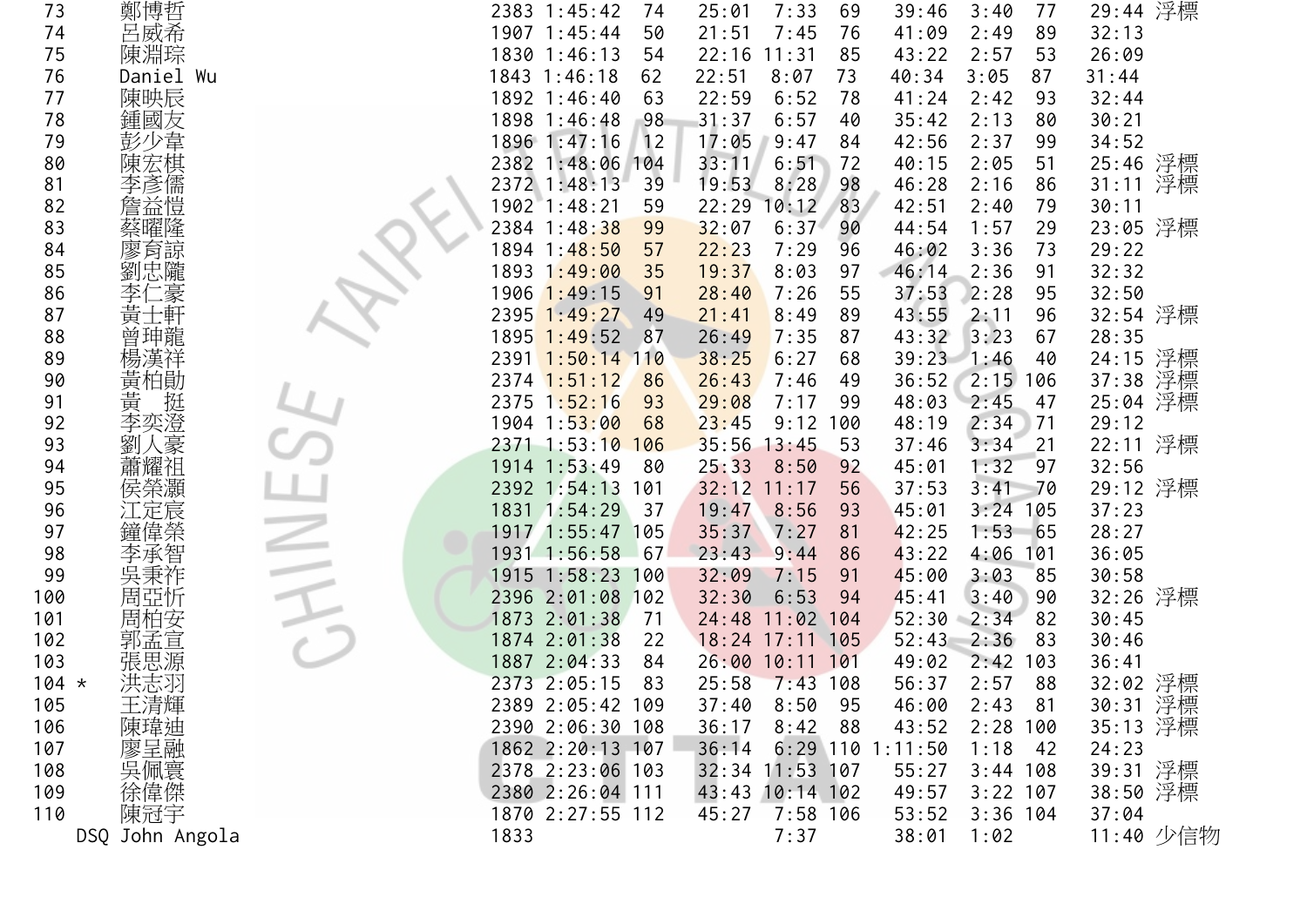| DSQ 艾力克斯 - Alexis | 1844 | 6:21                               | $31:59$ $2:07$ |      | 19:44 少信物       |
|-------------------|------|------------------------------------|----------------|------|-----------------|
| DSQ Luis Lin      | 1835 | 8:24                               | 34:53          | 2:08 | 24:14 少信物       |
| DSQ 張翊鉑           | 2379 |                                    | 44:58          | 5:00 | 30:57 SWIM DNS  |
| DNF 林純孝           | 2377 | 30:21 10:21 109 1:04:37 3:35<br>96 |                |      | <b>BIKE DNF</b> |
| DNF 蘇孝輝           | 1919 | 31:18                              |                |      | SWIM DNF        |

賽事資訊: Swim 750 m/1 lap; Bike 20 km/1 lap; Run 5 km/2 laps

HIVE

賽事環境: Water temperature 29.5 C; Air temperature 32 C; No wetsuit swim

裁 判: 黃金宏/TPE 仲委會: 戴遐齡/TPE; 文超順/TPE; 廖進安/TPE; 彭劍勇/TPE; 潘瑞根/TPE 計 時: Chinese Taipei Triathlon Association Print 2015-09-09, 21:05:00

GTTA

 $\overline{\bigcirc}$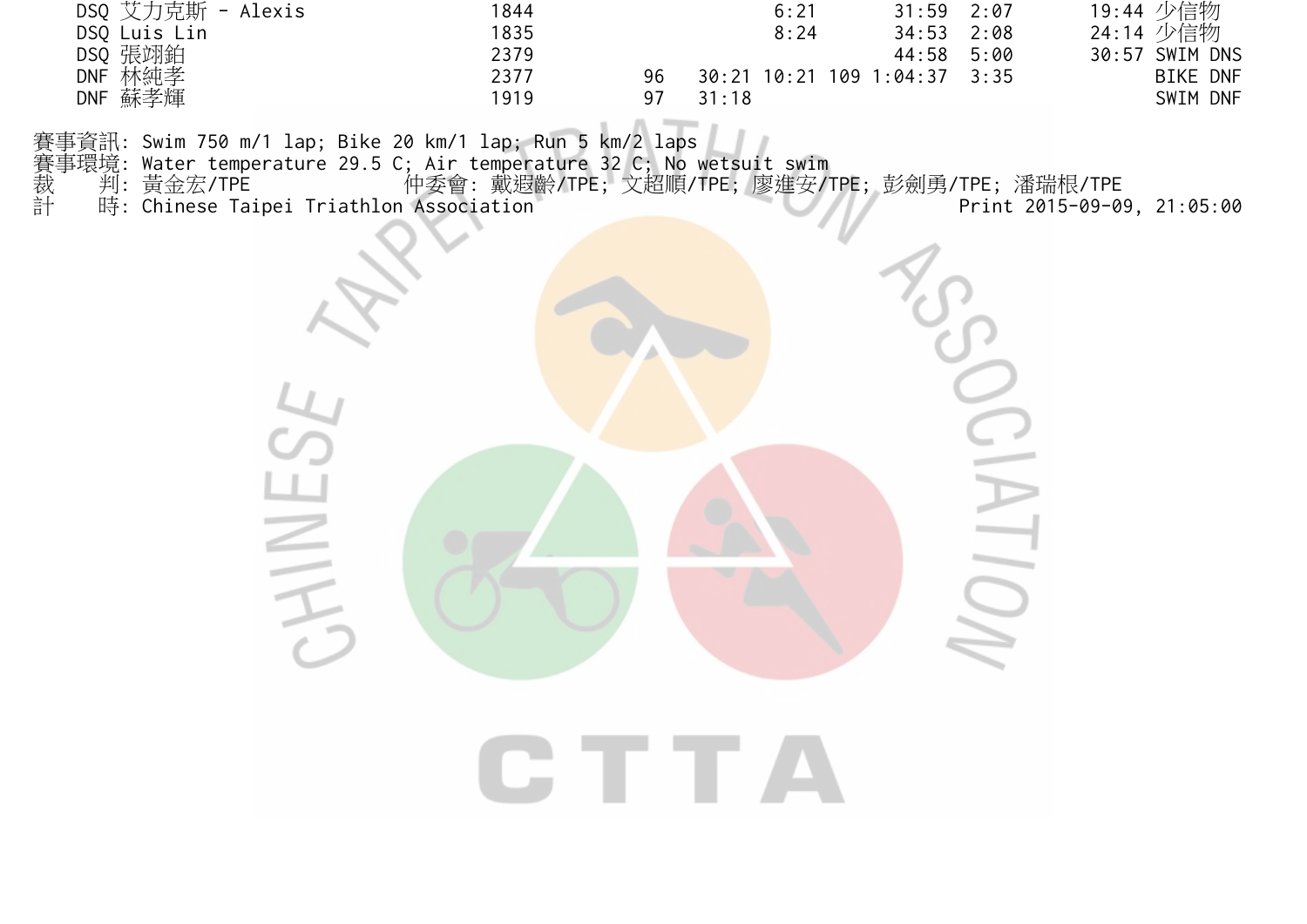16-19 AG Men

| Pos | Name              | No. | Time             | Rnk            | Swim<br>======= | T <sub>1</sub><br>$=$ $=$ $=$ $=$ $=$ | Rnk<br>$=$ $=$ $=$ | Bike<br>===== | T <sub>2</sub> | Rnk<br>$=$ $=$ $=$ | Run<br>===== | Remarks<br>$=$ ========== |
|-----|-------------------|-----|------------------|----------------|-----------------|---------------------------------------|--------------------|---------------|----------------|--------------------|--------------|---------------------------|
|     | 魯仲宣<br><b>PEN</b> |     | 1788 1:02:03     | 11             | 13:07           | 4:30                                  | 5                  | 27:43         | 1:04           |                    | 15:41        | 違規輪車                      |
| 2   | 季胤呈<br>PEN        |     | 1783 1:02:17     | $\overline{4}$ | 12:20           | 4:25                                  | 8                  | 28:35         | 1:02           | $\overline{2}$     |              | 15:56 違規輪車                |
| 3   | 呂揚民<br><b>PEN</b> |     | 1828 1:02:24     | 1 <sup>2</sup> | 13:09           | 4:36                                  | $\overline{4}$     | 27:37         | 1:07           | 3                  |              | 15:58 違規輪車                |
| 4   | 謝育宏               |     | $1771$ $1:02:47$ | 17             | 13:45           | 4:33                                  | $\overline{1}$     | 27:06         | 1:14           | 4                  | 16:10        |                           |
| 5   | 柳承宇<br><b>PEN</b> |     | 1818 1:03:30     | 15             | 13:21           | 4:26                                  | $\overline{3}$     | 27:33         | 1:07           | $\overline{7}$     |              | 17:05 違規輪車                |
| 6   | 駱政彥<br><b>PEN</b> |     | 1770 1:04:44     | 13             | 13:11           | 4:38                                  | $\overline{2}$     | 27:30         | 1:15           | 13                 |              | 18:12 違規輪車                |
|     | 林威志<br><b>PEN</b> |     | 1773 1:04:48     | $\mathfrak{Z}$ | 12:20           | 4:26                                  | 9                  | 28:36         | 1:04           | 15                 |              | 18:24 違規輪車                |
| 8   | 李汶陽               |     | $1772$ 1:05:32   | 5              | 12:35           | 4:35                                  | 17                 | 30:15         | 1:14           | 6                  | 16:56        |                           |
| 9   | 邱苡綸               |     | 1777 1:06:00     | 9              | 12:53           | 4:43                                  | 14                 | 29:52         | 1:12           | 8                  | 17:21        |                           |
| 10  | 蔡維恩               |     | $1789$ $1:06:02$ | 2              | 12:15           | 4:36                                  | $\overline{7}$     | 28:35         | 1:18           | 19                 | 19:20        |                           |
| 11  | 楊凱傑               |     | 1774 1:06:57     | 6              | 12:38           | 5:16                                  | 13                 | $29:47$ 1:47  |                | 9                  | 17:33        |                           |
| 12  | 鄭堯尹               |     | $1785$ $1:07:12$ | 14             | 13:12           | 5:05                                  | 11                 | 29:13         | 1:32           | 12                 | 18:12        |                           |
| 13  | 李家豐               |     | 1790 1:08:11     | 8              | 12:51           | 5:27                                  | 12                 | 29:14         | 1:21           | 20                 | 19:21        |                           |
| 14  | 廖大翔               |     | 1782 1:09:51     | 16             | 13:32           | 4:55                                  | 25                 | 31:59         | 1:21           | 11                 | 18:06        |                           |
| 15  | 蘇立安               |     | 1781 1:10:32     | 21             | 15:55           | 5:24                                  | 6                  | 28:33         | 1:39           | 17                 | 19:02        |                           |
| 16  | 邵澤夫               |     | 1822 1:11:11     | 20             | 15:42           | 4:54                                  | 21                 | 31:06         | 1:29           | 10                 | 18:02        |                           |
| 17  | 陳正軒               |     | 1839 1:12:39     | 18             | 14:42           | 6:20                                  | 18                 | 30:34         | 1:33           | 22                 | 19:31        |                           |
| 18  | 成昌仁               |     | 1826 1:13:29     | -7             | 12:45           | 5:48                                  | 27                 | 32:51         | 1:39           | 24                 | 20:27        |                           |
| 19  | 王聖源               |     | 1797 1:14:46     | 24             | 16:11           | 5:36                                  | 23                 | 31:17         | 1:45           | 23                 | 19:59        |                           |
| 20  | 鄭凱中               |     | 1799 1:14:54     | 22             | 16:06           | 6:34                                  | 26                 | 32:30         | 1:22           | 14                 | 18:24        |                           |
| 21  | 李念錚               |     | 1778 1:14:56     | $\overline{1}$ | 12:05           | 5:31                                  | 15                 | 29:57         | 1:31           | 41                 | 25:55        |                           |
| 22  | 葉子翔               |     | 1796 1:17:24     | 26             | 17:38           | 5:43                                  | 24                 | 31:50         | 2:55           | 21                 | 19:21        |                           |
| 23  | 鄭睦熹               |     | 1821 1:17:48     | 38             | 20:01           | 5:56                                  | 20                 | 31:00         | 1:34           | 18                 | 19:19        |                           |
| 24  | 王奕翔               |     | 1784 1:19:15     | 10             | 13:05           | 5:15                                  | 46                 | 37:45         | 1:29           | 26                 | 21:44        |                           |
| 25  | 毛培瑞               |     | 1819 1:19:42     | 23             | 16:07           | 5:36                                  | 34                 | 34:50         | 1:32           | 25                 | 21:39        |                           |
| 26  | 翁政傑               |     | 1808 1:20:05     | 37             | 20:01           | 6:14                                  | 10                 | 28:57         | 1:51           | 32                 | 23:03        |                           |
| 27  | 林秉翰               |     | 1813 1:21:56     | 29             | 17:58           | 6:18                                  | 28                 | 32:55         | 2:27           | 28                 | 22:19        |                           |
| 28  | 周員兆               |     | 1807 1:22:08     | 34             | 19:51           | 6:48                                  | 19                 | 30:51         | 1:42           | 30                 | 22:59        |                           |
| 29  | 曾俊瑋               |     | 1798 1:23:12     | 19             | 15:40           | 6:30                                  | 33                 | 34:29         | 2:07           | 38                 | 24:28        |                           |
| 30  | 林哲偉               |     | 1801 1:23:45     | 43             | 21:57           | 6:10                                  | 38                 | 35:46         | 1:24           | 16                 | 18:30        |                           |
| 31  | Simon SPRIET      |     | 1827 1:24:11     | 25             | 16:54           | 12:08                                 | 41                 | 36:04         | 2:13           | 5                  | 16:53        |                           |
| 32  | 吳佳翰               |     | 1776 1:24:20     | 27             | 17:46           | 5:49                                  | 35                 | 34:57         | 1:50           | 36                 | 24:01        |                           |
| 33  | 廖浩涵               |     | 1795 1:24:45     | 35             | 19:51           | 5:15                                  | 31                 | 34:17         | 2:09           | 35                 | 23:15        |                           |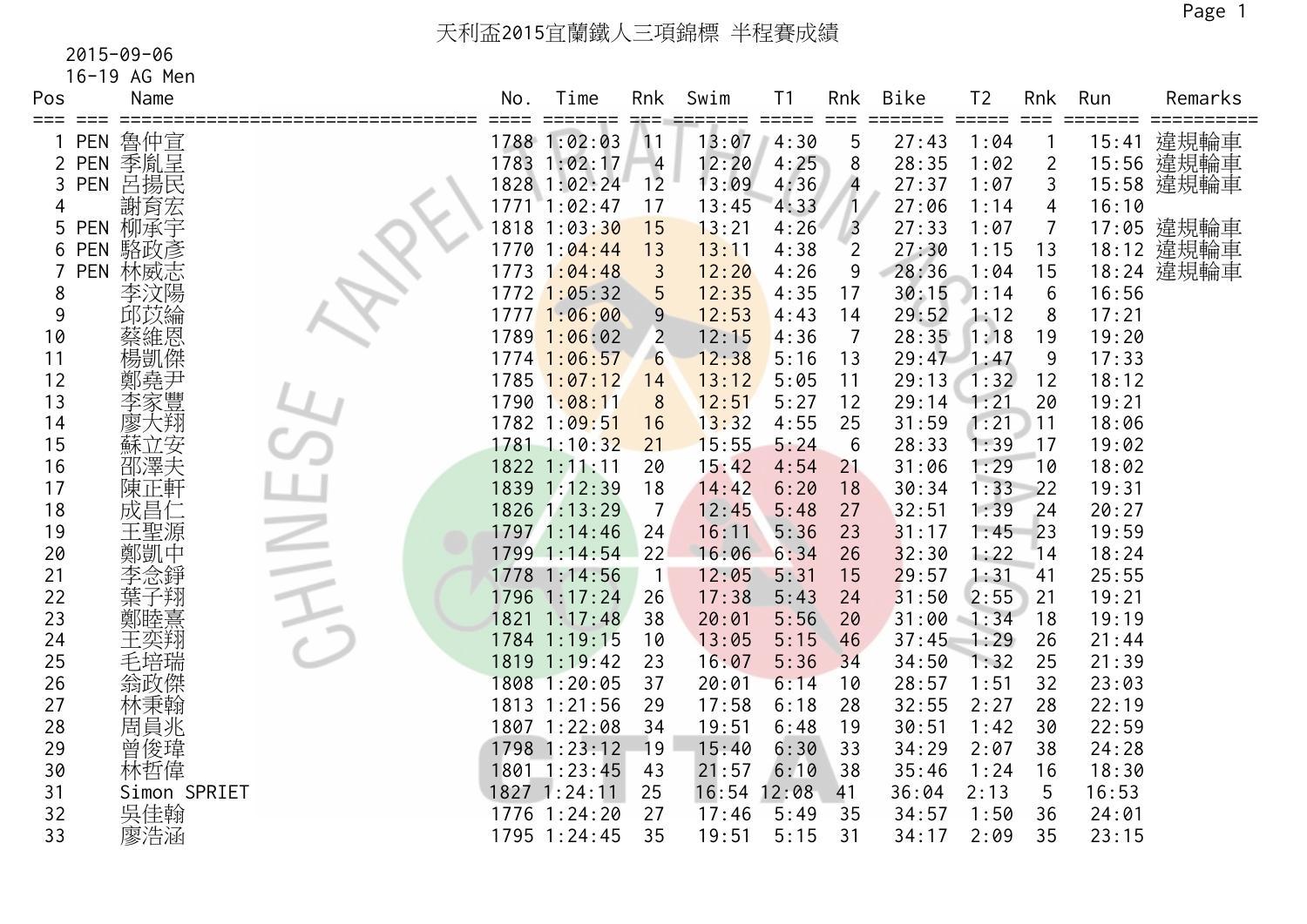| 34                                                        |                                                                 | 1803 1:24:51                                     | 47 | 24:08 | 5:44 | 16              | 30:11          | 1:39 | 33 | 23:10    |                            |
|-----------------------------------------------------------|-----------------------------------------------------------------|--------------------------------------------------|----|-------|------|-----------------|----------------|------|----|----------|----------------------------|
| 朱 震<br>35                                                 |                                                                 | 1800 1:25:25                                     | 28 | 17:50 | 6:01 | 43              | 36:53          | 2:57 | 27 | 21:47    |                            |
| 36<br>張顥瀚                                                 |                                                                 | 1794 1:25:40                                     | 31 | 19:15 | 6:20 | 30              | 34:10          | 2:42 | 34 | 23:15    |                            |
| 37                                                        |                                                                 | 1792 1:27:24                                     | 33 | 19:46 | 5:57 | 36              | 34:59          | 1:49 | 39 | 24:56    |                            |
| 38<br>陳冠子                                                 |                                                                 | 1793 1:27:27                                     | 32 | 19:15 | 7:55 | 39              | 35:47          | 1:48 | 29 | 22:44    |                            |
| 許凱勛<br>39                                                 |                                                                 | 1812 1:28:09                                     | 39 | 20:02 | 6:16 | 45              | 37:04          | 1:46 | 31 | 23:02    |                            |
| 陳家輝<br>40                                                 |                                                                 | 1811 1:28:51                                     | 30 | 18:57 | 6:02 | 48              | 37:59          | 1:48 | 37 | 24:07    |                            |
| 41<br>何至翔                                                 |                                                                 | 1779 1:30:04                                     | 48 | 25:14 | 5:35 | 22              | 31:09          | 2:34 | 40 | 25:35    |                            |
| 42                                                        |                                                                 | 1809 1:31:26                                     | 36 | 19:52 | 6:52 | 40              | 35:58          | 1:54 | 42 | 26:52    |                            |
| 43                                                        |                                                                 | 1815 1:34:23                                     | 44 | 22:05 | 7:03 | 37 <sup>7</sup> | 35:30          | 1:56 | 44 | 27:51    |                            |
| 44                                                        |                                                                 | 1786 1:34:34                                     | 42 | 21:37 | 7:16 | 32              | 34:27          | 1:45 | 47 | 29:31    |                            |
| 王金浩<br>林<br>熙<br>45                                       |                                                                 | 1823 1:37:44                                     | 51 | 25:37 | 6:32 | 42              | 36:36          | 1:28 | 43 | 27:32    |                            |
| 鄭宇佑<br>46                                                 |                                                                 | 1802 1:38:39                                     | 41 | 21:11 | 6:43 | 49              | 38:44          | 3:25 | 45 | 28:37    |                            |
| 鄭倫沅<br>47                                                 |                                                                 | $2368$ 1:40:45                                   | 45 | 22:39 | 8:52 | 29              | 33:12          | 2:30 | 52 | 33:35 浮標 |                            |
| 48                                                        |                                                                 | 1814 1:41:44                                     | 52 | 26:35 | 7:20 | 44              | 37:01          | 1:27 | 46 | 29:22    |                            |
| 49                                                        |                                                                 | $1810$ $1:45:54$                                 | 40 | 20:29 | 8:17 | 47              | 37:51          | 2:16 | 53 | 37:04    |                            |
| 50                                                        |                                                                 | 1806 1:46:51                                     | 49 | 25:21 | 6:35 | 50              | $38:47$ $3:09$ |      | 51 | 33:01    |                            |
| WAN<br>莊懷睿<br>51                                          |                                                                 | $1805$ $1:57:42$                                 | 46 | 23:19 | 6:32 | 51              | 39:25          | 1:49 | 54 |          | 46:39 少圈補跑                 |
| 52<br>古孟卌                                                 |                                                                 | 1824 2:01:00                                     | 50 | 25:27 | 9:06 | 54              | $51:52$ $2:30$ |      | 49 | 32:06    |                            |
| 53<br>游善閔                                                 |                                                                 | 2370 2:03:38                                     | 53 | 34:05 | 9:55 | 52              | 44:22          | 2:47 | 50 | 32:31 浮標 |                            |
| 54<br>古宇宸                                                 |                                                                 | 1825 2:09:14                                     | 54 | 38:06 | 7:22 | 53              | 50:22          | 2:09 | 48 | 31:18    |                            |
| DSQ 林陞宇                                                   |                                                                 | 1780                                             |    |       | 5:56 |                 | 36:26          | 1:46 |    |          | 30:17 少信物                  |
|                                                           | #1770.#1773.#1783.#1788.#1818.#1828違規輪車與跟車,經警告後再罰時2min          |                                                  |    |       |      |                 |                |      |    |          |                            |
| 賽事資訊: Swim 750 m/1 lap; Bike 20 km/1 lap; Run 5 km/2 laps |                                                                 |                                                  |    |       |      |                 |                |      |    |          |                            |
| 事環境:                                                      | Water temperature 29.5 C; Air temperature 32 C; No wetsuit swim |                                                  |    |       |      |                 |                |      |    |          |                            |
| 裁計<br>判: 黃金宏/TPE                                          |                                                                 | 仲委會: 戴遐齡/TPE; 文超順/TPE; 廖進安/TPE; 彭劍勇/TPE; 潘瑞根/TPE |    |       |      |                 |                |      |    |          |                            |
| 時:                                                        | Chinese Taipei Triathlon Association                            |                                                  |    |       |      |                 |                |      |    |          | Print 2015-09-09, 21:05:00 |
|                                                           |                                                                 |                                                  |    |       |      |                 |                |      |    |          |                            |
|                                                           |                                                                 |                                                  |    |       |      |                 |                |      |    |          |                            |
|                                                           |                                                                 |                                                  |    |       |      |                 |                |      |    |          |                            |
|                                                           |                                                                 |                                                  |    |       |      |                 |                |      |    |          |                            |
|                                                           |                                                                 |                                                  |    |       |      |                 |                |      |    |          |                            |
|                                                           |                                                                 |                                                  |    |       |      |                 |                |      |    |          |                            |
|                                                           |                                                                 |                                                  |    |       |      |                 |                |      |    |          |                            |
|                                                           |                                                                 |                                                  |    |       |      |                 |                |      |    |          |                            |
|                                                           |                                                                 | CTTA                                             |    |       |      |                 |                |      |    |          |                            |
|                                                           |                                                                 |                                                  |    |       |      |                 |                |      |    |          |                            |
|                                                           |                                                                 |                                                  |    |       |      |                 |                |      |    |          |                            |
|                                                           |                                                                 |                                                  |    |       |      |                 |                |      |    |          |                            |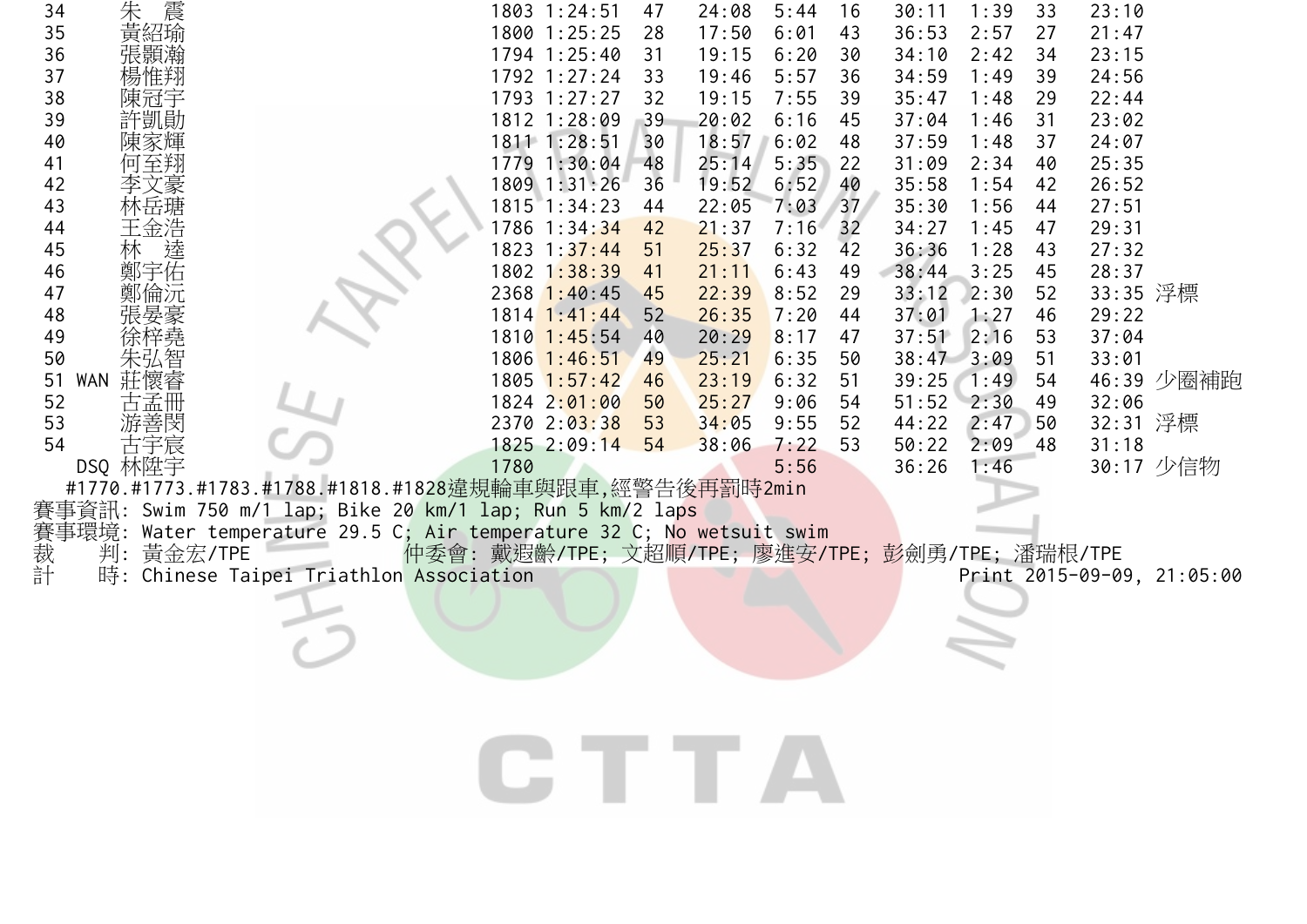13-15 AG Men

| Pos            | Name   | No.  | Time             | Rnk            | Swim  | T <sub>1</sub><br>$=$ $=$ $=$ $=$ $=$ | Rnk<br>$=$ $=$ $=$ | <b>Bike</b>  | T <sub>2</sub><br>$=$ $=$ $=$ $=$ $=$ | Rnk             | Run      | Remarks |
|----------------|--------|------|------------------|----------------|-------|---------------------------------------|--------------------|--------------|---------------------------------------|-----------------|----------|---------|
|                | 張家豪    | 1734 | 57:52            |                | 11:36 | 4:22                                  |                    | 25:59        | 1:04                                  |                 | 14:53    |         |
| $\overline{2}$ | 方尊賢    |      | 1743 1:07:15     | 15             | 13:41 | 5:13                                  | $\overline{2}$     | 28:38        | 1:23                                  | $\overline{2}$  | 18:22    |         |
| 3              | 洪煌晉    |      | 1737 1:07:59     | $\overline{3}$ | 12:25 | 5:01                                  | 5                  | 30:03        | 1:15                                  | 5               | 19:17    |         |
|                | 張勝諺    |      | 1727 1:09:42     | 18             | 14:51 | 5:04                                  | $\overline{3}$     | 29:35        | 1:27                                  | 4               | 18:46    |         |
| 5              | 陳釋維    |      | 1745 1:10:35     | 8              | 13:14 | 5:01                                  | 6                  | 31:11        | 1:18                                  | 9               | 19:53    |         |
| 6              | 蔡慶融    |      | $1766$ $1:11:38$ | $\overline{2}$ | 11:37 | 4:52                                  | 12                 | 32:38        | 1:29                                  | 12              | 21:04    |         |
|                | 黃利恆    | 1761 | 1:11:44          | $\overline{4}$ | 12:31 | 5:20                                  | 7                  | 31:53        | 1:42                                  | 10              | 20:20    |         |
| 8              | 楊嘉楷    |      | $1746$ 1:13:12   | 7              | 12:57 | 5:12                                  | 20                 | 34:00        | 1:27                                  | $\overline{7}$  | 19:38    |         |
| 9              | 陳廷毓    |      | $1736$ $1:13:19$ | 11             | 13:30 | 5:09                                  | 17                 | 33:33        | 1:20                                  | 8               | 19:50    |         |
| 10             | 嚴<br>瓏 |      | $1724$ 1:14:13   | 6              | 12:55 | 4:58                                  | 8                  | 31:55        | 1:20                                  | 23              | 23:05    |         |
| 11             | 陳沐義    |      | $1742$ 1:14:25   | 17             | 14:47 | 5:19                                  | 25                 | $34:29$ 1:21 |                                       | 3               | 18:31    |         |
| 12             | 蔡宇恆    |      | $1740$ $1:14:32$ | 12             | 13:30 | 5:05                                  | 18                 | 33:34        | 1:43                                  | 11              | 20:43    |         |
| 13             | 李翼任    |      | 1723 1:15:51     | 19             | 14:51 | 5:24                                  | 9                  | 32:18        | 1:19                                  | 14              | 22:00    |         |
| 14             | 張晁維    |      | $1754$ $1:17:17$ | 13             | 13:34 | 5:29                                  | 13                 | 33:10        | 2:06                                  | 22              | 22:59    |         |
| 15             | 寥鍇驊    |      | 1726 1:17:17     | 26             | 16:14 | 5:57                                  | 4                  | 29:59        | 2:45                                  | 17              | 22:24    |         |
| 16             | 林郁棠    |      | 1725 1:18:02     | 21             | 15:18 | 5:26                                  | 23                 | 34:24        | 1:21                                  | $\overline{13}$ | 21:35    |         |
| 17             | 王宇柏    |      | 1747 1:19:03     | 5              | 12:53 | 5:35                                  | 14                 | 33:11        | 1:18                                  | 37              | 26:08    |         |
| 18             | 詹侑儒    |      | 1741 1:19:16     | 14             | 13:39 | 5:23                                  | 26                 | 34:33        | 1:18                                  | 27              | 24:24    |         |
| 19             | 孫明諒    |      | 1750 1:19:28     | 9              | 13:17 | 5:58                                  | 10                 | 32:34        | 1:44                                  | 35              | 25:58    |         |
| 20             | 郭俊廷    |      | 1751 1:20:50     | 23             | 15:37 | 5:02                                  | 24                 | 34:28        | 2:25                                  | 24              | 23:20    |         |
| 21             | 張翔竣    |      | 1739 1:20:57     | 16             | 14:23 | 5:15                                  | 31                 | 35:10        | 1:39                                  | 28              | 24:32    |         |
| 22             | 方宣祐    |      | 1738 1:21:20     | 34             | 17:45 | 4:57                                  | 21                 | 34:10        | 1:36                                  | 20              | 22:55    |         |
| 23             | 陳廷瑋    |      | 1735 1:22:21     | 43             | 20:53 | 5:44                                  | 29                 | 34:49        | 1:29                                  | 6               | 19:28    |         |
| 24             | 賴炳文    |      | 1728 1:22:31     | 31             | 16:41 | 5:05                                  | 35                 | 36:20        | 1:29                                  | 21              | 22:58    |         |
| 25             | 王偉丞    |      | 1769 1:23:07     | 32             | 17:00 | 6:11                                  | 30                 | 35:09        | 2:34                                  | 15              | 22:15    |         |
| 26             | 吳佳暐    |      | 1732 1:23:12     | 22             | 15:34 | 5:44                                  | 19                 | 33:52        | 2:07                                  | 34              | 25:57    |         |
| 27             | 賴秉志    |      | 1730 1:24:13     | 30             | 16:38 | 5:00                                  | 37                 | 36:29        | 1:30                                  | 29              | 24:38    |         |
| 28             | 陳頎翔    |      | 1733 1:24:15     | 25             | 16:11 | 5:46                                  | 15                 | 33:15        | 1:24                                  | 45              | 27:41    |         |
| 29             | 李奕學    |      | 1767 1:24:32     | 24             | 15:58 | 6:21                                  | 16                 | 33:18        | 2:57                                  | 36              | 26:00    |         |
| 30             | 謝博揚    |      | 1748 1:25:20     | 10             | 13:22 | 6:06                                  | 40                 | 37:39        | 1:32                                  | 38              | 26:44    |         |
| 31             | 羅大晏    |      | $1762$ 1:26:31   | 42             | 20:26 | 6:36                                  | 22                 | 34:20        | 2:48                                  | 16              | 22:23    |         |
| 32             | 林奇駿    |      | 2364 1:27:26     | 39             | 19:05 | 7:57                                  | 33                 | 36:11        | 1:41                                  | 18              | 22:34 浮標 |         |
| 33             | 謝博安    |      | 1749 1:27:55     | 20             | 14:54 | 6:02                                  | 34                 | 36:15        | 1:22                                  | 49              | 29:24    |         |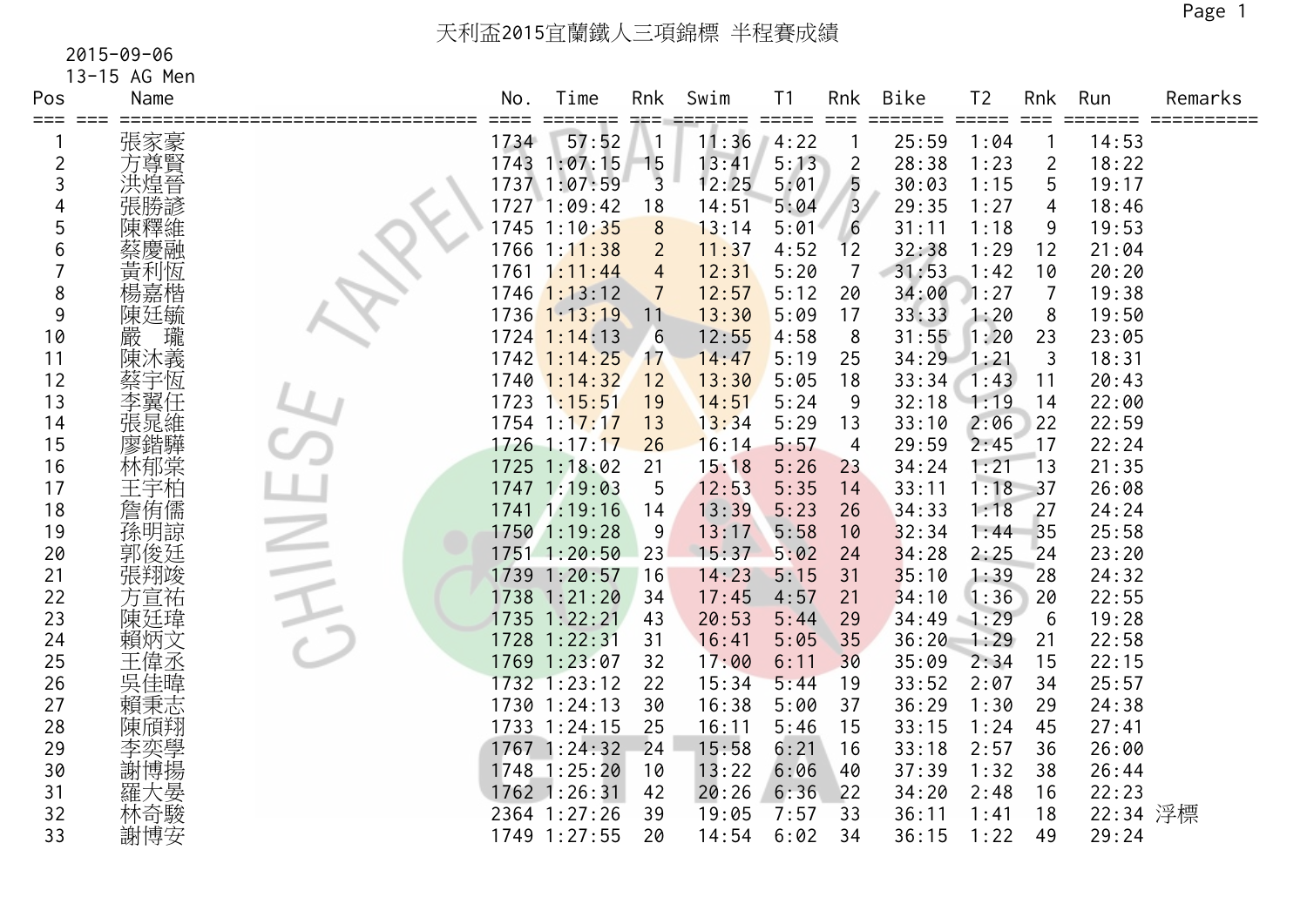| 34                      | 曾俊(吉吉)            |                                                                 |                                                  | $1755$ $1:28:12$ | 33 | 17:25 | 5:50  | 32 | 35:13  | 2:23 | 43 | 27:23    |                            |
|-------------------------|-------------------|-----------------------------------------------------------------|--------------------------------------------------|------------------|----|-------|-------|----|--------|------|----|----------|----------------------------|
| 35                      | 莊懷智               |                                                                 |                                                  | 1759 1:28:14     | 45 | 21:18 | 6:06  | 36 | 36:24  | 1:48 | 19 | 22:41    |                            |
| 36                      | 王昱程               |                                                                 |                                                  | 1758 1:28:26     | 44 | 21:12 | 7:53  | 11 | 32:34  | 2:29 | 26 | 24:20    |                            |
| 37                      |                   |                                                                 |                                                  | 1764 1:29:14     | 35 | 17:52 | 6:45  | 27 | 34:40  | 1:55 | 47 | 28:04    |                            |
| 38                      | 莊智凱               |                                                                 |                                                  | 1753 1:30:41     | 36 | 18:16 | 6:38  | 44 | 38:28  | 2:31 | 32 | 24:51    |                            |
| 39                      | 普士恩<br>黃士恩<br>吳丞揚 |                                                                 |                                                  | 1731 1:30:47     | 27 | 16:18 | 7:27  | 43 | 38:06  | 2:12 | 39 | 26:47    |                            |
| 40                      |                   |                                                                 |                                                  | 1722 1:31:08     | 48 | 21:31 | 5:44  | 28 | 34:47  | 1:55 | 42 | 27:13    |                            |
| 41                      | 鄭凱文               |                                                                 |                                                  | 1752 1:32:20     | 40 | 19:34 | 6:23  | 45 | 39:51  | 1:55 | 30 | 24:39    |                            |
| 42                      |                   |                                                                 |                                                  | 2362 1:34:29     | 38 | 18:43 | 7:19  | 42 | 38:04  | 2:22 | 46 | 28:04 浮標 |                            |
| 43                      | 陳銘韋               |                                                                 |                                                  | 2367 1:34:36     | 37 | 18:35 | 9:32  | 38 | 37:07  | 3:37 | 33 | 25:47 浮標 |                            |
| 44                      | 邵澤修               |                                                                 |                                                  | 1765 1:36:22     | 52 | 23:42 | 6:23  | 41 | 37:48  | 3:51 | 31 | 24:40    |                            |
| 45                      |                   |                                                                 |                                                  | $2365$ 1:37:30   | 51 | 23:34 | 7:28  | 47 | 40:43  | 2:08 | 25 | 23:40 浮標 |                            |
| 46                      |                   |                                                                 |                                                  | $1760$ $1:41:12$ | 29 | 16:34 | 8:28  | 39 | 37:38  | 4:38 | 54 | 33:55    |                            |
| 47                      |                   |                                                                 |                                                  | $1757$ $1:41:44$ | 41 | 19:51 | 8:13  | 52 | 44:38  | 2:00 | 41 | 27:04    |                            |
| 48                      |                   |                                                                 |                                                  | 1729 1:42:39     | 46 | 21:23 | 7:17  | 46 | 40:21  | 2:40 | 51 | 30:59    |                            |
| 49                      | 賴品均               |                                                                 |                                                  | $1763$ $1:43:15$ | 28 | 16:21 | 8:45  | 49 | 42:27  | 3:06 | 52 | 32:37    |                            |
| 50                      | [呂樂慈]<br>陳<br>陳   |                                                                 |                                                  | $1756$ $1:47:51$ | 47 | 21:26 | 7:13  | 50 | 42:43  | 2:44 | 53 | 33:48    |                            |
| 51                      |                   |                                                                 |                                                  | $1768$ 1:48:36   | 49 | 22:09 | 11:52 | 48 | 42:22  | 4:44 | 44 | 27:31    |                            |
| 52                      | 王翊安               |                                                                 |                                                  | $2360$ 1:49:45   | 54 | 26:23 | 7:34  | 53 | 45:40  | 3:19 | 40 | 26:52 浮標 |                            |
| 53                      | 李泓儀               |                                                                 |                                                  | 2361 1:59:56     | 55 | 35:09 | 10:08 | 51 | 42:47  | 3:07 | 48 | 28:47 浮標 |                            |
| 54                      | 沈佳翰               |                                                                 |                                                  | 2366 2:05:05     | 50 | 22:43 | 7:12  | 55 | :01:27 | 3:01 | 50 | 30:44    | 浮標                         |
| 55                      | 陳志堯               |                                                                 |                                                  | 2363 2:09:05     | 53 | 25:33 | 7:16  | 54 | 53:40  | 2:48 | 55 | 39:50 浮標 |                            |
|                         |                   |                                                                 |                                                  |                  |    |       |       |    |        |      |    |          |                            |
|                         |                   | 賽事資訊: Swim 750 m/1 lap, Bike 20 km/1 lap; Run 5 km/2 laps       |                                                  |                  |    |       |       |    |        |      |    |          |                            |
| 《賽載<br>新聞<br>計<br>計<br> |                   | Water temperature 29.5 C; Air temperature 32 C; No wetsuit swim |                                                  |                  |    |       |       |    |        |      |    |          |                            |
|                         | 黃金宏/TPE           |                                                                 | 仲委會: 戴遐齡/TPE; 文超順/TPE; 廖進安/TPE; 彭劍勇/TPE; 潘瑞根/TPE |                  |    |       |       |    |        |      |    |          |                            |
|                         |                   | Chinese Taipei Triathlon Association                            |                                                  |                  |    |       |       |    |        |      |    |          | Print 2015-09-09, 21:05:00 |
|                         |                   |                                                                 |                                                  |                  |    |       |       |    |        |      |    |          |                            |
|                         |                   |                                                                 |                                                  |                  |    |       |       |    |        |      |    |          |                            |
|                         |                   |                                                                 |                                                  |                  |    |       |       |    |        |      |    |          |                            |
|                         |                   |                                                                 |                                                  |                  |    |       |       |    |        |      |    |          |                            |
|                         |                   |                                                                 |                                                  |                  |    |       |       |    |        |      |    |          |                            |
|                         |                   |                                                                 |                                                  |                  |    |       |       |    |        |      |    |          |                            |
|                         |                   |                                                                 |                                                  |                  |    |       |       |    |        |      |    |          |                            |
|                         |                   |                                                                 |                                                  |                  |    |       |       |    |        |      |    |          |                            |
|                         |                   |                                                                 |                                                  | CTTA             |    |       |       |    |        |      |    |          |                            |
|                         |                   |                                                                 |                                                  |                  |    |       |       |    |        |      |    |          |                            |
|                         |                   |                                                                 |                                                  |                  |    |       |       |    |        |      |    |          |                            |
|                         |                   |                                                                 |                                                  |                  |    |       |       |    |        |      |    |          |                            |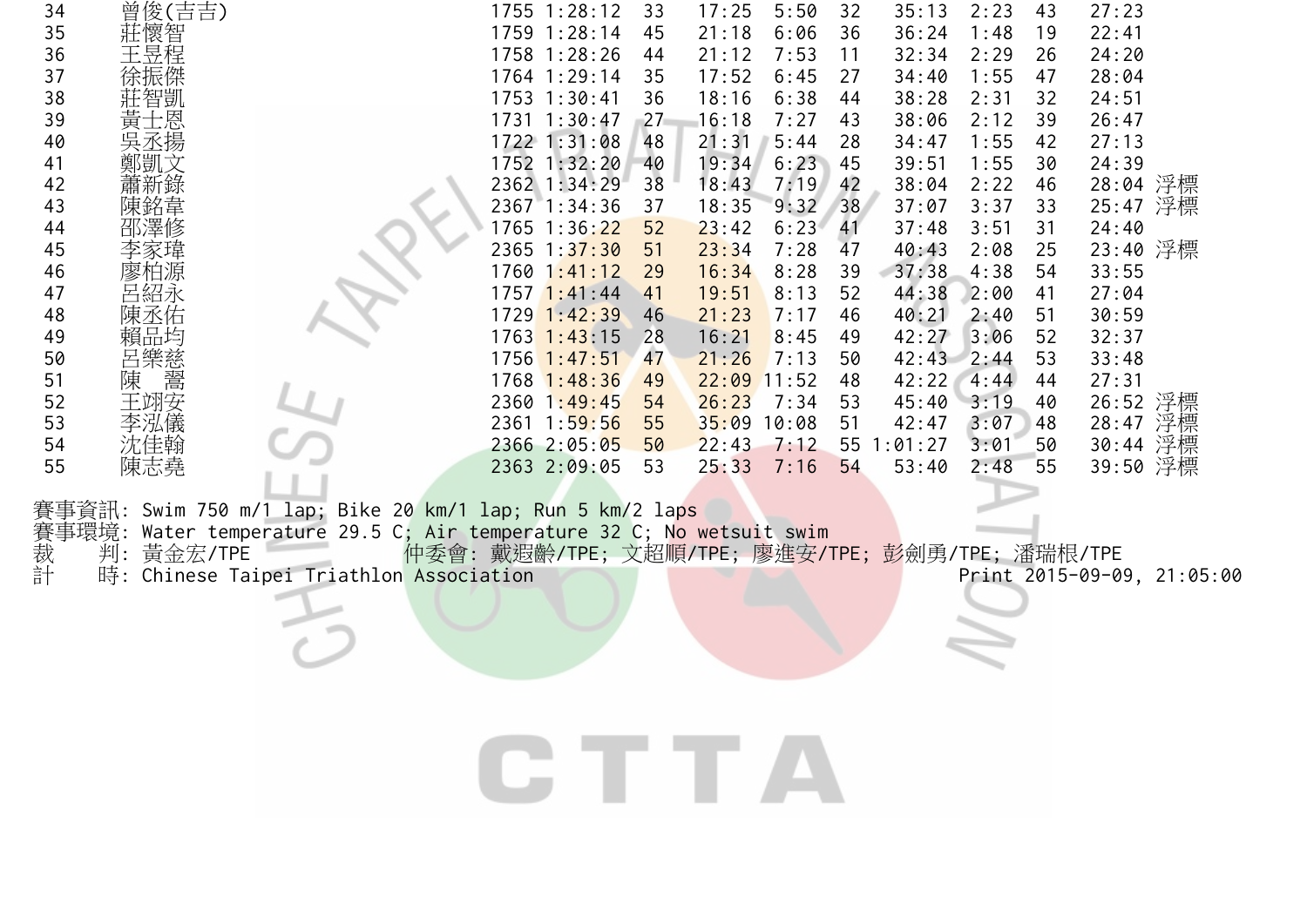Women Team Relay

| Pos            | Name                              | No.  | Time             | Rnk<br>真黒三      | Swim<br>ココニゴニニニ  | T <sub>1</sub><br>#==== | Rnk<br>$==$    | Bike         | T <sub>2</sub> | Rnk             | Run      | Remarks      |
|----------------|-----------------------------------|------|------------------|-----------------|------------------|-------------------------|----------------|--------------|----------------|-----------------|----------|--------------|
|                | 喬云虹.許承惠.莊雅婷                       |      | 2564 1:10:08     |                 | $15:10$ $4:55$ 1 |                         |                | 30:34        | 2:48           |                 | 16:43    |              |
| $\overline{2}$ | 陳玉安.文嫚琳.王昭斐                       |      | 2553 1:15:41     | $\frac{2}{3}$   | 16:56            | 5:36                    | $\sqrt{2}$     | 31:04        | 2:24           | $\overline{2}$  | 19:44    |              |
| 3              | 林子筠.林梅珍.方巧玲                       |      | 2562 1:20:51     | $\overline{1}$  | 14:36            | 5:10                    | $\mathbf{Z}$   | 38:53        | 2:15           | 3               | 19:58    |              |
|                | 江艾穎.戴靜宜.陳彩玉                       |      | 2563 1:30:26     | 12              | 24:36            | 5:13                    | $\sqrt{3}$     | 36:35        | 1:50           | $\overline{4}$  | 22:15    |              |
| 5              | 林姵廷.彭家嫻.童貞鈴                       |      | $2567$ 1:34:32   | $\overline{4}$  | 18:31            | 5:13                    | 15             | 42:54        | 2:09           | 10              | 25:47    |              |
| 6              | 黃于嫣.鄭蓓芬.呂佩玲                       |      | 27601:38:00      | 10              | 23:49            | 5:47                    | 14             | 42:44        | 2:08           | $\overline{7}$  | 23:34 浮標 |              |
|                | 林盈秀.陳瑾瑜.王可柔                       |      | $2569$ 1:39:04   | 18              | 26:32            | 5:06                    | 6              | 38:33        | 1:55           | 12              | 27:00    |              |
| 8              | 張慧宇.林嫈梅.林嫈芬                       |      | $2557$ 1:40:07   | $7\overline{ }$ | 22:54            | 6:00                    | 13             | 41:39        | 2:19           | 13              | 27:18    |              |
| 9              | 張嘉晏.劉文靜.林秀英                       |      | $2554$ 1:40:48   | 17              | 26:16            | 5:40                    | $\overline{4}$ | 37:48        | 2:03           | 17              | 29:03    |              |
| 10             | 歐宛青.林姿萍.彭家蓁                       |      | $2571$ 1:41:38   | 8               | 23:04            | 6:04                    | 10             | $40:14$ 1:47 |                | 21              | 30:31    |              |
| 11             | 沂.高珮瑄.游嘉怡<br>林                    |      | $2566$ $1:42:08$ | 13              | 24:40            | 6:42                    | 20             | $45:30$ 1:57 |                | 6               | 23:20    |              |
| 12             | 黃淑娟.李惠珍.韓重玉                       |      | 25701:43:48      | $6\overline{6}$ | 22:14            | 5:24                    | 19             | 44:57        | 2:20           | 16              | 28:55    |              |
| 13             | 郭婉婷. 吳依吟. 呂佳珊                     |      | 2551 1:43:52     | 25              | 34:13            | 5:51                    | 8              | 39:47        | 1:37           | $5\phantom{.0}$ | 22:25 浮標 |              |
| 14             | 李明憶. 郭芃(文三). 陳玉雯                  |      | $2572$ 1:44:10   | $-5$            | 21:50            | 5:46                    | 26             | 48:23        | 1:41           | 11              | 26:32    |              |
| 15             | 許惠雯.傅秀芳.陳瑞娥                       |      | 2556 1:47:50     | 21              | 28:18            | 5:19                    | 17             | 43:51        | 2:22           | 14              | 28:02    |              |
| 16             | 賴敏華.張筑鈞.陳筱庭                       |      | 2573 1:48:53     | 9               | 23:15            | 6:23                    | 23             | 46:41        | 2:26           | 20              | 30:11    |              |
| 17             | 王惠柔.林欣瑾.蘇玉如                       |      | 2762 1:49:23     | 20              | 27:59            | 5:48                    | $5\phantom{.}$ | 38:32        | 1:54           | 26              | 35:13 浮標 |              |
| 18             | <b>蕭惠文·羅香菱·吳盈登</b><br>何祐宜·陳苑倫·吳珊蓉 |      | 2761 1:50:00     | 16              | 25:53            | 5:55                    | 21             | 46:10        | 2:07           | $-19$           | 29:57 浮標 |              |
| 19             |                                   |      | 2764 1:50:16     | 23              | 31:22            | 6:39                    | 12             | 41:27        | 2:07           | 15              | 28:43 浮標 |              |
| 20 < 3         | 呂淑恂.呂憶君.呂憶君<br>黃湘妮.呂品慧.田怡珊        |      | 2763 1:50:21     | 14              | 24:44            | 6:20                    | 18             | 43:56        | 2:16           | 24              |          | 33:08 <3. 浮標 |
| 21             |                                   |      | 2560 1:50:25     | 11              | 23:50            | 5:19                    | 16             | 42:55        | 2:22           | 27              | 36:01    |              |
| 22             | 哈曉曄.江佳菱.陳慧君                       |      | $2765$ 1:51:18   | 15              | 25:48            | 5:42                    | 24             | $46:57$ 1:51 |                | 22              | 31:02 浮標 |              |
| 23             | 傅瑪莉.鄭宛斯.江明穎                       |      | 2552 1:52:18     | 26              | 37:18            | 5:53                    | $\sqrt{11}$    | 41:23        | 2:34           | 8               | 25:12    |              |
| 24             | 李佳燕.李盈.李虹                         |      | 2766 1:53:26     | 22              | 30:34            | 6:29                    | $-9$           | 40:10        | 2:06           | 25              | 34:08 浮標 |              |
| 25             | 盧敏蓉.郭蓉蓉.盧玟妡                       |      | 2565 1:55:07     | 19              | 26:44            | 5:19                    | 25             | 47:45        | 2:53           | 23              | 32:29    |              |
| 26             | 許瑞敏. 邱瓊滿. 洪小媚                     |      | 2559 1:59:51     | 24              | 33:35            | 5:26                    | 27             | 52:38        | 2:39           | 9               | 25:35    |              |
| 27             | 蔡佩蓉.蔡玉萍.蔡佳樺                       |      | 2574 2:04:03     | 27              | 39:19            | 6:46                    | 22             | 46:20        | 1:56           | 18              | 29:43    |              |
|                | DSQ 鄭茜文.洪淑盆.蔡佩君                   | 2561 |                  |                 |                  | 5:50                    |                | 42:01        | 3:27           |                 |          | 13:00 RUN異常  |
|                | DSQ 胡歆玄. 邱書姍. 邱郁婷                 | 2555 |                  |                 |                  | 5:34                    |                | 59:31        | 2:15           |                 |          | 30:54 少信物    |
|                | DSQ 蕭羽喬.鄧惠心.陳沛媛                   | 2759 |                  |                 |                  | 5:52                    |                | 51:20        | 1:48           |                 |          | 30:10 提早出發   |

賽事資訊: Swim 750 m/1 lap; Bike 20 km/1 lap; Run 5 km/2 laps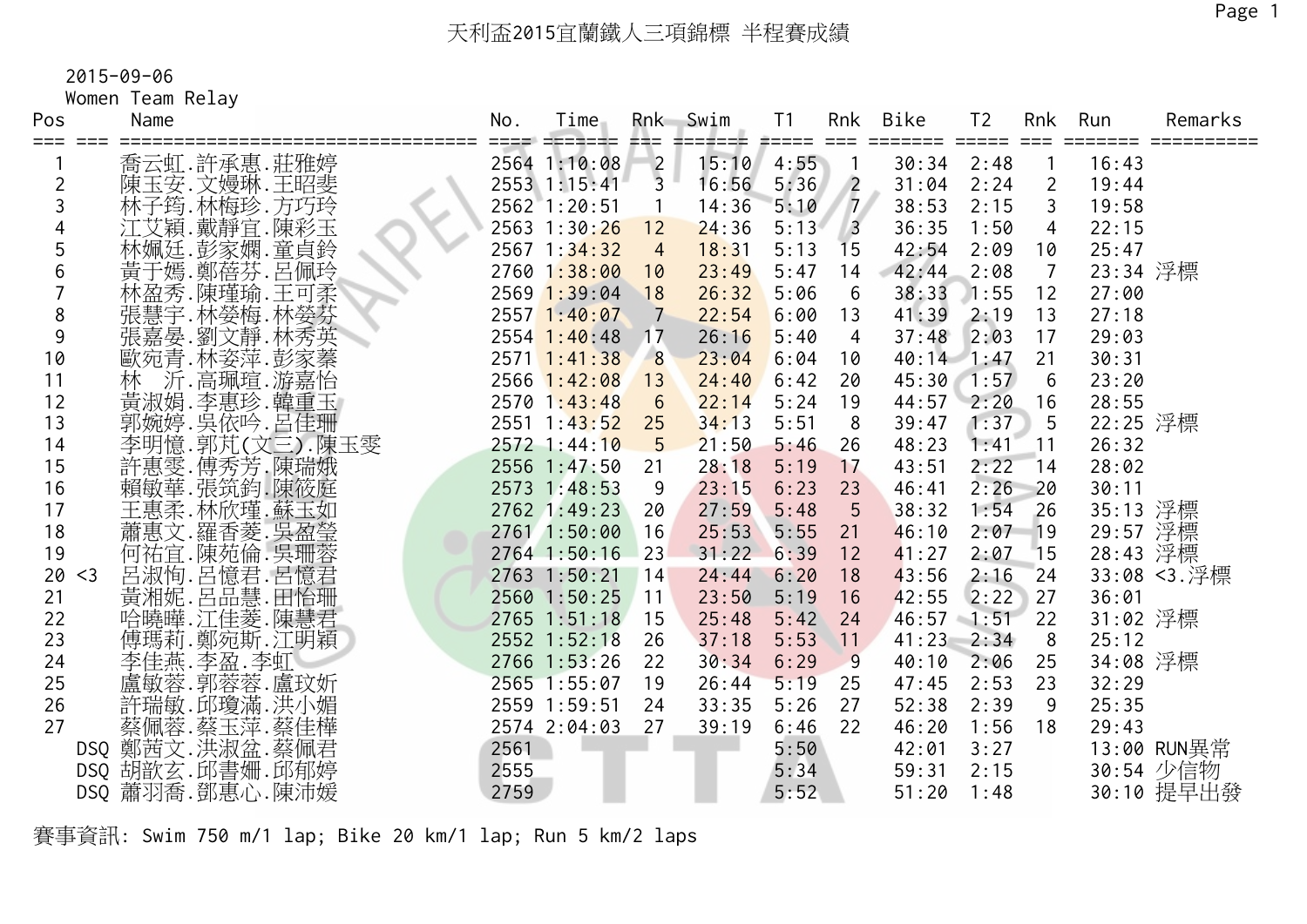賽事環境: Water temperature 29.5 C; Air temperature 32 C; No wetsuit swim 裁 判: 黃金宏/TPE 仲委會: 戴遐齡/TPE; 文超順/TPE; 廖進安/TPE; 彭劍勇/TPE; 潘瑞根/TPE Competition Jury: 戴遐齡/TPE; 文超順/TPE; 廖進安/TPE; 彭劍勇/TPE; 潘瑞根/TPE

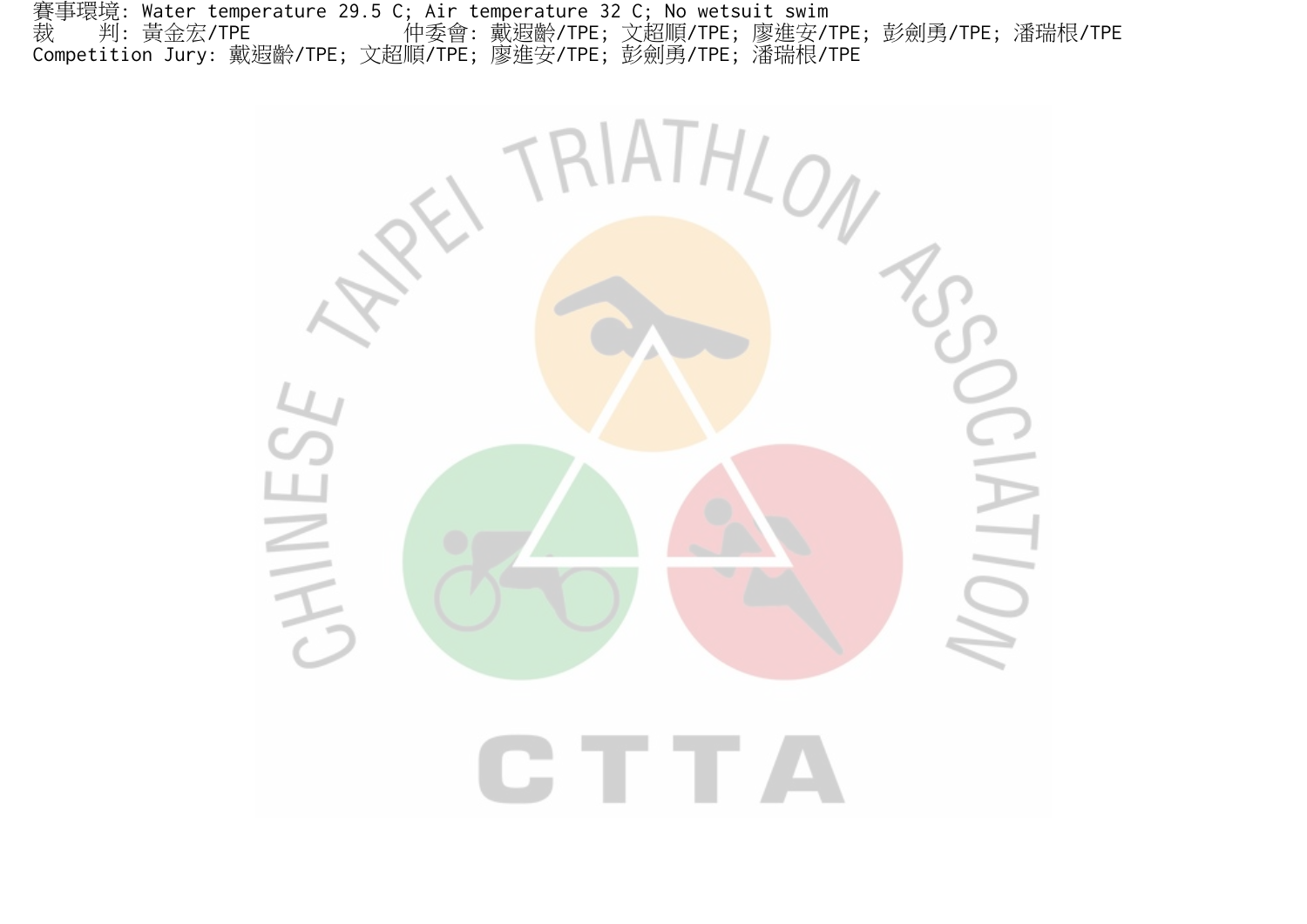M+W Mix Team Relay

| Pos<br>=== === | Name                                         | No.  | Time<br>============         | ##=             | Rnk Swim<br>電話工事工工事 | T <sub>1</sub><br>#==== === | Rnk            | Bike               | T <sub>2</sub> | Rnk                | Run<br>=====   | Remarks                  |
|----------------|----------------------------------------------|------|------------------------------|-----------------|---------------------|-----------------------------|----------------|--------------------|----------------|--------------------|----------------|--------------------------|
|                | 許雅喬 許元耕 許宇志                                  | 2705 | 58:48                        | $\vert$ 1       | 12:18               | 4:41                        | $\sqrt{1}$     | 26:34              | 1:24           |                    | 13:52          |                          |
| 2              | 汪旖文.徐培嚴.李宙諺                                  | 2682 | 59:52                        | $\overline{2}$  | 13:15               | 4:25                        | $\sqrt{2}$     | 26:37              | 0:56           | 2                  | 14:41          |                          |
| 3              | 韓靜雯.蘇尚祈.姚君翰                                  |      | $2700$ $1:07:43$             | 10              | 15:34               | 4:54                        | 7/             | 29:38              | 1:17           | $\overline{4}$     | 16:22          |                          |
|                | 李之筠.江小勇.林克難                                  |      | 2709 1:08:43                 | $6\overline{6}$ | 14:43               | 5:14                        | 5              | 28:07              | 1:23           | 12                 | 19:18          |                          |
| 5              | 楊(木宛)珺.楊鈞皓.楊定達                               |      | 2731 1:09:04                 | $\overline{4}$  | 13:55               | 5:05                        | $\overline{4}$ | 28:00              | 1:13           | 18                 | 20:53          |                          |
| 6              | 葉畇彤.王維安.朱智陽                                  |      | 2692 1:11:46                 | $\sqrt{7}$      | 14:55               | 4:34                        | 24             | 33:54              | 1:21           | 6                  | 17:03          |                          |
|                | 陳亭駱.梁綾珺.呂國暘                                  |      | $2744$ 1:13:06               | $5\phantom{.0}$ | 14:16               | 5:06                        | 17             | 32:31              | 1:42           | 15                 | 19:35          |                          |
| 8              | 吳即安.林易麗.林國樑                                  |      | $2669$ 1:13:08               | 14              | 16:21               | 5:41                        | 14             | 32:16              | 1:26           | 8                  | 17:26          |                          |
| 9              | 蘇玟琪.林志仰.陳萬全<br>鄒明諳.鄒定凡.吳溱<br>黃阡.黃文盛.黃陌       |      | $2649$ 1:15:50               | 22              | 18:15               | 5:41                        | 11             | 31:07              | 1:25           | 13                 | 19:24          |                          |
| 10             |                                              |      | $2676$ 1:16:04               | 19              | 17:35               | 5:02                        | 6              | $29:33$ 1:23       |                | 25                 | 22:33          |                          |
| 11             |                                              |      | $2645$ 1:16:54               | 11              | 15:43               | 5:06                        | 28             | 34:11              | 2:29           | 14                 | 19:27          |                          |
| 12             | 吳得禎.魏振展.詹本榆                                  |      | $2733$ $1:17:18$             | 46              | 21:29               | 5:25                        | $\overline{3}$ | $27:13$ 1:16       |                | 23                 | 21:56          |                          |
| 13             | 陳冠豪. 黃耀德. 鄭丹琳                                |      | $2723$ 1:18:26               | $\overline{3}$  | 13:18               | 5:06                        | 31             | 34:46              | 1:21           | 32                 | 23:58          |                          |
| 14             | 劉怡君.朱邦弘.蔡昇志芬.<br>簡壹清.簡耘澤.楊素芬.                |      | $2667$ 1:18:36               | 24              | 18:44               | 5:58                        | 12             | 31:32              | 1:43           | 17                 | 20:42          |                          |
| 15             |                                              |      | 2703 1:19:35                 | 13              | 16:16               | 5:43                        | 26             | 33:58              | 2:11           | 20                 | 21:29          |                          |
| 16             | 王雨禾.張書綺.王嘉惠                                  |      | 2666 1:21:10                 | 21              | 18:00               | 5:09                        | 19             | 33:05              | 1:31           | 28                 | 23:27          |                          |
| 17             | 謝欣玶.高境徽.陳孟廷                                  |      | 2679 1:21:15                 | 31              | 19:26               | 5:49                        | 39             | 36:30              | 2:42           | 5                  | 16:51          |                          |
| 18             | 林冠穎.林振華.黃庭美                                  |      | 2704 1:21:52                 | 8               | 15:17               | 4:51                        | 37             | 36:17              | 1:22           | 34                 | 24:07          |                          |
| 19             |                                              |      | 2687 1:23:34 82              |                 | 25:25               | 5:14                        | 30             | 34:22              | 1:16           | $\overline{7}$     | 17:18          |                          |
| 20             | ——郭議程.杜雯玉.台素妍<br>畢譯文.吳偉銘.許雅華<br>許仕昌·林丞澤.李齡兒. |      | 2678 1:24:09                 | 16              | 17:08               | 4:51                        | 10             | 30:55              | 2:59           | 66                 | 28:19          |                          |
| 21             |                                              |      | 2675 1:25:56                 | 32              | 19:45               | 5:27                        | 16             | 32:27              | 1:33           | 51                 | 26:45          |                          |
| 22             | 林素玉.范德威.范詠鈞                                  |      | 2741 1:26:31                 | 73              | 24:08               | 5:39                        | 38             | $36:21 \quad 1:28$ |                | 9                  | 18:56          |                          |
| 23             | 許正儒.邱彥智.許雅葦                                  |      | 2674 1:26:49                 | 45              | 21:21               | 5:00                        | 9              | $30:27$ 2:12       |                | 63                 | 27:50          |                          |
| 24             | 王台富.薛羽廷.葉元豪                                  |      | 2693 1:27:12                 | 9               | 15:22               | 5:08                        | 59             | 40:29              | 1:59           | 35                 | 24:15          |                          |
| 25 WAN         | 簡言字.簡清德.何靜芬                                  |      | 2742 1:27:29                 | 12              | 16:11               | 5:14                        | 34             | 35:31              | 1:39           | 74                 |                | 28:57 少圈補跑               |
| $26 *$         | 許玉蕙.彭勝宗.陳孟楓                                  |      | 2717 1:27:59                 | 20              | 17:38               | 5:47                        | 33             | 35:11              | 2:06           | 58                 | 27:19 SWIM     |                          |
| 27<br>28       | 徐萬松.陳景(二中).王如玉                               |      | 2696 1:28:00<br>2714 1:29:30 | 53<br>63        | 21:50<br>23:30      | 6:03<br>5:15                | 79<br>53       | 43:29<br>39:35     | 1:40           | $\mathbf{3}$<br>11 | 15:00<br>19:11 |                          |
| 29             | 李念葶.陳宛喻.林育德                                  |      | 2726 1:30:22                 | 34              | 19:54               | 5:31                        | 23             | 33:47              | 2:02<br>1:50   | 84                 | 29:22          |                          |
| 30 < 3         | ·陳又嘉.林廷奕.陳分<br>蕭聖峰.蕭聖峰.陳玠瑾<br>葉俊宏.葉俊宏.邱培     |      | 2661 1:30:33                 | 26              | 18:50               | $7:35$ 20                   |                | 33:31              | 3:12           | 60                 |                |                          |
| 31 < 3         |                                              |      | 2710 1:30:45                 | 36              | 19:55               | 6:44                        | 25             | 33:56              | 1:33           | 72                 |                | 27:27 未滿3人<br>28:39 未滿3人 |
| 32             |                                              |      | 2677 1:31:16                 | 44              | 21:20               | 5:27                        | 40             | 36:31              | 1:49           | 47                 | 26:11          |                          |
|                | 賴俊維.林宜真.魏婉茹                                  |      |                              |                 |                     |                             |                |                    |                |                    |                |                          |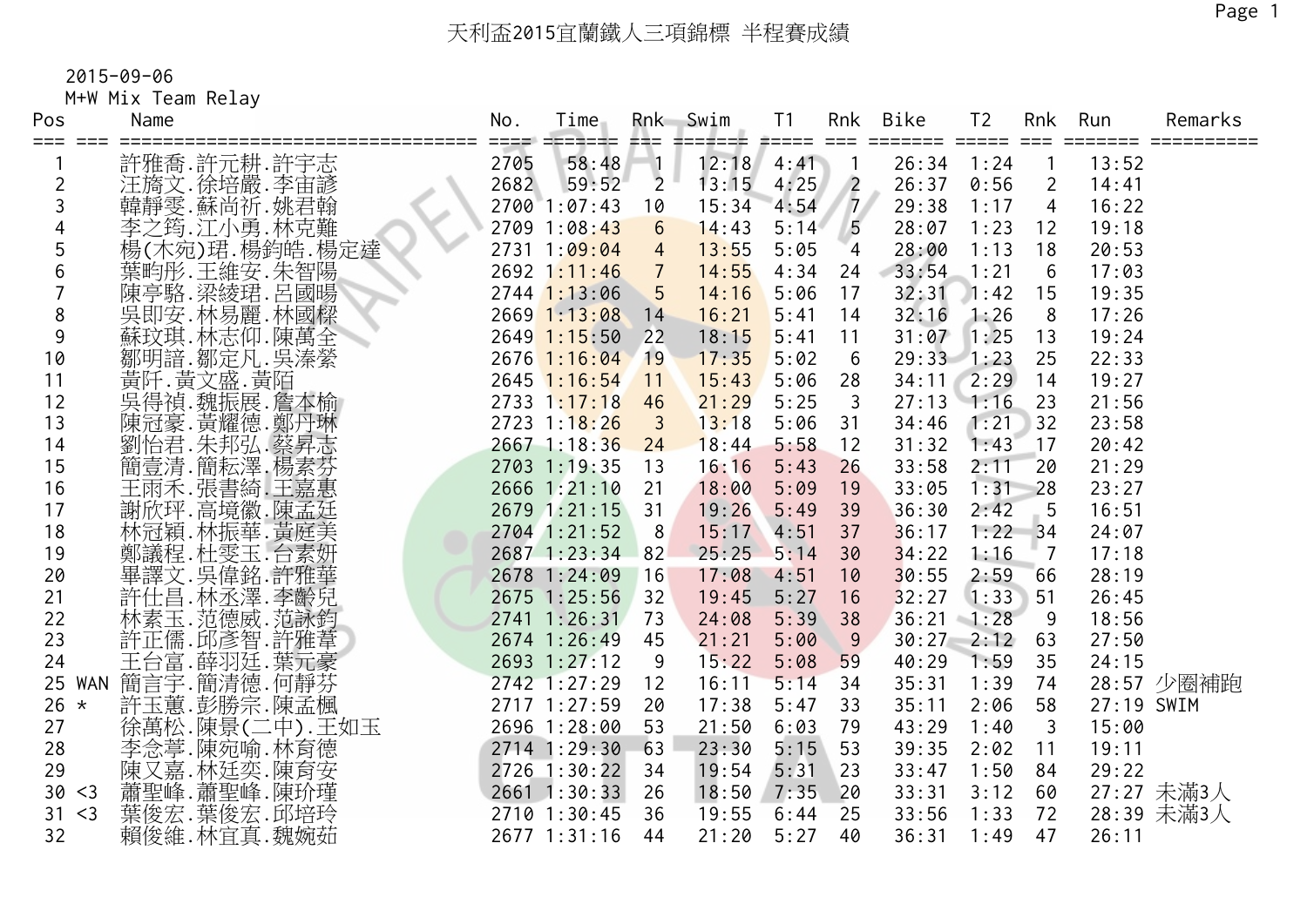| 33        | 吳即平.吳國華.蔡南慧                    | 2668 1:31:25<br>43     | 21:16<br>5:46<br>18 | 33:03<br>1:40<br>87  | 29:42      |
|-----------|--------------------------------|------------------------|---------------------|----------------------|------------|
| 34        | 江鎮宇.王世揚.劉菁萍                    | 2719 1:31:28<br>75     | 7:49<br>24:21<br>27 | 34:05<br>3:17<br>24  | 21:58      |
| 35        | 陳立斌.鄭富元.李如萍                    | 2664 1:31:29<br>79     | 24:40<br>6:13<br>29 | 34:18<br>2:04<br>36  | 24:16      |
| 36        | 吳鳴展.陳則安.范瑋庭                    | 2752 1:32:29<br>39     | 20:10<br>$6:16$ 125 | 39:41<br>90          | 30:09      |
| 37        | 鐘釗榛.沈昱嘉.戴佑家                    | 2648 1:32:47<br>51     | 21:47<br>5:11<br>15 | 32:22<br>1:37<br>105 | 31:52      |
| 38        |                                | $2655$ $1:33:40$<br>92 | 26:51<br>7:17<br>8  | 30:02<br>2:09<br>59  | 27:22      |
| 39        | 林偉勳. 黃振淵. 顏伶如<br>林益瑞. 蔡淑枝. 鍾濬壕 | 2672 1:33:49<br>33     | 19:47<br>5:44<br>58 | 2:29<br>40:15<br>40  | 25:36      |
| 40        | 林建成. 吳晢楷. 張藝馨                  | 2755 1:34:33<br>76     | 24:34<br>7:15<br>13 | 31:46<br>2:23<br>70  | 28:37      |
| 41        | 鄭仲舜.曾欣郁.吳宛儒                    | 2747 1:34:51<br>27     | 18:54<br>6:30<br>48 | 38:06<br>2:04<br>83  | 29:21      |
| 42        | 陳聿君. 黃信豪. 張聖任                  | 2737 1:35:14<br>77     | 66<br>24:36<br>5:16 | 1:53<br>41:53<br>22  | 21:37      |
| 43        | 李祖憲.李祖衡.陳妙宜                    | 2653 1:35:59<br>61     | 32<br>6:00<br>23:13 | 34:49<br>1:36<br>94  | 30:23      |
| 44        | 璉.楊永旭.李昭賢<br>魏                 | 2751 1:36:06<br>117    | 33:11<br>22<br>6:01 | 33:42<br>1:54<br>19  | 21:20      |
| 45        | 江啟漢.江雅婷.蕭昱書                    | 2688 1:36:25<br>84     | 25:33<br>6:12<br>55 | 2:10<br>39:47<br>26  | 22:44      |
| 46        | 鄭凱隆.簡進一.賴麗雲                    | $2681$ 1:36:31<br>96   | 27:20<br>6:18<br>42 | 37:24<br>2:06<br>27  | 23:25      |
| 47        | 郭家瑞. 黃三育. 黃姵榛                  | $2690$ 1:36:31<br>47   | 21:33<br>5:45<br>47 | 38:05<br>2:30<br>73  | 28:41      |
| 48        | 胡僑育.邱重權.黃淑玲                    | 55<br>$2694$ 1:36:43   | 5:39<br>22:36<br>49 | 38:17<br>2:06<br>64  | 28:06      |
| 49        | 吳明憲.吳百翊.李庭瑋                    | $2795$ 1:36:50<br>38   | 20:05<br>6:20<br>54 | 39:37<br>2:11<br>71  | 28:38 浮標   |
| 50<br>$3$ | 莊耿瑜.莊耿瑜.林佳慧                    | $2662$ 1:36:53<br>23   | 18:31<br>7:52<br>21 | 33:35<br>$4:29$ 108  | 32:28 未滿3人 |
| 51        | 謝佳伶.張哲豪.金依依                    | 2730 1:36:59<br>95     | 6:07<br>27:09<br>41 | 2:45<br>37:00<br>33  | 24:00      |
| 52        | 蔡忠栩. 吳鐘傑. 何季霖                  | $2657$ 1:37:12<br>15   | 17:02<br>5:47<br>74 | 2:06<br>42:40<br>86  | 29:39      |
| 53        | 龔珮瑜.李彥松.林恒裕                    | $2729$ 1:38:47<br>85   | 25:33<br>6:08<br>56 | 40:11<br>3:21<br>30  | 23:35      |
| 54        | 周琦峥.周忠毅.周琦翎                    | 2736 1:39:32<br>91     | 26:45<br>5:54<br>35 | 1:32<br>35:31<br>88  | 29:52      |
| 55        | 陳東郁.陳韋儒.陳芝琪                    | 2695 1:39:57<br>35     | 19:55<br>5:31<br>43 | 37:28<br>$2:00$ 114  | 35:04      |
| 56        |                                | 2685 1:40:06<br>41     | 20:18<br>6:21<br>78 | 43:28<br>1:36<br>-69 | 28:26      |
| 57        | 李威豪.徐志宏.鐘宛君<br>賴映如.籃浩瑋.黃思齊     | 2792 1:40:08<br>118    | 33:33<br>5:55<br>52 | 38:56<br>2:04<br>16  | 19:42 浮標   |
| 58        | 游世昌.游尹慧.簡穎柔                    | 2644 1:40:13<br>50     | 21:46<br>5:46<br>70 | 1:53<br>42:25<br>67  | 28:25      |
| 59        | 邱書寰.葉瑞羽.林孟慧                    | 2654 1:40:22<br>49     | 21:39<br>5:17<br>92 | 45:21<br>2:05<br>-44 | 26:02      |
| 60        | 林建隆.許秋月.林春連                    | 2680 1:40:28<br>48     | 21:36<br>5:16<br>62 | 2:01<br>41:17<br>93  | 30:20      |
| 61        | 康(水靜)云.張耿豪.潘景宏                 | 2799 1:41:27<br>60     | 23:11<br>5:50<br>80 | 50<br>$43:45$ 2:14   | 26:29 浮標   |
| 62        | 黃詠淮.顏伯丞.蔡明蕙                    | 2652 1:41:43<br>37     | 20:00<br>5:31<br>51 | 38:35<br>$1:54$ 117  | 35:45      |
| 63        | ,楊千慧.林重佑.王朝輝<br>袁清揚.劉光夏.袁正平    | 2788 1:42:27<br>69     | 23:52<br>6:11<br>98 | 46:34<br>2:02<br>31  | 23:49 浮標   |
| 64        |                                | 2774 1:42:34 108       | $8:23$ 126<br>29:04 | 40:30<br>81          | 29:15 浮標   |
| 65        |                                | 2798 1:42:59 100       | 27:47<br>5:30<br>63 | 41:33<br>2:06<br>45  | 26:05 浮標   |
| 66        | 蔣易展.倪惠玲.林世國<br>蕭書民.林聖傑.沈聖梅     | 2647 1:43:38<br>52     | 21:48<br>5:44<br>99 | 46:57<br>2:07<br>56  | 27:05      |
| 67        |                                | 2673 1:43:50<br>88     | 25:52<br>6:03<br>90 | 45:12<br>2:00<br>38  | 24:44      |
| 68        | 翁馨蕊. 汪銘坤. 葉永輝<br>洪健佑.陳立其. 馮敬芝  | 2743 1:43:59<br>64     | 23:37<br>9:41<br>61 | 40:59<br>3:52<br>43  | 25:53      |
| 69        | 黃志哲.鄭程文.范美玲<br>林義忠.陳宇紋.溫婷婷     | 2708 1:44:07<br>90     | 26:32<br>6:16<br>57 | 40:15<br>2:07<br>77  | 28:59      |
| 70        |                                | 2756 1:44:11<br>17     | 17:15<br>7:13<br>97 | $2:28$ 101<br>46:04  | 31:13      |
| 71        | 劉偉吉.廖國評.顏如君                    | 2659 1:44:18<br>40     | 20:17<br>$9:34$ 124 | 45:26 115            | 35:20      |
|           |                                |                        |                     |                      |            |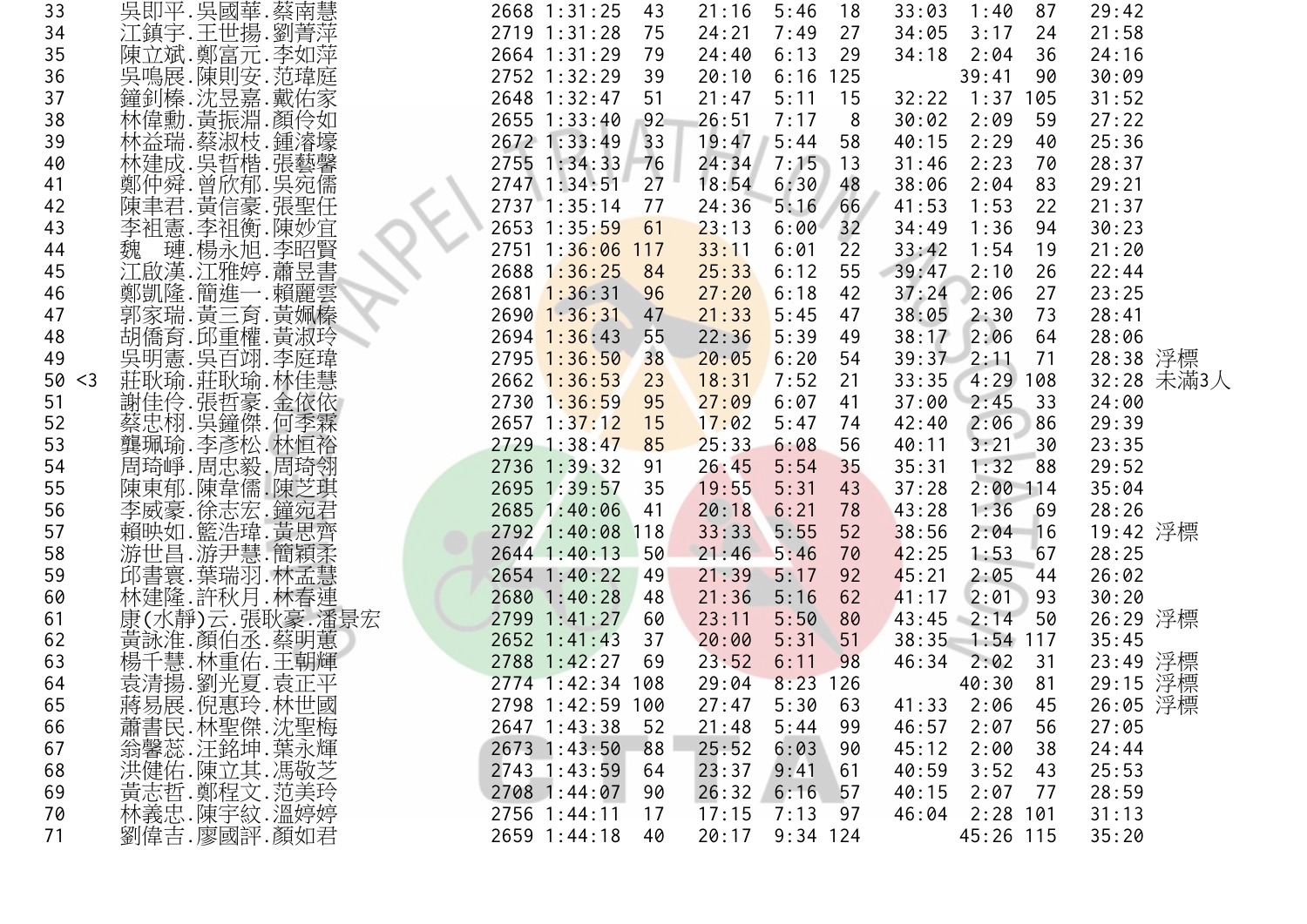| 72      | 陳俊豪.翁宜伶.王派翔                    | 2702 1:44:21<br>83   | 87<br>25:27<br>5:29   | 44:56<br>2:17<br>48    | 26:13      |
|---------|--------------------------------|----------------------|-----------------------|------------------------|------------|
| 73      | 蔡怡庭.嚴韋勳.謝沂庭                    | 2758 1:44:25<br>65   | 23:42<br>6:06<br>85   | 44:25<br>2:47<br>61    | 27:28      |
| 74 < 3  | 賴玉鄰.劉義雄.賴玉鄰                    | 2663 1:44:38<br>74   | 24:19<br>5:35<br>64   | 2:50<br>41:45<br>91    | 30:12 未滿3人 |
| 75      | 林哲成.何奇峰.鄭怡                     | 2684 1:44:51 104     | 5:09<br>28:15<br>81   | 1:33<br>43:46<br>46    | 26:10      |
| 76      | 劉志瑋.何仁傑.陳佳言                    | 2683 1:44:51<br>68   | 23:51<br>6:08<br>95   | 2:13<br>55<br>45:43    | 26:59      |
| 77      |                                | 2650 1:45:33<br>56   | 5:47<br>22:51<br>50   | $2:12$ 119<br>38:32    | 36:13      |
| 78      | 葉富賢.葉新財.葉韻婷<br>賴佩欣.陳炯澂.陳向軍     | 2786 1:45:54 111     | 30:04<br>7:15<br>- 45 | 37:42<br>1:56<br>76    | 28:59 浮標   |
| 79      | 錢韋豪.李秀蘭.羅怡婷                    | 2716 1:46:13 28      | 18:54<br>$6:13$ 107   | 50:49<br>1:54<br>68    | 28:26      |
| 80      |                                | 2776 1:46:21 119     | 33:51<br>5:33 60      | 1:31<br>40:41<br>39    | 24:47 浮標   |
| 81      | 李怡瑾.李杰哲.李婉婷<br>黃建榮.黃珞君.馮昱豪     | $2712$ 1:46:40<br>70 | 23:57<br>$6:07$ 46    | 38:03<br>$1:34$ 123    | 37:00      |
| 82      |                                | 2780 1:46:48<br>98   | 27:40<br>$5:47$ 103   | 48:16<br>1:36<br>29    | 23:31 浮標   |
| 83      | 張桂禎.陳盈妏. (二余)孝穎<br>陳檀君.張宇興.陳姵樺 | 2734 1:46:49<br>94   | 26:57<br>5:43<br>77   | 43:18<br>1:44<br>80    | 29:09      |
| 84      | 游本儀.林裕翔.楊雅慧                    | $2757$ 1:47:59<br>66 | 23:47<br>5:43<br>71   | 42:29<br>$2:43$ 112    | 33:19      |
| 85      | 李瑛爵.林揚凱.丁兆輿                    | $2778$ 1:48:11<br>99 | 27:43<br>$5:40$ 94    | 45:40<br>1:35<br>62    | 27:36 浮標   |
| 86      | 魏莉穎.魏國慶.魏亭羽                    | $2689$ 1:48:16<br>81 | 25:17<br>6:30 86      | 44:29<br>2:35<br>85    | 29:27      |
| 87      | 廖俊權.陳盈卉.邱仕安                    | $2656$ 1:49:14<br>29 | $5:24$ 109<br>18:56   | 1:56<br>52:41<br>92    | 30:19      |
| 88      | 陳錫緯.蔡杰伶.林采淑                    | $2706$ 1:49:35<br>62 | 23:21<br>6:09<br>-96  | 45:54 2:00 107         | 32:13      |
| 89      | 李杰學,李喬毓,李健煇<br>江銘峰,林昌偉,吳佳穎     | 2665 1:49:37 114     | 32:50<br>5:19<br>72   | $42:37$ $2:01$<br>53   | 26:51      |
| 90      |                                | 2784 1:49:57 106     | 28:38<br>6:35<br>73   | 42:40 1:35 95          | 30:32 浮標   |
| 91      | 蔡智宇.蔡瑞元.伊爾瑪                    | 2739 1:50:15 107     | 28:53<br>8:57<br>36   | 36:11<br>$3:00$ 111    | 33:16      |
| 92      | 陳泓文.吳湘綺.余彥苓                    | $2660$ 1:50:26<br>25 | 18:48<br>$6:25$ 114   | 2:05<br>82<br>53:52    | 29:18      |
| 93      | 曾明翔. 林筱君. 蕭偉馥                  | 2800 1:50:49<br>58   | 22:59<br>$5:54$ 82    | 43:59<br>$2:11$ 118    | 35:48 浮標   |
| 94      | 曾祥凱.蘇聖閎.曾淑華                    | 2787 1:51:03<br>57   | 22:54<br>6:06<br>67   | $3:02$ 124<br>41:54    | 37:11 浮標   |
| 95      | 張柏群.林育正.蕭姍容                    | 2720 1:51:15<br>18   | 17:30<br>5:29<br>108  | 52:28<br>$1:41$ 113    | 34:09      |
| 96      | 黃仲凱.林貞如.劉育潔                    | 2724 1:51:24<br>86   | 25:37<br>5:57<br>88   | 45:03<br>$2:10$ 109    | 32:39      |
| 97      | 鄭智銘.林毓承.宋芳燕                    | 2748 1:52:43 102     | 5:39<br>28:00<br>- 89 | $2:38$ 102<br>45:06    | 31:22      |
| 98      | 復.游士謙.李穎夢<br>許                 | 2651 1:53:13 123     | 36:27<br>5:56<br>76   | 1:55<br>43:11<br>$-42$ | 25:47      |
| 99      | 陳勁維.蔡政育.楊菀琪                    | 2791 1:53:16 112     | 31:05<br>5:41<br>100  | 2:37<br>47:05<br>52    | 26:50 浮標   |
| 100     | 洪培倫.楊棟清.楊喜慧                    | 2686 1:53:35<br>97   | $27:33$ 11:25<br>65   | $41:52$ 2:09<br>96     | 30:39      |
| 101     | 翁偉佐.黃沛蓁.吳明麗<br>吳則翰.郭東穎.盧霖      | 2796 1:53:57 101     | 27:51<br>$7:08$ 101   | 47:16 2:44 75          | 28:59 浮標   |
| $102 *$ |                                | 2728 1:54:12 103     | 5:18<br>28:14<br>68   | $2:14$ 121<br>41:55    | 36:34      |
| 103     | 謝豪哲.盧福壽.黃芷儀                    | 2740 1:54:14 89      | $5:30$ 104<br>26:07   | 50:27<br>2:11<br>89    | 30:01      |
| 104     |                                | 2781 1:54:38 115     | 33:00<br>5:40<br>91   | 45:21<br>1:32<br>79    | 29:07 浮標   |
| 105     |                                | 2697 1:55:19 105     | 28:24<br>5:27<br>- 75 | 42:48<br>$2:02$ 122    | 36:39      |
| 106     |                                | 2646 1:55:38 42      | 21:10<br>7:54<br>83   | $2:39$ 125<br>44:14    | 39:43      |
| 107 < 3 |                                | 2745 1:55:45 124     | 5:44<br>36:56<br>84   | 44:18<br>$1:54$ 54     | 26:55 未滿3人 |
| 108     |                                | 2793 1:55:51 113     | 32:11<br>5:5769       | $2:19$ 110<br>42:13    | 33:13 浮標   |
| 109     | 李彦緯 吴孟育 徐鵬翔                    | 2794 1:57:40 109     | $5:48$ 115<br>29:08   | 54:23<br>2:06<br>49    | 26:17 浮標   |
| 110     | 張峻德.曾雅玲.高睿恩                    | 2670 1:57:42 54      | 22:00<br>$6:27$ 116   | 55:34 2:31 100         | 31:11      |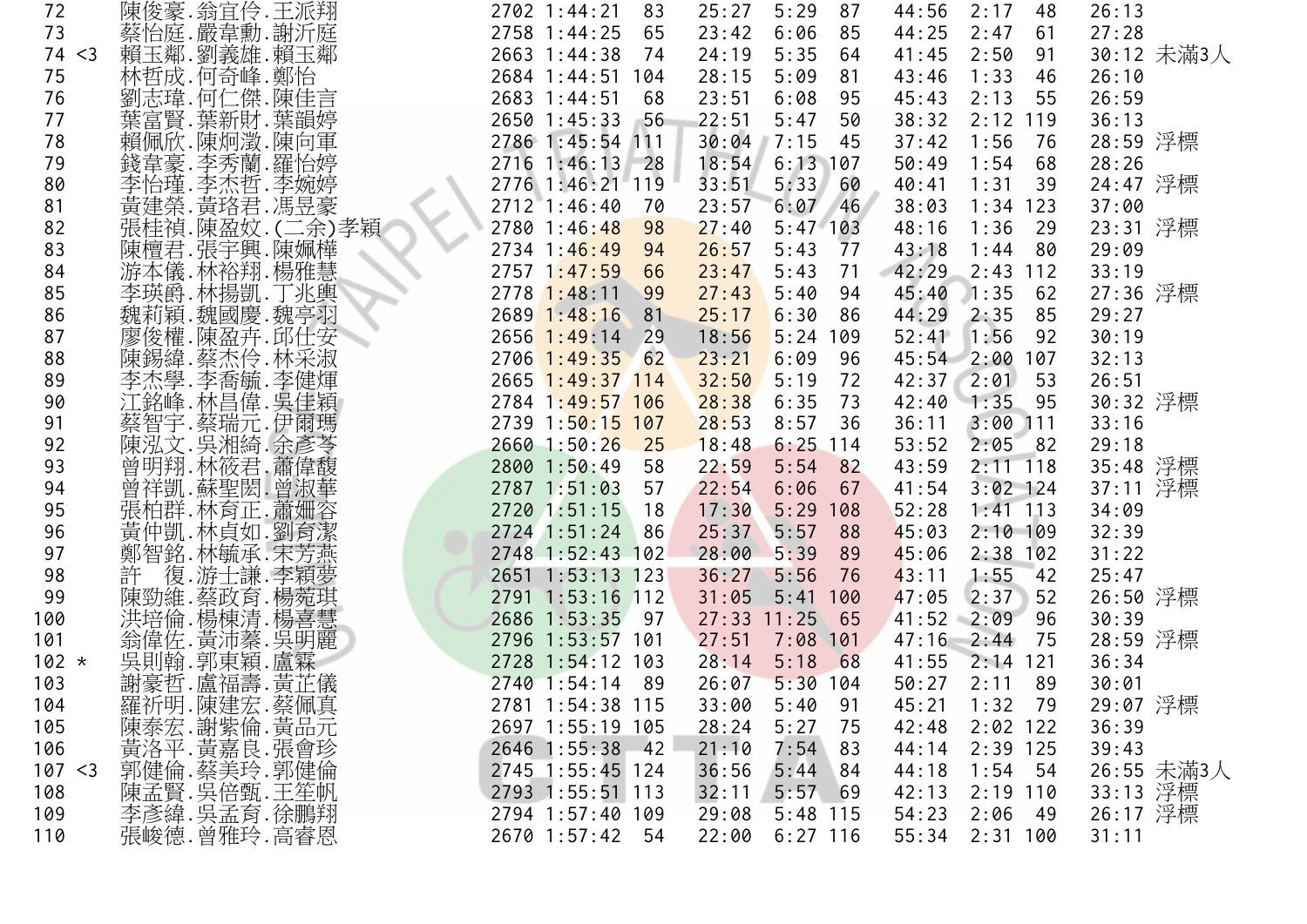| 林偉立. 黃馨儀. 林佩均<br>111    | 2753 1:58:17 110       | $6:33$ 119<br>29:43<br>58:16<br>2:09<br>21    | 21:37      |
|-------------------------|------------------------|-----------------------------------------------|------------|
| 金道一.丁宜柔.丁宜柔<br>112 < 3  | 2715 1:58:33<br>71     | $6:07$ 112<br>23:59<br>53:15<br>3:13<br>106   | 32:01 未滿3人 |
| 許楷民.曾于玹.葉芳如<br>113      | 2701 1:58:42<br>80     | 1:54<br>25:17<br>$5:42$ 118<br>56:50<br>78    | 29:02      |
| 陳振強. 嚴(日告)軒. 戴秀如<br>114 | 2782 1:58:48<br>78     | $6:28$ 105<br>24:37<br>50:35<br>1:47<br>116   | 35:23 浮標   |
| 張瑋仁.洪正蕙.范志成<br>115      | 2783 1:59:22 121       | 35:40<br>93<br>1:39<br>6:00<br>45:21<br>97    | 30:43 浮標   |
| 林俊宏.陳竑睿.林慧媛<br>116      | 2671 1:59:25<br>67     | 23:50<br>$5:32$ 117<br>2:54<br>56:01<br>-99   | 31:09      |
| 蔡家正.賴佩玥.邱軍翔<br>117      | 2790 2:00:09 116       | 33:10<br>$6:00$ 110<br>53:12<br>3:10<br>37    | 24:39 浮標   |
| 立.江亭穎.黃士峰<br>118<br>林   | 2789 2:00:18 87        | 25:44<br>$6:40$ 111<br>53:13<br>3:01<br>104   | 31:43 浮標   |
| 王怡琇.洪健容.郭侑鑫<br>119      | 2785 2:00:20 122       | 50:45<br>$5:26$ 106<br>2:07<br>41<br>36:18    | 25:46 浮標   |
| 林詩婷.應其積.史玲潔<br>120      | 2746 2:01:29 127       | 47:49<br>$5:33$ 44<br>37:40<br>2:10<br>65     | 28:19      |
| 林韋佐.林建昌.林宜韻<br>121      | 2738 2:02:50<br>30     | 19:25<br>$6:21$ 123<br>1:02:02<br>3:23<br>103 | 31:41      |
| 侯志融.朱玲儀.蒙安妮<br>122      | $2698$ $2:05:31$<br>93 | 26:52<br>$6:34$ 122<br>2:05<br>59:07<br>-98   | 30:55      |
| 楊智博.吳宜瑾.曾怡庭<br>123      | 2658 2:05:58<br>59     | 23:00<br>$5:52$ 121<br>58:44<br>2:07<br>120   | 36:16      |
| 劉安展.王佳琪.藍志宏<br>124      | 2699 2:07:02 120       | 34:32<br>$9:02$ 113<br>2:32<br>53:41<br>57    | 27:17      |
| 黃冠蓁.林建光.鐘承浩<br>125      | 2725 2:07:41 125       | $6:02$ 120<br>1:47<br>42:14<br>58:42<br>10    | 18:58      |
| DSQ 蔡合記. 蔡富程. 余思瑩       | 2735                   | 5:16<br>29:29<br>1:39                         | 12:38 少信物  |
| DSQ 蘇柏維. 邱怡叡. 蘇予萱       | 2721                   | 5:33<br>$35:09$ $2:30$                        | 14:59 少信物  |
| DSQ 紀育政. 林晉逸. 李蕙慈       | 2732                   | 40:10<br>2:33<br>27:09                        | 12:11 少信物  |
| DSQ 葉姿辰. 許承恩. 李英碩       | 2711                   | $33:57$ $3:13$<br>5:22                        | 21:28 提早出發 |
| DSQ 陳彥皓.徐薇婷.莊逸誠         | 2727                   | 49:22<br>2:03<br>7:01                         | 11:56 少信物  |
| DSQ 岳志豪. 劉杏真. 黃增泉       | 2779                   | 1:53<br>5:46<br>51:55                         | 11:58 少信物  |
| DSQ 余奕駿. 吳易軒. 劉郁泠       | 2691                   | 6:36<br>2:09<br>48:56                         | 36:40 少信物  |
| 莊世偉.洪家瑋.陳奕帆             | 2707<br>72             | 4:23<br>$5:49$ 102<br>47:29<br>24:05          |            |
| 林天淇.王雯萱.林天淇<br>$<$ 3    | 2750<br>l 26           | 44:31                                         |            |

賽事資訊: Swim 750 m/1 lap; Bike 2<mark>0 km/1 lap; Run 5 km/</mark>2 laps 賽事環境: Water temperature 29.5 C; Air temperature 32 C; No wetsuit swim 裁 判: 黃金宏/TPE 仲委會: 戴遐齡/TPE; 文超順/TPE; 廖進安/TPE; 彭劍勇/TPE; 潘瑞根/TPE Competition Jury: 戴遐齡/TPE; 文超順/TPE; 廖進安/TPE; 彭劍勇/TPE; 潘瑞根/TPE

CTTA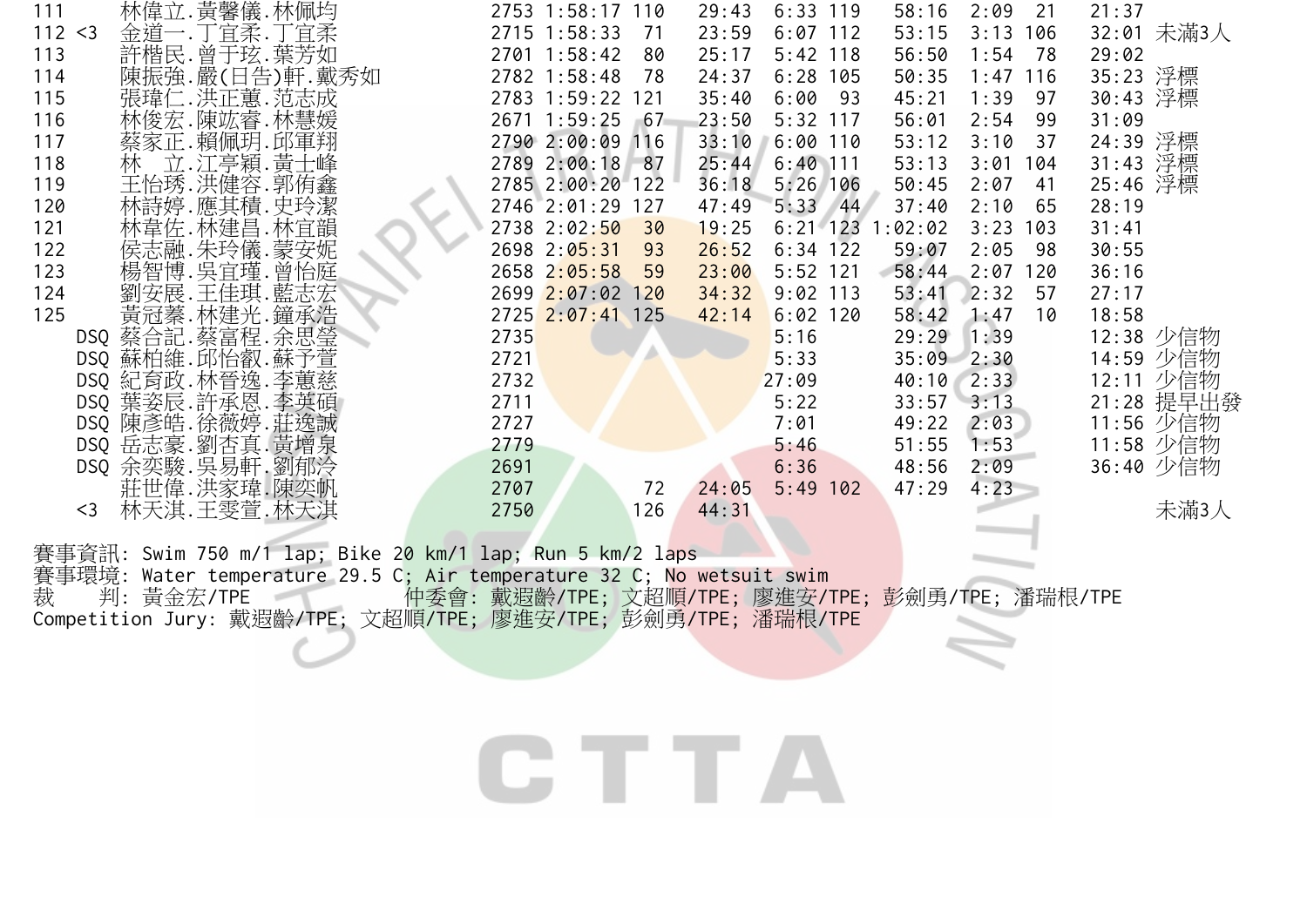Men Team Relay

| Pos<br>=== === | Name                                           | No.  | Time<br>---- ------- --- |                | Rnk Swim<br>1001000 | T1        | Rnk             | Bike  | T <sub>2</sub> |                 | Rnk Run<br>$=$ $=$ $=$ $=$ $=$ $=$ $=$ | Remarks    |
|----------------|------------------------------------------------|------|--------------------------|----------------|---------------------|-----------|-----------------|-------|----------------|-----------------|----------------------------------------|------------|
|                | 李世傑.劉育欽.鄭奕釧                                    | 2606 | 58:54                    |                | 10:48               | 4:55      | $\overline{2}$  | 26:51 | 1:16           | $\overline{2}$  | 15:06                                  |            |
| 2              | 林伯恩. 楊志祥. 陳宗廷                                  | 2604 | 59:03                    | $\frac{2}{3}$  | 11:37               | 4:26      | $\sqrt{3}$      | 26:55 | 1:06           | $\mathbf{1}$    | 15:01                                  |            |
| 3              | 林昱安.方崇任.楊嘉強                                    |      | 2619 1:00:11             | $\overline{1}$ | 10:46               | 4:33      | 5 <sup>7</sup>  | 28:08 | 1:04           | $\overline{4}$  | 15:42                                  |            |
|                | 陳文慶.莊泊晨.蕭丞傑                                    |      | 2616 1:05:53             | 9              | 15:44               | 4:49      | $\overline{4}$  | 27:06 | 1:23           | 5               | 16:54                                  |            |
| 5              | 陳義佳.許煜杰.林柏恩                                    |      | 2634 1:08:47             | $\overline{7}$ | 14:43               | 4:38      | $6 \frac{1}{2}$ | 29:18 | 1:27           | 14              | 18:43                                  |            |
| 6              | 陳識方.熊興邦.鄭博軒                                    |      | $2615$ 1:08:47           | 6              | 14:03               | 5:15      | 17              | 32:20 | 2:03           | 3               | 15:08                                  |            |
|                | 萬紀威.蔡曜宇.方庭安                                    |      | $2590$ 1:09:52           | 26             | 19:47               | 4:59      | $\overline{1}$  | 26:24 | 1:41           | 6               | 17:02                                  |            |
| 8              | 陳冠宇.李裕翔.林秉佑                                    |      | $2595$ 1:10:27           | 8              | 14:54               | 4:49      | 9               | 29:55 | 2:24           | 11              | 18:26                                  |            |
| 9              | 吳昱德.陳建楓.李韋翰<br>陳泰元.陳韋銘.林柏璋                     |      | $2624$ 1:12:33           | 13             | 17:41               | 5:07      | 11              | 30:53 | 1:33           | $\overline{7}$  | 17:21                                  |            |
| 10             |                                                |      | $2585$ 1:14:04           | 14             | 17:47               | 5:00      | 8               |       | $29:35$ 1:31   | 19              | 20:13                                  |            |
| 11             | 呂政賢.陸世寬.王冠仁                                    |      | $2599$ 1:14:37           | $\overline{4}$ | 12:25               | 4:47      | 35              |       | $37:07$ 1:48   | 12              | 18:31                                  |            |
| 12             | 劉昊(王炎).呂泓緯.羅柏文                                 |      | $2598$ 1:14:38           | 5 <sup>5</sup> | 12:26               | 4:31      | 28              | 34:40 | 2:01           | 24              | 21:03                                  |            |
| 13             | 周伯超.周仲豪.周阿順                                    |      | 2631 1:15:24             | 12             | 17:28               | 5:28      | 14              | 31:17 | 1:40           | 17              | 19:34                                  |            |
| 14             | 李勝瑋.陳逸軒.游本彥                                    |      | 2579 1:16:40             | 25             | 19:45               | 4:44      | $\overline{7}$  | 29:28 | 1:21           | 26              | 21:23                                  |            |
| 15             | 林志謙. 吳俊霖. 陳汶聖                                  |      | 2586 1:17:54             | 34             | 20:47               | 5:29      | 12              | 31:03 | 1:42           | $\overline{15}$ | 18:56                                  |            |
| 16             | 林承先.王<br>飛.羅張亮                                 |      | 2583 1:18:40             | 21             | 19:25               | 5:51      | 15              | 31:25 | 1:46           | 20              | 20:14                                  |            |
| 17             | 戴文祥.陳家緯.沈文魁                                    |      | 2600 1:20:12             | 10             | 16:35               | 5:43      | 22              | 33:43 | 1:52           | 33              | 22:21                                  |            |
| 18             | 郭祀璋.古智傑.李明翰                                    |      | 2637 1:21:32             | 24             | 19:37               | 4:50      | 25              | 34:13 | 2:30           | 21              | 20:23                                  |            |
| 19             | 曾奕睿.郭品成.郭立賢                                    |      | 2641 1:22:37 35          |                | 20:52               | 5:06      | 19              | 32:26 | 1:33           | 36              | 22:41                                  |            |
| 20             | 陳俊宇 ·劉冠宏 ·徐承<br>劉湘傑 ·黃一平 ·朱家弘<br>葉威廷 ·呂益彰 ·羅治鴻 |      | 2605 1:22:52 44          |                | 23:43               | 4:57      | 16              | 32:15 | 3:37           | 10              | 18:22                                  |            |
| 21             |                                                |      | 2618 1:23:40             | 11             | 16:53               | 5:59      | 34              | 37:00 | 1:36           | 30              | 22:14                                  |            |
| 22             |                                                |      | 2588 1:24:25             | 42             | 23:07               | 5:11      | 31              |       | $36:08$ 2:12   | 8               | 17:48                                  |            |
| 23             | 黃思凱.林岱生.顏家豪                                    |      | 2578 1:25:09             | 55             | 28:02               | 4:58      | 10              |       | $30:08$ 1:28   | 22              | 20:35                                  |            |
| 24             | 蔡誠祐.王順星.張彥傑                                    |      | 2628 1:25:52             | 18             | $18:13$ $11:30$     |           | 65              |       | 5:03           |                 | 67 1:00:36                             |            |
| 25             | 石家興.潘正澤.陳星宏                                    |      | 2633 1:25:56             | 22             | 19:30               | 6:15      | 13              | 31:12 | 2:11           | 49              | 26:49                                  |            |
| 26             | 賴俊宏. 吳信杭. 吳欣哲                                  |      | 2630 1:26:45             | 32             | 20:42               | 5:21      | 23              | 33:45 | 1:57           | 42              | 25:01                                  |            |
| 27             | 陳律翰.池明倫.胡俊鍾                                    |      | 2629 1:26:52             | 51             | 26:11               | 4:57      | 20              | 32:40 | 1:55           | 25              | 21:12                                  |            |
| 28             | 戚永靖.李凡宇.楊承侑                                    |      | 2617 1:28:24             | 28             | 20:10               | 5:29      | 36              | 37:47 | 1:37           | 38              | 23:23                                  |            |
| 29 < 3         |                                                |      | 2594 1:28:38             | 31             | 20:33               | 6:51      | 24              | 33:53 | 3:10           | 39              |                                        | 24:12 未滿3人 |
| 30             | 黃保淳.顏副恭.黃保淳<br>張壹甯.林育宗.林(水百)沅<br>鄭柏韋.黃志凱.謝丞諺   |      | 2584 1:28:53             | 43             | 23:29               | $5:26$ 21 |                 | 33:12 | 2:11           | 40              | 24:37                                  |            |
| 31             |                                                |      | 2627 1:29:05             | 23             | 19:33               | 7:42      | 67              |       | 40:31          | 47              | 25:45                                  |            |
| 32             | 陳宇皓.許朝政.景昆山                                    |      | 2609 1:29:17             | 53             | 26:21               | $5:15$ 27 |                 |       | $34:19$ 1:45   | 27              | 21:38                                  |            |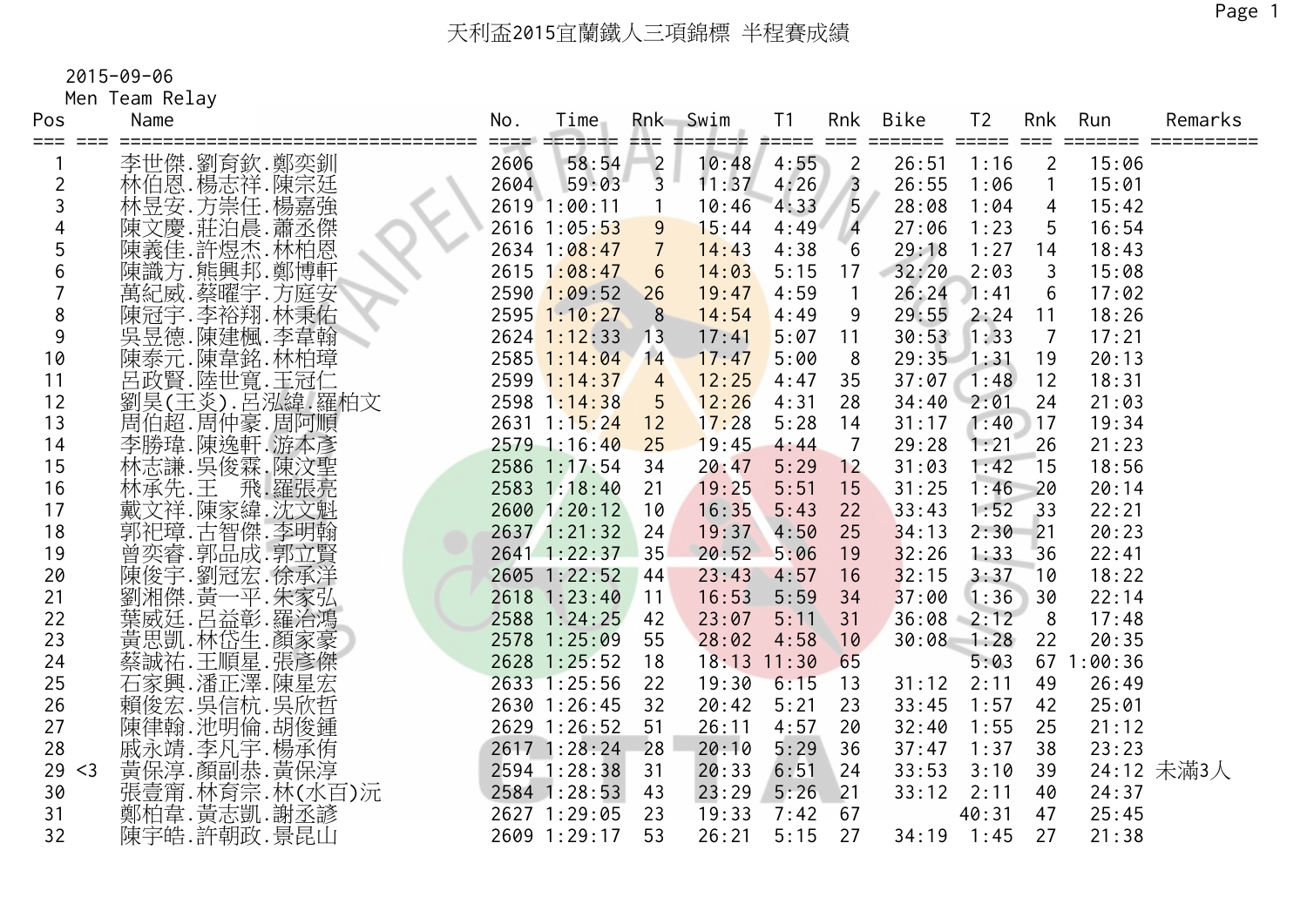| 33          | 顏文益.林志仲.吳立宇                | 2775 1:29:33    | 54 | 27:44          | 5:36  | 18 | 32:23     | 1:33           | 32 | 22:20 浮標   |            |
|-------------|----------------------------|-----------------|----|----------------|-------|----|-----------|----------------|----|------------|------------|
| 34          | 朱振方.吳威進.陳奇甫                | 2632 1:29:39    | 16 | 18:11          | 5:30  | 29 | 35:15     | 1:51           | 59 | 28:53      |            |
| 35          | 楊文昌.張凱榮.程迪廷                | 2587 1:30:10    | 56 | 28:16          | 5:23  | 32 | 36:09     | 2:26           | 9  | 17:59      |            |
| 36          | 高樹頤.廖庭毅.林宥廷                | 2636 1:31:01    | 30 | 20:21          | 5:27  | 39 | 39:56     | 2:41           | 35 | 22:37      |            |
| 37          | 林奕明.陳介元.田奇玉                | 2640 1:32:26    | 33 | 20:46          | 5:12  | 41 | 41:16     | 2:58           | 31 | 22:17      |            |
| 38          | 梁順源.施裕森.胡嗂東                | 2635 1:34:02    | 41 | 22:46          | 5:32  | 51 | 44:31     | 2:36           | 13 | 18:39      |            |
| 39          | 鄭偉德.魏欽全.蘇有利                | 2643 1:34:25    | 46 | 24:33          | 15:11 | 26 | 34:18     | 1:32           | 58 | 28:53      |            |
| 40          | 王名揚.陳建榮.陳鴻文                | 2602 1:38:00 15 |    | 17:48 15:01 66 |       |    |           | 3:43           |    | 68 1:12:38 |            |
| 41          | 陳酩堯.龔桓玉.房暉凱                | 2607 1:38:28    | 20 | 19:22          | 5:59  | 43 | 41:35     | 2:08           | 60 | 29:25      |            |
| 42          | 皮承叡.林奕誠.林俊學                | 2577 1:38:39    | 27 | 20:09          | 5:43  | 49 | 44:11     | 3:21           | 43 | 25:16      |            |
| 43<br>$<$ 3 | 陳益明.黃克勝.陳益明                | 2582 1:38:52    | 40 | 22:42          | 6:15  | 33 | 36:41     | 1:48           | 63 |            | 31:27 未滿3人 |
| 44          | 邱錦隆.邱錦城.邱錦溪                | $2768$ 1:39:10  | 59 | 29:59          | 5:58  | 40 | 40:32     | 1:46           | 23 | 20:57 浮標   |            |
| 45          | 楊維軒.陳禹璋.成健禾                | 2612 1:39:20    | 29 | 20:18          | 6:27  | 42 | 41:21     | 2:54           | 55 | 28:22      |            |
| 46          | 陳柏元.莊淳淵.張智捷                | $2773$ 1:39:41  | 49 | 26:02          | 5:29  | 48 | 44:05     | 2:17           | 28 | 21:50 浮標   |            |
| 47          | 成必智.臧家齊.蔡德淵                | $2639$ 1:40:01  | 37 | 21:01          | 5:50  | 46 | 43:23     | 2:16           | 51 | 27:33      |            |
| 48 < 3      | 王少平.簡士傑.王少平                | $2593$ 1:40:48  | 38 | 22:33          | 6:32  | 44 | 42:04     | 4:21           | 44 |            | 25:19 未滿3人 |
| 49          | 林章鍊. 吳孟憲. 沈英宏              | $2642$ 1:42:42  | 17 | 18:12          | 6:03  | 61 | 50:39     | 2:20           | 46 | 25:30      |            |
| 50          | 黃振瑋.郭世雄.黃楏方                | $2597$ 1:43:54  | 48 | 24:51          | 6:18  | 47 |           | $43:40$ $2:20$ | 48 | 26:47      |            |
| 51          | 吳武宏.謝松熹.吳東吉                | $2626$ 1:43:58  | 47 | 24:37          | 5:12  | 52 |           | $44:54$ 1:33   | 53 | 27:44      |            |
| 52          | 林繼昌.何明蒼.張正予                | $2769$ 1:44:01  | 50 | 26:03          | 5:35  | 57 | 47:15     | 2:38           | 34 | 22:31 浮標   |            |
| 53          | 吳天麟.謝延忠.陳奕榮                | 2608 1:44:02    | 63 | 31:07          | 5:52  | 45 | 42:23     | 2:50           | 29 | 21:52      |            |
| 54          | 楊德一.陳俊豪.陳思伯                | 2620 1:44:41    | 19 | 19:11          | 5:53  | 59 | 49:00     | 2:14           | 56 | 28:26      |            |
| 55          | 林沛安.林永健.林厚安                | 2581 1:46:10    | 65 | 34:44          | 6:24  | 37 | 38:08     | 2:07           | 41 | 24:48      |            |
| 56          |                            | 2596 1:48:18    | 45 | 23:49          | 6:02  | 58 | 47:51     | 2:18           | 54 | 28:19      |            |
| 57          | 陳建浩.陳盛乾.劉士豪<br>楊忠漢.周文奕.程文和 | 2576 1:48:42    | 64 | 32:12          | 5:46  | 60 | 49:17     | $1:51$ 18      |    | 19:37      |            |
| 58          | 周其衡. 吳權浩. 謝昆智              | 2575 1:49:16    | 67 | 39:06          | 5:14  | 38 | 39:53     | 1:45           | 37 | 23:20 浮標   |            |
| 59          | 林哲慶 洪家為 楊明賢                | 2592 1:49:58    | 39 | 22:36          | 5:37  | 55 | 45:28     | 2:02           | 65 | 34:17      |            |
| 60          | 儲辰向. 隋忠南. 余家華              | 2623 1:50:51    | 68 | 39:39          | 4:56  | 54 | 45:17     | 1:41           | 16 | 19:20      |            |
| 61          | 龔輝雲.江世良.張永華                | 2772 1:51:31    | 52 | 26:18          | 5:49  | 63 | 51:36     | 2:22           | 45 | 25:28 浮標   |            |
| 62          | 林信宏.林家弘.廖建博                | 2589 1:51:47    | 60 | 30:01          | 5:49  | 56 |           | $46:55$ $2:08$ | 50 | 26:57      |            |
| 63          | 鄒永裕.董書祺.黃主盛                | 2771 1:53:11    | 62 | 30:35          | 6:30  | 53 | 45:06     | 2:29           | 57 | 28:32 浮標   |            |
| 64          | 郭耀宗.張明裕.李世綱                | 2621 1:53:56    | 36 | 20:55          | 7:16  | 62 | 51:22     | 2:33           | 64 | 31:52      |            |
| 65          | 黃貫書.張畯翔.陳瑾琳<br>吳俊宏.吳永遑.徐子翔 | 2767 1:54:58    | 61 | 30:20          | 6:51  | 50 | 44:25     | 2:19           | 62 | 31:06 浮標   |            |
| 66          |                            | 2601 1:56:52    | 57 | 29:05          | 5:27  | 64 | 52:15     | 2:25           | 52 | 27:43      |            |
| 67          | 葉加平.彭培軒.劉梓倫                | 2622 2:01:19    | 69 | 45:42          | 5:32  | 30 | 35:41     | 4:07           | 61 | 30:19      |            |
| 68          | (二余)一權.陳鼎勳.李明益             | 2638 2:04:56    | 66 | 35:56          | 7:41  | 68 |           | 44:38          | 66 | 40:38      |            |
|             | DSQ 周瑋民. 周易慶. 周睿軒          | 2613            |    |                | 5:59  |    | 31:05     | 2:24           |    |            | 21:44 少信物  |
|             | DSQ 張紹銘.游原煥.劉學謙            | 2580            |    |                | 5:22  |    | 31:29     | 2:08           |    |            | 17:02 少信物  |
|             | DSQ 陳子暄.康贊清.王名揚            | 2770            |    |                | 7:03  |    | 49:202:37 |                |    |            | 9:59 少信物   |
|             |                            |                 |    |                |       |    |           |                |    |            |            |